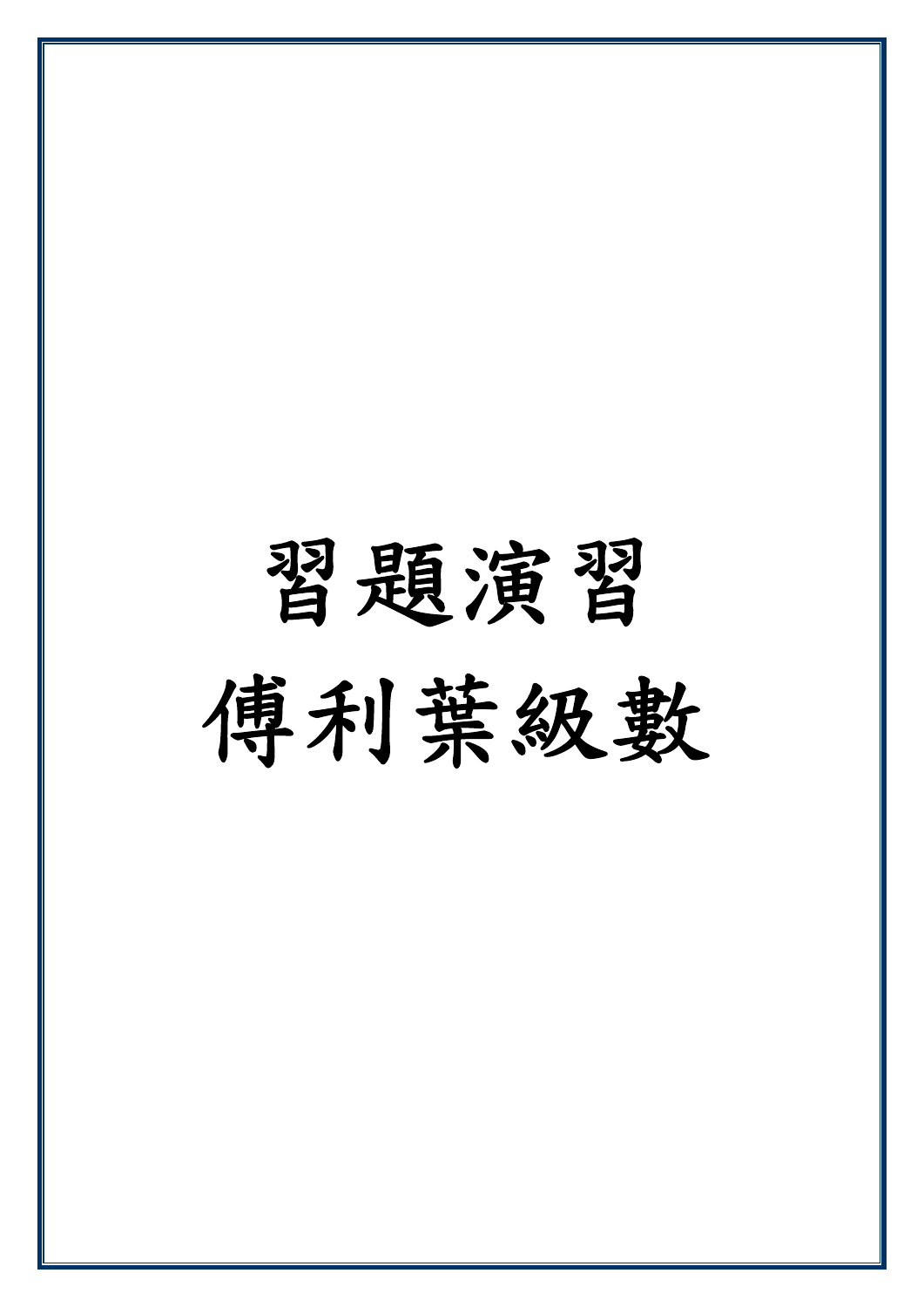## 習題演習:傅利葉級數

■ 週期為 $2\pi$  及任意週期之 Fourier 級數

1. 若  $f(x+2\pi) = f(x)$ , 且  $f(x) = \begin{cases} -1, & -\pi \leq x \leq 0 \\ 1, & 0 < x < \pi \end{cases}$ *f x x* π  $=\begin{cases} -1, & -\pi \leq x \leq \\ 1, & 0 < x < \pi \end{cases}$  $\left|1, 0 \leq x \right|$ ,求其 Fourier 級數。

【91交大土木15%】

【參考解答】 1,3,5  $f(x) = \sum_{n=1,3,5}^{\infty} \frac{4}{n\pi} \sin nx = \frac{4}{\pi} [\sin x + \frac{1}{3} \sin 3x + \frac{1}{5} \sin 5x + \dots]$ ∞  $=\sum_{n=1,3,5}\frac{4}{n\pi}\sin nx = \frac{4}{\pi}[\sin x + \frac{1}{3}\sin 3x + \frac{1}{5}\sin 5x +$ 

2. (1) Find the Fourier series of the given function with period of  $2\pi$ .

$$
f(x) = \begin{cases} 0, & \text{if } -\pi < x < 0 \\ x^2, & \text{if } 0 < x < \pi \end{cases}
$$

 (2) Is Fourier series differentiable term by term? 【91 暨南電機 10%】 【參考解答】

$$
a_0 = \frac{1}{2\pi} \int_{-\pi}^{\pi} f(x) dx = \frac{1}{2\pi} \int_{0}^{\pi} dx = \frac{\pi^2}{6}
$$
  
\n
$$
a_n = \frac{1}{\pi} \int_{-\pi}^{\pi} f(x) \cos nx dx = \frac{1}{\pi} \int_{0}^{\pi} x^2 \cos nx dx = \frac{2(-1)^n}{n^2}
$$
  
\n
$$
b_n = \frac{\pi}{n} (-1)^{n+1} - \frac{2}{n^3 \pi} [1 - (-1)^n]
$$
  
\n
$$
f(x) = \frac{\pi^2}{6} + \sum_{n=1}^{\infty} \frac{2(-1)^n}{n^2} \cos nx + \sum_{n=1}^{\infty} \left[ \frac{\pi}{n} (-1)^{n+1} - \frac{2}{n^3 \pi} (1 - (-1)^n) \right] \sin nx
$$

3. Find the Fourier series of the following periodic function  $f(t)$ .

\n
$$
f(t) =\n \begin{cases}\n 1 + t^2, & \text{if } t < 1, \\
 3 - t, & \text{if } t < 2.\n \end{cases}
$$
\n

\n\n $f(t + 2) = f(t) \quad \text{[91 $\overline{\text{Q}}$} \times \text{[$\overline{\text{R}}$]} \times \text{[10\%]}$ \n

\n\n $f(t) = \frac{17}{6} + \sum_{n=1,3,5}^{\infty} \frac{-4}{n^2 \pi^2} \cos(n\pi t) + \sum_{n=1,3,5}^{\infty} \frac{-4}{n^3 \pi^3} \sin(n\pi t)$ \n

4. Consider the following  $2\pi$ -period square wave function.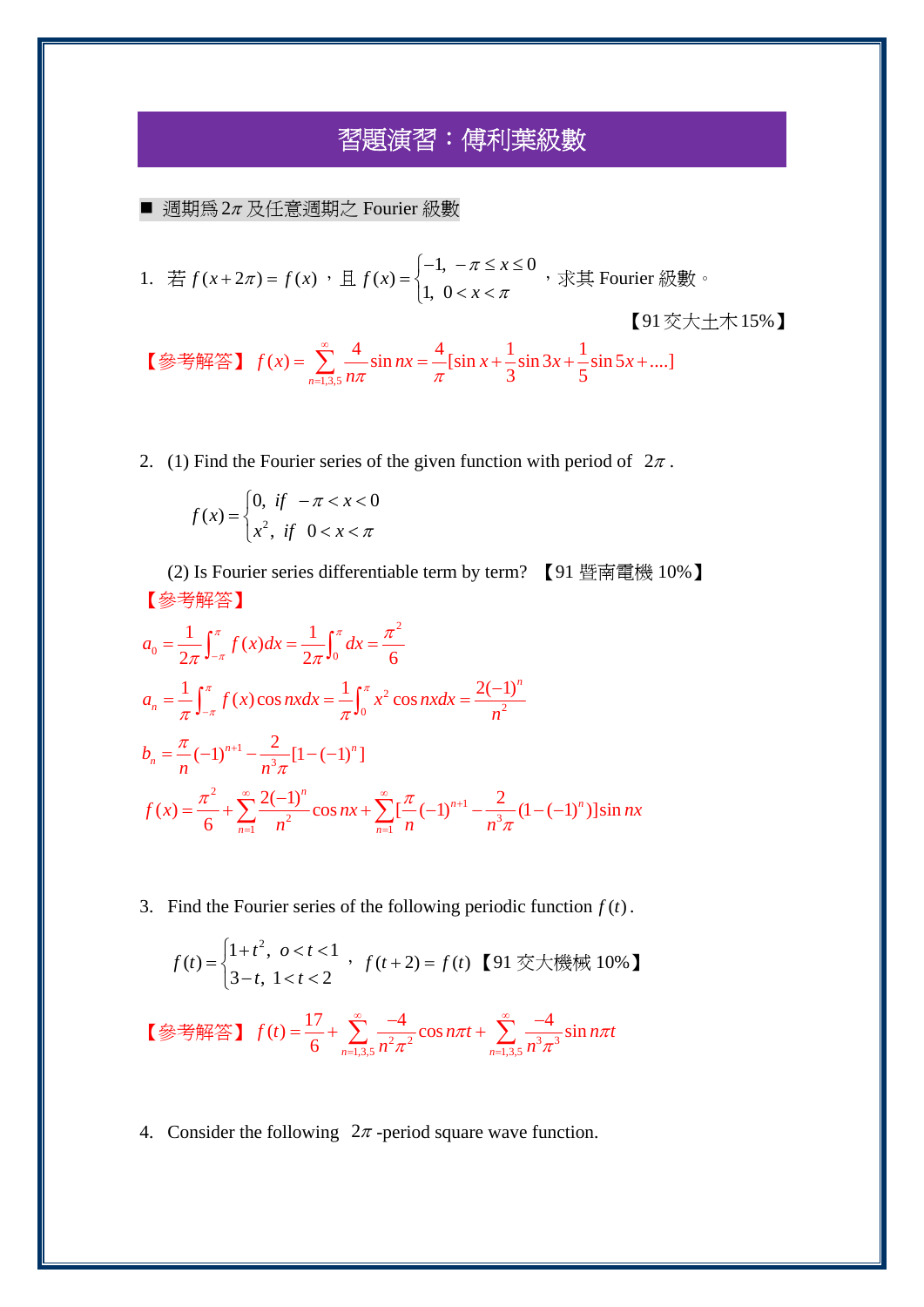$$
f(x) =\begin{cases} 1, & 0 < x < \pi \\ 0, & -\pi < x < 0 \end{cases}, f(x) = 0.5 \text{ at } x = 0 \text{ and } x = \pm \pi \text{ .}
$$
\nLet  $s(x) = \sum_{n=0}^{\infty} a_n \cos nx + b_n \sin nx$  denote the Fourier series of  $f(x)$  and

\n
$$
s_N(x) = \sum_{n=0}^{N} a_n \cos nx + b_n \sin nx \text{ be its } N^{th} \text{ - partial sum.}
$$
\n(1) Find  $a_n$  and  $b_n$ .

\n(2) Does  $s_N \to f(x)$  as  $N \to \infty$  at a fixed  $x, -\pi < x < \pi$ ?

\n(3) Since  $s(x) = f(x)$  and  $\frac{df}{dx} = 0$  for  $0 < x < \pi$ , it is obvious that

\n
$$
\frac{d}{dx}(s(x)) = \sum_{n=0}^{\infty} (-na_n \sin nx + nb_n \cos nx) = 0 \text{ for } 0 < x < \pi
$$
. Is the statement correct? You need to explain your answer briefly. **[89 ÷⊼** *(% 8 % 3 %* **3 [** *(% 8 % 3* **(\*) ]**\n(1)  $f(x) = 0.5 + \sum_{n=1}^{\infty} \frac{1 - (-1)}{n\pi} \sin nx, \quad a_0 = 0.5, \quad a_n = 0, \quad n \neq 0, \quad b_n = \frac{1 - (-1)^n}{n\pi}$ .

\n(2) for  $-\pi < x < \pi$ ,  $s(x) \to f(x)$  for every point.

\n(3)  $\frac{ds(x)}{dx} = \sum_{n=1}^{\infty} -na_n \sin nx + nb_n \cos nx = 0$ , the statement is incorrect.

- (3)  $n=0$ *dx*
- 5. Let g be a periodic function defined by  $g(t) = t^2$  for  $0 < t < 3$  and  $g(t+3) = g(t)$  for all *t*.
	- (1) Draw the graph of g for  $-6 < t < 6$ .
	- (2) Compute the Fourier series of g.
	- (3) Draw the amplitude spectrum of g for the three lowest-frequency components. 【91 台科電機 20%】

```
【參考解答】
```
(1)

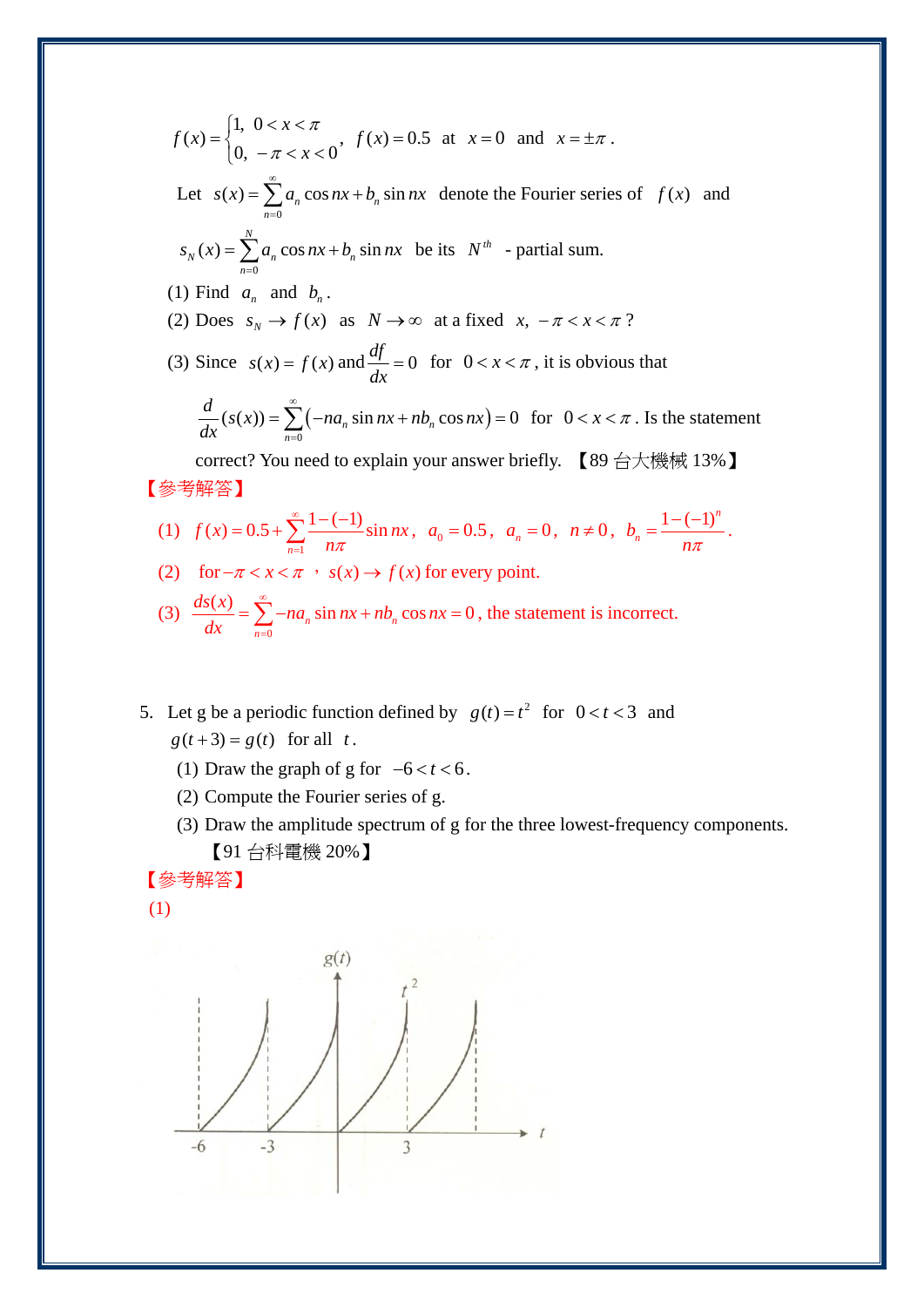(2) 
$$
g(t) = 3 + \sum_{n=1}^{\infty} \frac{9}{n^2 \pi^2} \cos \frac{2n\pi t}{3} + \sum_{n=1}^{\infty} \frac{-9}{n\pi} \sin \frac{2n\pi t}{3}
$$
  
(3)  $g(t) = 3 + \sum_{n=1}^{\infty} c_n \cos(n\omega_0 t + \theta)$ 

6. Find the phase angle form of the Fourier series of  $f(x) = \begin{cases} \cos \pi x, & 0 \le x \le 1 \\ f(x+1), & \forall x \in R \end{cases}$  $f(x) = \begin{cases} \cos \pi x, & 0 \le x \le 1 \\ f(x+1), & \forall x \in R \end{cases}.$ 

【91 北科冷凍 14%】

【參考解答】 $C_n = \frac{8}{4n^2}$  $n - 4n^2 - 1$  $C_n = \frac{8n}{4n^2 - 1}$ ,  $\omega_0 = 2\pi$ ,  $c_0 = 0$ 

■ 奇函數與偶函數之 Fourier Series

1. 求  $f(x) = |x|$ 於 $(-\pi, \pi)$  內之 Fourier series, 並求

(1)  $1 + \frac{1}{3^2} + \frac{1}{5^2} + \frac{1}{7^2} + \dots$  (2)  $1 + \frac{1}{3^4} + \frac{1}{5^4} + \frac{1}{7^4} + \dots$ 

【91 中山材料 20%】【91 屏科機械 30%】 【參考解答】

(1) 
$$
\overline{xy}x=0
$$
,  $\overline{4}y=0$  =  $\frac{\pi}{2} - \frac{4}{\pi}[1 + \frac{1}{3^2} + \frac{1}{5^2} + \dots]$ 

(2) 將 fourier consine series 兩邊同乘 x,並積分,得 2  $\frac{\pi^2}{96}$  = 1 +  $\frac{1}{3^4}$  +  $\frac{1}{5^4}$  +  $\frac{1}{7^4}$  + ...

2.  $f(x) = x^2, 0 \le x \le 2\pi$ ,  $\exists$   $f(x+2\pi) = f(x) \not\exists \xi f(x) \not\ge \text{Fourier series}, \exists x \in \frac{1}{n^2}$ 1  $\sum_{n=1}$  *n* ∞  $+ 2\pi$ ) =  $f(x)$   $\overrightarrow{x}$   $f(x)$   $\overrightarrow{z}$  Fourier series  $\overrightarrow{w}$   $\overrightarrow{x}$   $\sum_{n=1}^{\infty} \frac{1}{n^2}$   $\overrightarrow{r}$  【89 成大工程科學 15%】 2 1  $\frac{\infty}{\pi}$  1  $\pi$ 

【參考解答】  $\frac{1}{4}n^2$  $\sum_{n=1}^{\infty} n^2$  6  $\sum_{n=1}^{\infty} \frac{1}{n^2} =$ 

3.  $f(x) = x^2, -\pi \le x \le \pi$ ,  $\mathcal{R} : (1)$  Fourier series (2)  $\sum_{n=1}^{\infty} \frac{1}{(2n+1)^2}$ 1  $\sum_{n=1}^{n} (2n+1)$  $\sum_{n=1}^{\infty} \frac{1}{(2n+1)^2}$ 。【91 交大機械 15%】 【參考解答】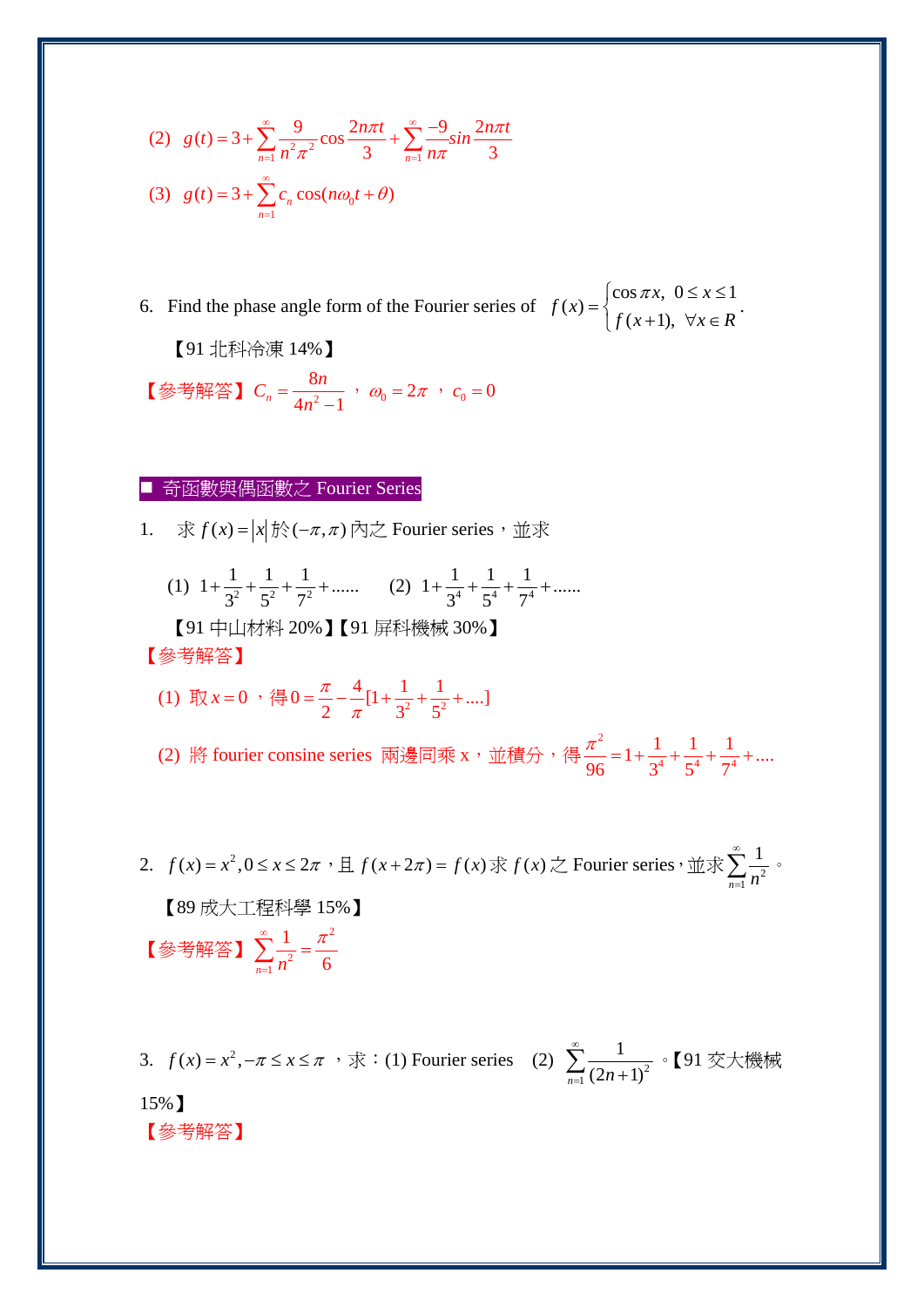取 得 *x* = 0 2 22 2 <sup>111</sup> <sup>1</sup> ..... 2 3 4 12 π − + − + + =− …………………………………(a) *x* = <sup>π</sup> 得 2 222 <sup>111</sup> <sup>1</sup> ..... 234 6 π ++++ = …………………………………….(b) 由(b)-(a)得 2 222 <sup>111</sup> <sup>1</sup> ..... 357 8 π ++++ =

4. (1)Find the Fourier series of  $f(t)$ ,  $-\pi < t < \pi$ .

(2)Show  $1 - \frac{1}{3} + \frac{1}{5} - \frac{1}{7} + \dots = \frac{\pi}{4}$ .

(3)With the series derived in part (1), show that 4  $\frac{1}{4}n^4$ 1  $\sum_{n=1}^{\infty} n^4$  90  $\frac{\infty}{\pi}$  1  $\pi$  $\sum_{n=1}^{\infty} \frac{1}{n^4} = \frac{\pi}{90}$ . 【90 中山材料 10%】 【參考解答】

$$
\blacktriangleright \text{Hom}(A)
$$

- (1)  $f(t) = \sum_{n=0}^{\infty} (-1)^{n+1}$ 1  $(t) = \sum_{n=0}^{\infty} \frac{2}{n} (-1)^{n+1} \sin n$ *n*  $f(t) = \sum (-1)^{n+1} \sin nt$ *n*  $\sum_{n=1}^{\infty} 2^{n+1}$  $=\sum_{n=1}^{\infty}\frac{2}{n}(-$
- (2) at  $t = \frac{\pi}{2}$ , series converges to  $\frac{\pi}{2}$  $\frac{\pi}{4} = 1 - \frac{1}{3} + \frac{1}{5} - \frac{1}{7} + \dots$

(3) 
$$
\int_0^{\pi} t^2 dt = \sum_{n=1}^{\infty} \frac{2}{n} (-1)^{n+1} \int_0^{\pi} t \sin nt dt, \quad \frac{\pi}{3} = \sum_{n=1}^{\infty} \frac{2}{n} (-1)^{n+1} \cdot \frac{\pi}{n} (-1)^{n+1}, \quad \frac{\pi^2}{6} = \sum_{n=1}^{\infty} \frac{1}{n^2}
$$

5. (1) Find the Fourier series of the following periodic function

$$
f(x) = \begin{cases} 0, & -\pi \le x \le 0 \\ \sin x, & 0 \le x \le \pi \end{cases}
$$

(2) Using the derived result calculate

$$
\langle 1 \rangle \frac{1}{1x3} + \frac{1}{3x5} + \frac{1}{5x7} + \dots \quad \langle 2 \rangle \frac{1}{1x3} - \frac{1}{3x5} + \frac{1}{5x7} - \dots
$$

【91 成大機械 20%】【90 中山物理 20%】 【參考解答】

(1) 
$$
f(x) = \frac{1}{\pi} - \frac{2}{\pi} \left[ \frac{1}{3} \cos 2x + \frac{1}{4^2 - 1} \cos 4x + \frac{1}{6^2 - 1} \cos 6x + \dots \right] + \frac{1}{2} \sin x
$$
  
(2) 
$$
1 > \frac{1}{2^2 - 1} + \frac{1}{4^2 - 1} + \frac{1}{6^2 - 1} + \dots = -\frac{1}{2}
$$

$$
<2 > \frac{1}{2^2 - 1} - \frac{1}{4^2 - 1} + \frac{1}{6^2 - 1} - \dots = \frac{1}{4} (\pi - 2)
$$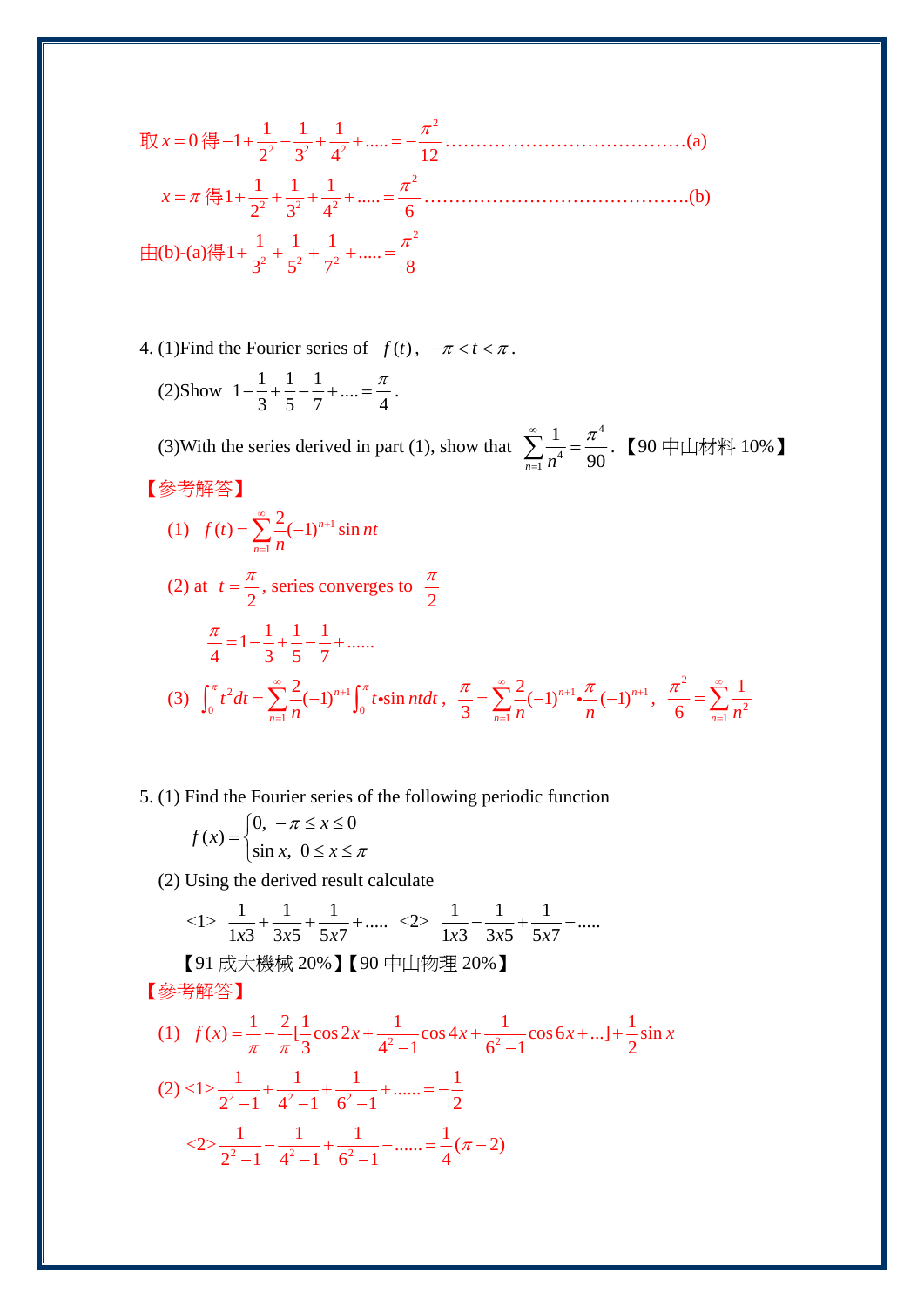- 6. Represent the known function  $y = |x-3|$  for  $2 < x < 4$  by
	- (1) a Fourier series expansion.
	- (2) a Fourier sine series expansion and
	- (3) a Legendre polynomial expansion, respectively.
	- (4) Give a set of criteria and thereby judge which of the above three expansions is the best and which is better. 【88 台大土木 20%】

#### 【參考解答】

(1) 
$$
y = \frac{1}{2} + \frac{4}{\pi^2} \sum_{n=1,3,5}^{\infty} \cos n\pi x
$$

(2) 
$$
y = \sum_{n=1,3,5}^{\infty} \left(\frac{8}{n^2 \pi^2} \sin \frac{n\pi}{2} - \frac{4}{n\pi}\right) \sin \frac{n\pi x}{2}
$$

- (3) 由於無法求出 C<sub>n</sub> 之通式,無法比較收斂速度快慢。
- 7. (1) Find a Fourier series of period 6 which in interval (1,7) represents a function  $f(x)$  taking on the constant value +1 when  $1 < x < 4$  and constant value -1 when  $4 < x < 7$ .
	- (2) Reducing the above Fourier series to the following form:

$$
f(x) = A \sum_{n \text{ood}} B \sin \frac{n\pi(x-1)}{3}
$$
, what are the values of *A* and *B*? [89.

## 12%】

【參考解答】

(1) 取  $f(t+1) \geq$  Fourier sine series 展開

$$
f(x) = \sum_{n=1,3,5}^{\infty} \frac{-4}{n\pi} \sin \frac{n\pi}{3} \cos \frac{n\pi x}{3} + \sum_{n=1,3,5}^{\infty} \frac{4}{n\pi} \cos \frac{n\pi}{3} \sin \frac{n\pi x}{3}
$$
  
(2)  $A = \frac{4}{\pi}$ ,  $b = \frac{1}{n}$ 

- 8. 如果一函數 *f*(*x*)在0≤*x*≤2區間內之定義爲: *f*(*x*)=  $\begin{cases} 3, \text{ for } 0 \leq x \leq 1 \\ 1, \text{ for } 1 < x \leq 2 \end{cases}$  $f(x) = \begin{cases} 3, & \text{for } 0 \leq x \leq 1, \\ 1, & \text{for } 1 < x \leq 1. \end{cases}$  $\left\lfloor 1, \text{ for } 1 < x \leq \right\rfloor$ 
	- (1) 將此函數在0 ≤ ≤*x* 2區間內以一週期為 4 之 Fourier cosine series 來表示
	- (2) 利用(1)之結果推導一個級數和公式
- (3) 將此函數在0≤*x*≤2區間內以一個週期爲 2 之 Fourier series 來表示 【89 雲科營建 25%】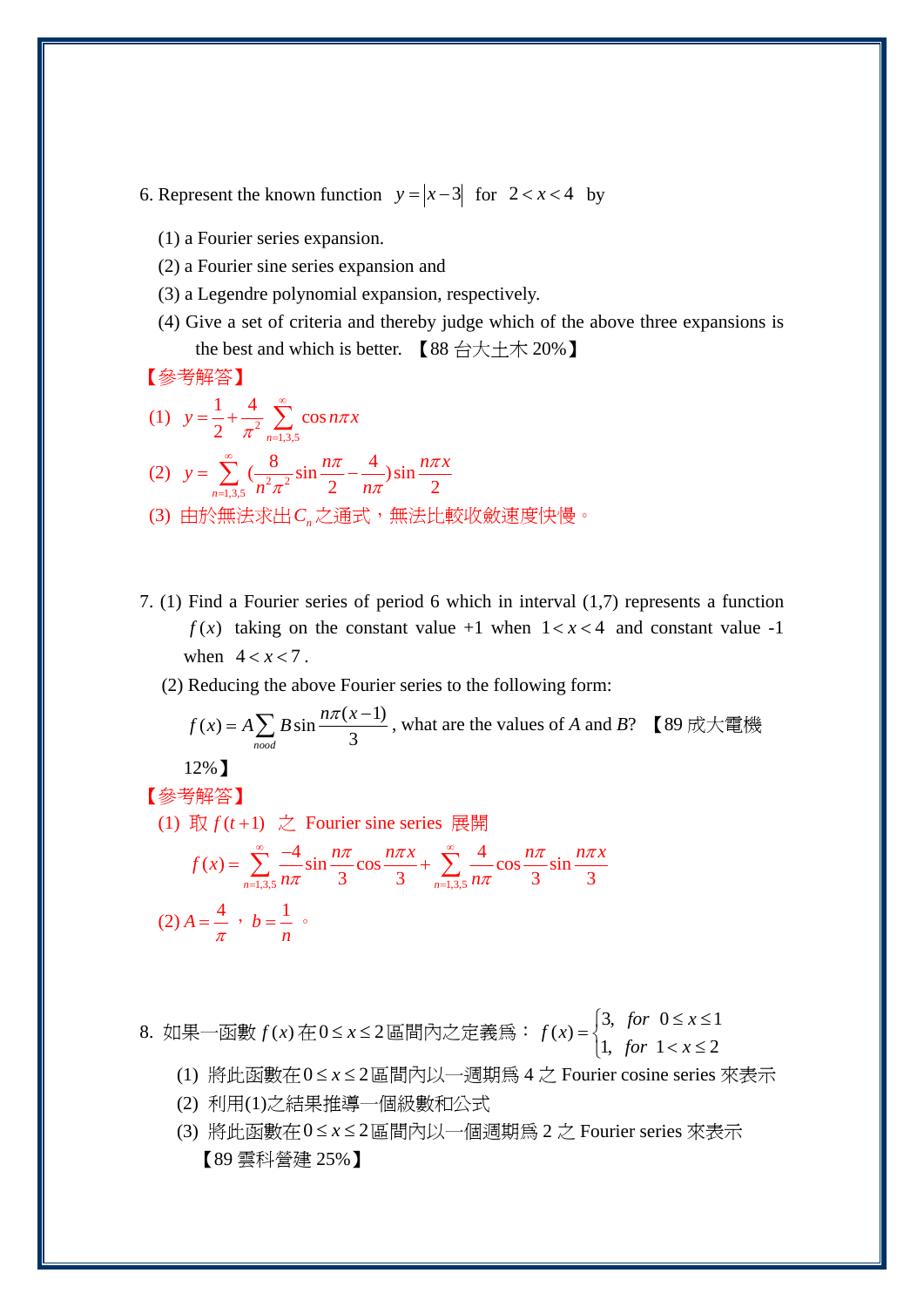【參考解答】

(1) 
$$
f(x) = 2 + \sum_{n=1}^{\infty} \sin \frac{n\pi}{2} \cos \frac{n\pi x}{2}
$$
  
\n(2)  $1 = \frac{4}{\pi} [1 - \frac{1}{3} + \frac{1}{5} - \frac{1}{7} \dots ] , \frac{\pi}{4} = 1 - \frac{1}{3} + \frac{1}{5} - \frac{1}{7} \dots$   
\n(3)  $f(x) = 2 + g(x) = 2 + \sum_{n=1,3,5}^{\infty} \frac{4}{\pi} \sin n\pi x$ 

9. Find the Fourier series expansion for  $f(t)$  and  $|f(t)|$  with  $f(t) = A \sin(\omega t + \phi)$ ,

where *A*,  $ω$  and  $φ$  are all positive constants. [91 清大電機 10%] 【參考解答】 (1)  $f(t) = A \sin(\omega t + \phi) = Ap[\sin \omega t \cos \omega t + \cos \omega t \cdot \sin \omega t]$ (2)  $^{1}_{1,000}$  ot  $\sum$   $^{2}$   $^{2}$   $^{1}_{1}$  (1)<sup>n+1</sup>  $|u(t)| = \frac{2A}{\pi} + \sum_{n=1}^{\infty} \frac{2A\cos n\phi}{\pi(1-n^2)} [1-(-1)^{n+1}] \cdot \cos \omega t + \sum_{n=1}^{\infty} \frac{2A}{\pi(n^2-1)} [1-(-1)^{n+1}] \cdot \sin n\phi \cdot \sin n\phi$  $n=1$   $\mu(1-n)$   $n$  $f(t) = \frac{2A}{\lambda} + \sum_{n=1}^{\infty} \frac{2A \cos n\phi}{n^2} [1 - (-1)^{n+1}]$   $\cdot \cos \omega t + \sum_{n=1}^{\infty} \frac{2A}{n^2} [1 - (-1)^{n+1}]$   $\cdot \sin n\phi \cdot \sin n\omega t$  $n^2$   $\left(\frac{n}{n}\right)$   $\frac{n}{n}$   $\pi(n)$  $\frac{2A}{\pi} + \sum_{n=1}^{\infty} \frac{2A\cos n\phi}{\pi(1-n^2)} [1-(-1)^{n+1}] \cdot \cos \omega t + \sum_{n=1}^{\infty} \frac{2A}{\pi(n^2-1)} [1-(-1)^{n+1}] \cdot \sin n\phi \cdot \sin n\omega$  $\sum_{n=1}^{\infty} 2A\cos n\phi_{\text{r1}}$  (1)<sup>n+1</sup> legge of  $\sum_{n=1}^{\infty} 2A$  [1 (1)<sup>n+1</sup>  $=\frac{2A}{\pi}+\sum_{n=1}^{\infty}\frac{2A\cos n\varphi}{\pi(1-n^2)}[1-(-1)^{n+1}]^{1}\cos \omega t+\sum_{n=1}^{\infty}\frac{2A}{\pi(n^2-1)}[1-(-1)^{n+1}]^{1}\sin n\varphi t$ 

10. Find Fourier series of 
$$
f(x) = \begin{cases} x, & -\frac{\pi}{2} < x < \frac{\pi}{2} \\ \pi - x, & \frac{\pi}{2} < x < \frac{3\pi}{2} \end{cases}
$$
,  $f(x + 2\pi) = f(x)$ .

【90 海洋船研通訊組 20%】

【參考解答】

 $f(x)$  爲週期是 2 的奇函數,取 Fourier sine series, :.  $f(x) = \sum_{n=1}^{\infty} \frac{1}{n^2}$  $f(x) = \sum_{n=1}^{\infty} \frac{4}{n^2} \sin \frac{n\pi}{n^2} \sin \frac{n\pi}{n}$  $\sum_{n=1}^{\infty} n^2 \pi$  2  $f(x) = \sum_{n=1}^{\infty} \frac{4}{n^2} \sin \frac{n\pi}{n^2} \sin nx$ *n* π π ∞  $\therefore f(x) = \sum_{n=1}^{n}$ 

11. (1) If  $f(x) = \begin{cases} x-4, & 6 \le x \le 9 \\ x-10, & 9 < x < 12 \end{cases}$ *f x*  $=\begin{cases} x-4, & 6 \leq x \leq \\ x-10, & 9 < x \end{cases}$  $\left[ x - 10, \, 9 < x \right]$  $f(x) = f(x+6)$ , find Fourier series of  $f(x)$ . (2) If  $g(x) = \begin{cases} x-8, & 8 \leq x \leq 11 \\ x-14, & 11 < x < 14 \end{cases}$ *g x*  $=\begin{cases} x-8, & 8 \leq x \leq \\ x-14, & 11 < x \end{cases}$  $\left\lfloor x - 14, \ 11 < x \right\rfloor$  $g(x) = g(x+6)$ , find series expansion of  $g(x)$  in terms of an expression similar to Fourier series expansion. 【台大土木 25%】 【參考解答】

(1) 
$$
f(x) = h(x) + 2 = 2 \sum_{n=1}^{\infty} \frac{6}{n\pi} (-1)^{n+1} \sin \frac{n\pi x}{3}
$$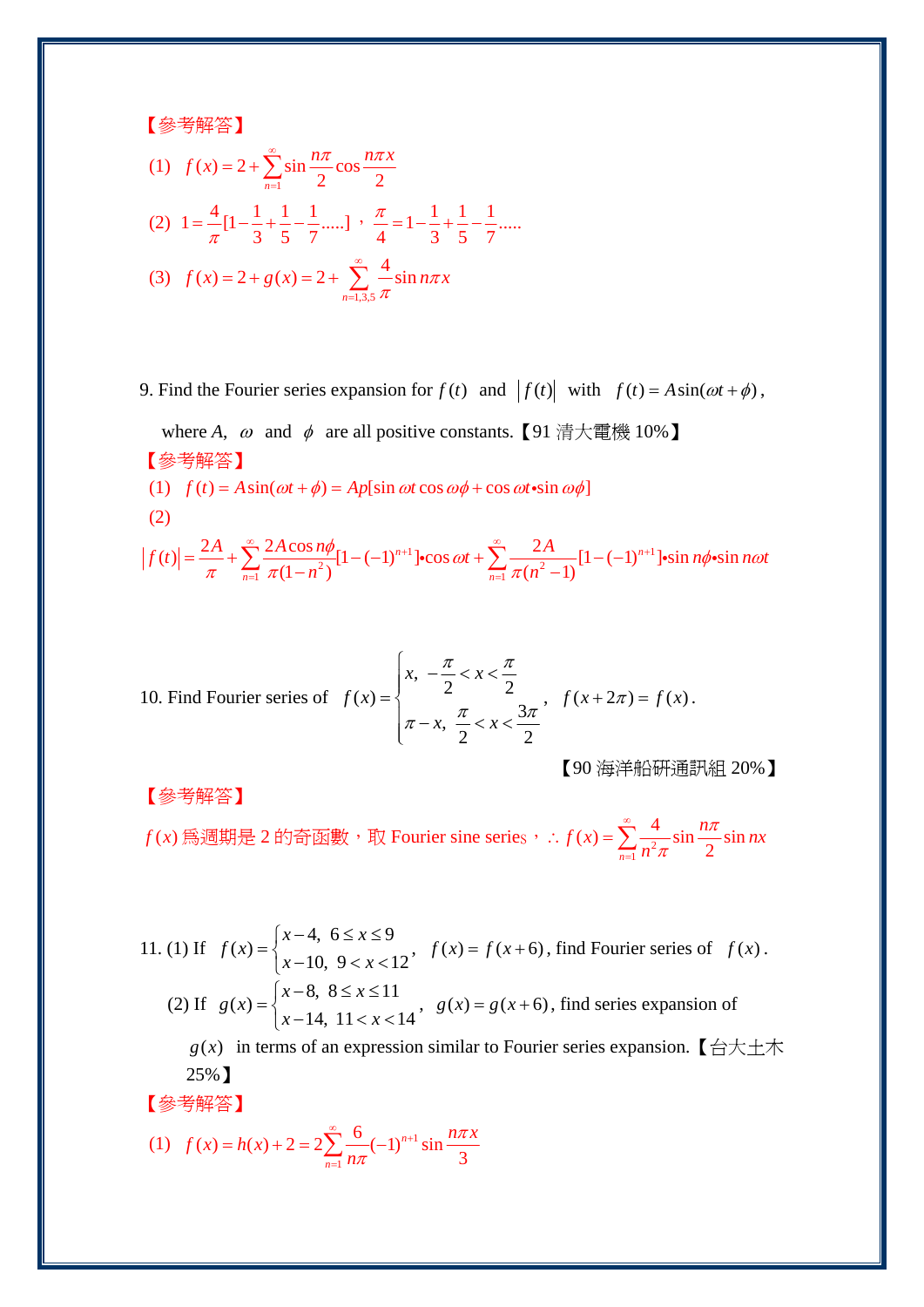(2) 
$$
g(x) = \sum_{n=1}^{\infty} \frac{6}{n\pi} (-1)^{n+1} \sin \frac{n\pi t}{3} = \sum_{n=1}^{\infty} \frac{6}{n\pi} (-1)^{n+1} \sin \frac{n\pi (x-2)}{3}
$$

■ 半幅展開

1. Expand  $f(x) = \begin{cases} \frac{2h}{\ell}x, & 0 \le x \le \frac{\ell}{2} \\ 2h - \frac{2h}{\ell}x, & \frac{\ell}{2} \le \frac{\ell}{2} \end{cases}$  $f(x) = \begin{cases} \frac{x}{2h} & \text{if } x \leq x \\ 2h - \frac{2h}{2}x, & \text{if } x \leq x \end{cases}$  $=\n\begin{cases}\n\frac{2h}{\ell}x, & 0 \leq x \leq \frac{\ell}{2} \\
2h - \frac{2h}{\ell}x, & \frac{\ell}{2} \leq x \leq \ell\n\end{cases}$  $\ell$  $\frac{\ell}{2} \leq x \leq \ell$  $\ell$ in a Fourier cosine series.

【91 中央電機 10%】

$$
\text{[}\text{#}\text{#}\text{#}\text{#}\text{ }f(x) = \frac{h}{2} - \frac{4h}{\pi^2} [\cos \frac{2\pi x}{\ell} + \frac{1}{3^2} \cos \frac{6\pi x}{\ell} + \frac{1}{5} \cos \frac{10\pi x}{\ell} + \dots]
$$

2. Riemann zeta functions are defined as 1  $(z) = \sum k^{-z}$ *k*  $\zeta(z) = \sum_{n=0}^{\infty} k^{-n}$  $=\sum_{k=1}^{n} k^{-z}$ , Re(*z*) > 1. By using half-range Fourier cosine series of  $f(x) = x^2$ ,  $0 < x \le \pi$ . Calculate  $\zeta(2)$ . Then integrate twice to calculate  $\zeta(4)$ . 【91 交大機械 15%】【91 清大物理 10%】

[
$$
\frac{2\pi}{3}
$$
  $I = \frac{\pi^4}{90} = \zeta(4)$ 

3. Find the half-range cosine expansion and the half-range sine expansion of the function  $f(t) = t^2$ ,  $0 \le t \le 1$ . Which has the problem with uniform convergence (explain)? 【89 交大機械 17%】

【參考解答】

- (1)  $f(t) = \frac{1}{2} + \sum_{n=1}^{\infty} \frac{4(-1)^n}{n^2 \pi^2} \cos(n\theta)$ 3  $n^2 \pi$  $f(t) = \frac{1}{2} + \sum_{n=1}^{\infty} \frac{f(1)}{n^2} \cos n\pi t$  $=\frac{1}{3} + \sum_{n=1}^{\infty} \frac{4(-1)^n}{n^2 \pi^2} \cos n\pi t$ , *f*(*t*) 連續, uniform convergence ∘
- (2) 1  $\int_1^1 n\pi$   $n^3\pi^3$  $f(t) = \sum_{n=1}^{\infty} \left[ \frac{2(-1)^{n+1}}{2} - \frac{4[1 - (-1)^n]}{2} \right] \sin n$ *n*  $f(t) = \sum_{n=1}^{\infty} \left[ \frac{2(1-t)}{n} - \frac{\pi [1-(1-t)]}{n} \right] \sin n \pi t$  $\frac{1}{n\pi}$  -  $\frac{1}{n^3\pi^3}$  sin  $n\pi$  $\pi$  n<sup>-</sup> $\pi$ ∞  $2(1)^{n+}$  $=\sum_{n=1}^{\infty}[\frac{2(-1)^{n+1}}{n\pi}-\frac{4[1-(-1)^n]}{n^3\pi^3}]$ sin  $n\pi t$ , sine series 無均勻收斂, 即有 Gibbs 現象發生。
- 4. Let  $f(x) = x$  for  $0 < x < 1$ .
	- (1) Expand  $f(x)$  in Fourier cosine series for period 2.
	- (2) Expand  $f(x)$  in Fourier sine series for period 2.
	- (3) Explain the relation of the solutions obtained form (1) and (2).

【91 成大機械 17%】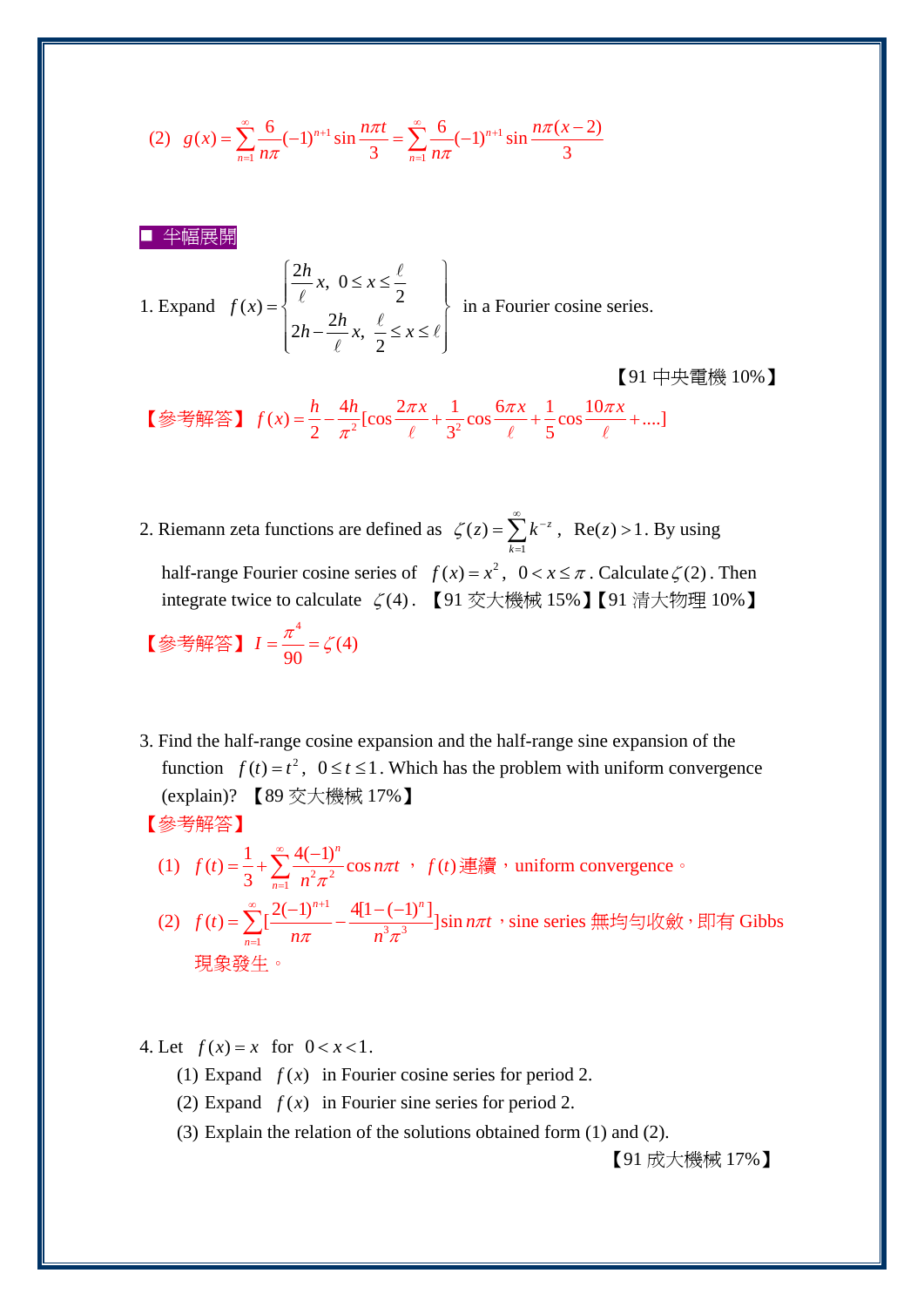【參考解答】

(1) 
$$
f(x) = \frac{1}{2} + \sum_{n=1,3,5}^{\infty} \frac{-4}{n^2 \pi^2} \cos n\pi x
$$

(2) 
$$
f(x) = \sum_{n=1}^{\infty} \frac{2(-1)^{n+1}}{n\pi} \sin n\pi x
$$

(3) There is no relation of solutions obtained from  $(1)$  and  $(2)$ , 勉強找些關係,只 能說 Fourier cosine series 無 Gibbs 現象,收斂速度快, Fourier sine series 有 Gibbs 現象,收斂速度慢。

5. Given 
$$
f(x) = \begin{cases} \frac{2}{L}x + \frac{1}{2}, & \text{when } 0 < x < \frac{L}{2} \\ \frac{4}{L}x + 4, & \text{when } \frac{L}{2} < x < L \end{cases}
$$

- (1) Find the half range Fourier expansion with odd periodic continuation of their function.
- (2) Draw figure of your obtained series, including several cycles.
- (3) Does your obtained series really represent the given function at every point between 0 and L inclusively, give comments (試討論之). 【91 中央光電 14%】

【參考解答】

(1) 
$$
f(x) = \sum_{n=1}^{\infty} \left[ \frac{1}{n\pi} \cos \frac{n\pi}{2} + \frac{1}{n\pi} + \frac{12}{n^2 \pi^2} \sin \frac{n\pi}{2} \right] \cdot \sin \frac{n\pi x}{L}
$$



(3) 在  $f(x)$ 連續之處, Fourier series 收斂到函數値, 在不連續之點, series 收斂 到平均値,在 *x* = 0 級數收斂到 0,在 *x* = L/2 級數收斂到 - (2 + - 2)  $2^{\sim}$  2  $+\frac{3}{2}$ , 0  $\leq x \leq L$ 其餘處,級數收斂到 *f*(*x*)。

6. (1) Determine the coefficient in representation 1  $(x) = \sum A_n \sin n$ *n*  $f(x) = \sum A_n \sin n$ ∞  $=\sum_{n=1}^{\infty} A_n \sin nx, \ \ 0 < x < \pi$ ,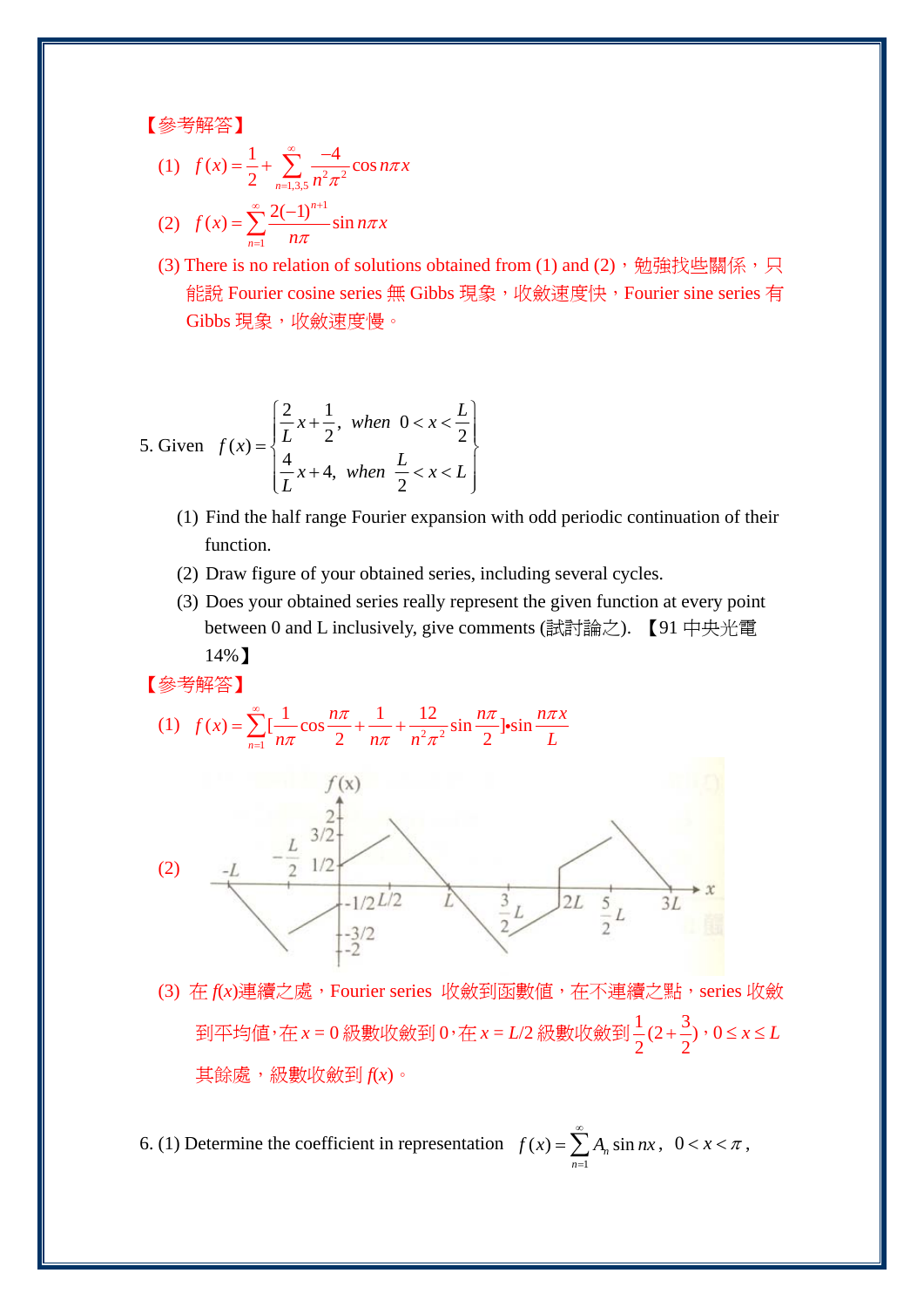$f(x) = 1.1$ .

【參考解答】

 $(2)$  Evaluate the value of the following series

$$
\sum_{n=0}^{\infty} \frac{1}{(2n+1)^2}
$$
. [87  $\frac{\text{ln} \pi}{2}$  20%]

(1) 
$$
f(x) = \sum_{n=1,3,5}^{\infty} \frac{4}{n\pi} \sin nx
$$
  
(2) 
$$
\sum_{n=1,3,5}^{\infty} \frac{1}{n^2} = \frac{\pi^2}{8}
$$

- 7. For a differentiable function  $y(x)$  defined on  $0 \le x \le 1$ , what values do the term-by-term differentiation at  $x = 0$  of the
	- (1) Fourier series
	- (2) Fourier cosine series
	- (3) Fourier sine series
	- (4) Complex Fourier series of y(x) converge to x=0 respectively? 【90 台大土木 16%】

【參考解答】

(1) Fourier series 逐項微分,當 y(0) = y(1),x = 0 時,收斂到 $\frac{1}{2}$  [  $y'(0) + y'(1)$ ]

 $y(0) \neq y(1)$ ;當 x = 0,收斂到∞ 或-∞,逐項微分有脈衝波出現。

- (2) Fourier cosine series 逐項微分在  $x = 0$ , 收斂到 0
- (3) Fourier sine series 逐項微分

當 y(0)=0,在 x=0,收斂到 y′(0) ,當 y(0)≠0,在 x = 0,收斂到∞ 或 −∞ , 有脈衝波出現。

(4) complex Fourier series 與 Fourier series 相同。

8.  $f(x) = \begin{cases} 100, & x = 1 \\ \end{cases}$ , suppose that the Fourier sine and Fourier cosine series of  $1, 0 \leq x < 1$ 2,  $1 < x \leq 2$  $f(x) = \{100, x\}$ *x*  $=\begin{cases} 1, & 0 \leq x < 1 \\ 100, & x = 1 \end{cases}$  $\left[2, 1 < x \leq 2\right]$ 

f(x) converge respectively to  $s(x)$  and  $g(x)$  on interval  $0 \le x < 2$ , without find the series, find s(x) and g(x).  $[90 \frac{m}{m} \times 14\%]$ 【參考解答】s(x)為週期 4 之奇函數,g(x)為週期 4 之偶函數。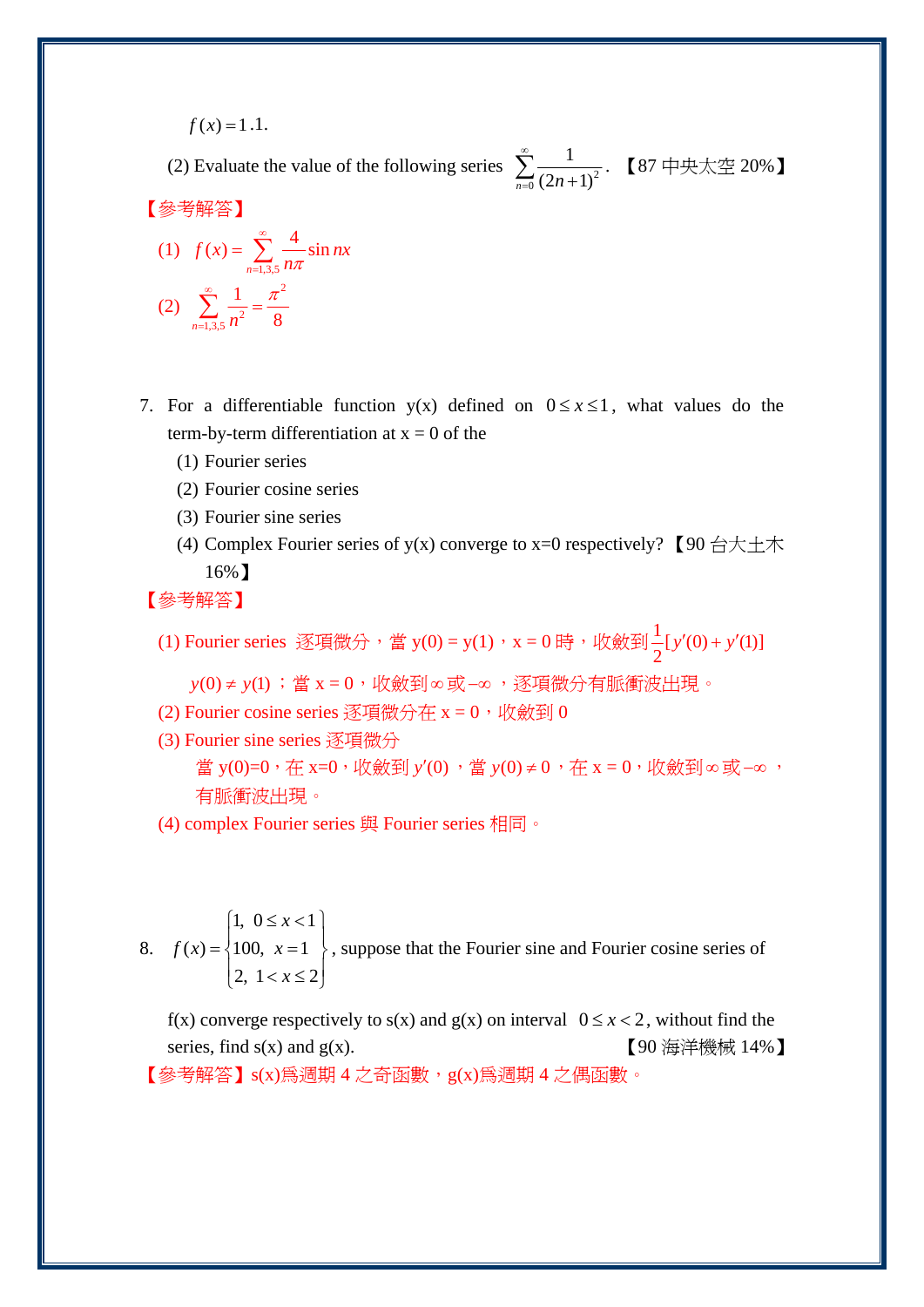$$
s(x) = \begin{cases} 0, & x = 0 \\ 1, & 0 < x < 1 \\ \frac{3}{2}, & x = 1 \\ 2, & 1 < x < 2 \\ 0, & x = 2 \end{cases}, g(x) = \begin{cases} 1, & 0 \le x < 1 \\ \frac{3}{2}, & x = 1 \\ 2, & 1 < x \le 2 \end{cases}
$$

9. Find the Fourier series of the following function  $f(x) = \begin{cases} x, & 0 \le x < 1 \\ 0, & 1 < x < 2 \end{cases}$ *f x*  $=\begin{cases} x, & 0 \leq x < 1 \\ 0, & 1 < x < 2 \end{cases}.$ 【91成大造船10%】

$$
\left[\frac{1}{2} \frac{1}{2} \frac{1}{2} \frac{1}{2} \int_0^2 f(x) dx \cdot a_n = \int_0^2 f(x) \cos n\pi x dx \cdot b_n = \int_0^2 f(x) \sin n\pi x dx
$$

## ■ 複係數之 Fourier Series

1. Find the complex Fourier series of  $f(x) = e^x$  if  $-\pi < x < \pi$ ,  $f(x+2\pi) = f(x)$ , and obtain from it usual Fourier series. 【91 交大機械 25%】

\n
$$
f(x) = \sum_{n=-\infty}^{\infty} \frac{(-1)^n}{\pi(1+n^2)} \sinh \pi \cdot (1-in)e^{inx} \quad \text{for some } x \text{ is a complex Fourier series}
$$
\n

\n\n $f(x) = \frac{1}{\pi} \sum_{n=1}^{\infty} \frac{n \cdot (-1)^n}{\pi(1+n^2)} \sinh \pi \cdot \sin nx \quad \text{for some } n \in \mathbb{N}$ \n

2. Given that 
$$
f(x) = \begin{cases} 0, & -\frac{1}{2} < x < -\frac{1}{4} \\ 1, & -\frac{1}{4} < x < \frac{1}{4} \\ 0, & \frac{1}{4} < x < \frac{1}{2} \end{cases}
$$
 and  $f(x) = f(x+1)$ , find the complex

Fourier series of  $f(x)$  and plot points  $(n, |c_n|)$  for  $n = 0, \pm 1, \pm 2, \dots$ .

【91元智電機控制組20%】

\n
$$
c_n = \frac{1}{n\pi} \sin \frac{1}{2} n\pi, \quad n \neq 0, \quad f(x) = \frac{1}{2} + \sum_{\substack{n = -\infty \\ n \neq -1}}^{\infty} \frac{1}{n\pi} \sin \frac{1}{2} n\pi \cdot e^{i2n\pi x}
$$
\n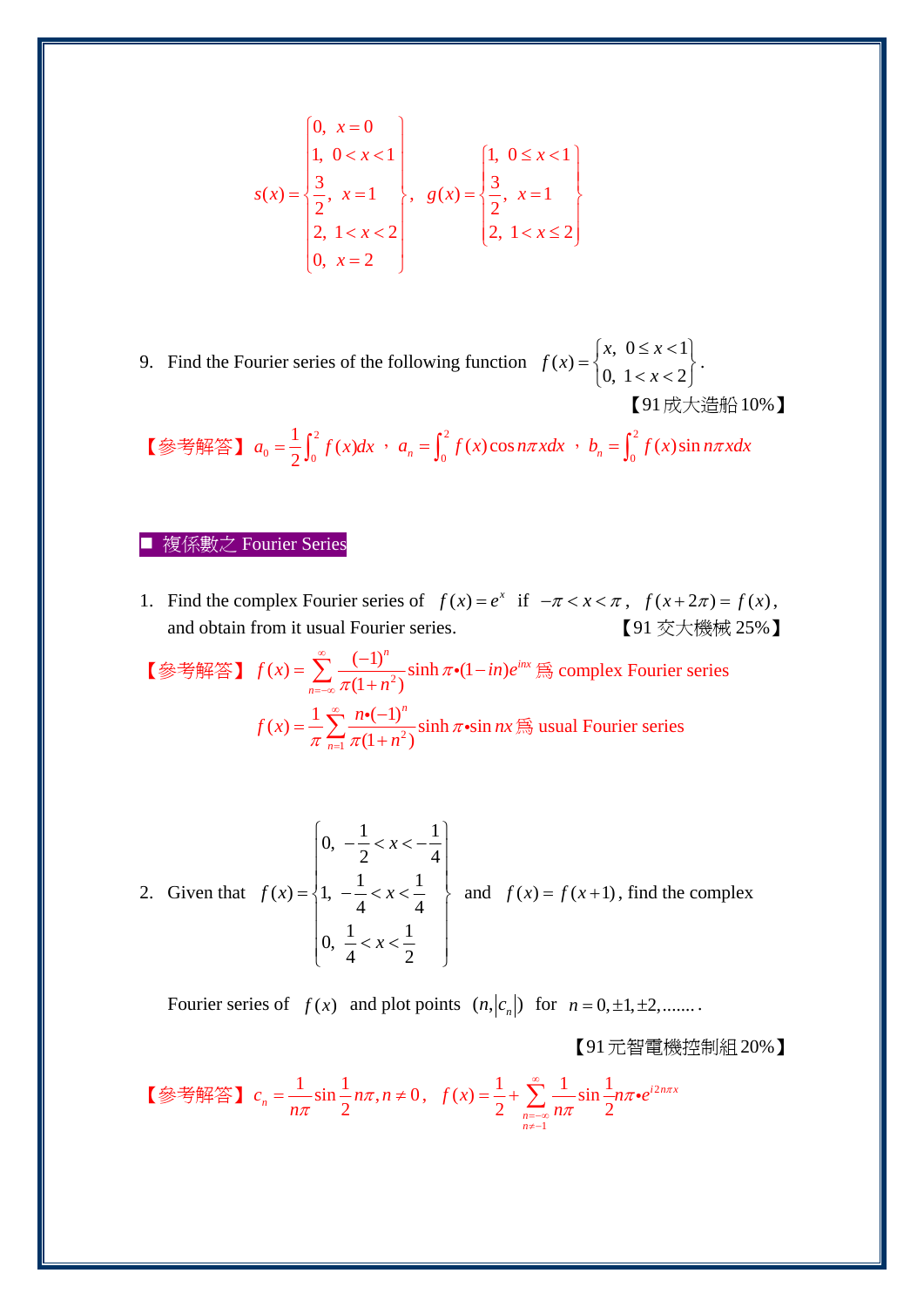$$
c_0 = \int_{\frac{-1}{2}}^{\frac{1}{2}} f(x) dx = \int_{\frac{-1}{4}}^{\frac{1}{4}} 1 \cdot dx = \frac{1}{2}
$$

3. A function f(x) is defined in the range  $[-\pi, \pi]$  as follows:

$$
f(x) = \begin{cases} 0 & \text{for } -\pi < x \le 0 \\ 1 & \text{for } 0 < x \le \pi \end{cases}
$$

Expand  $f(x)$  into a complex Fourier series.

【參考解答】  $f(x) = \frac{1}{2} + \frac{2}{\pi} [\sin x + \frac{1}{3} \sin 3x + \frac{1}{5} \sin 5x + ....]$  [\$| real Fourier series

4. Determine the complex exponential Fourier series coefficient  $c_n$  for the periodic function  $f(t) = e^t \cdot 0 \le t < 1$  and which has the period T=1, and plot the complex

Fourier spectrum  $|c_n|$  versus  $n\omega_0$ .

$$
[90 \text{ 61} \text{14} \text{15} \text{15} \text{16} \text{16}]
$$

【參考解答】 2 2 <sup>1</sup> ( 1) 1 4 *<sup>n</sup> c e <sup>n</sup>* <sup>π</sup> = − <sup>+</sup> <sup>i</sup> <sup>0</sup> ,*n n* <sup>ω</sup> <sup>=</sup> <sup>2</sup> <sup>π</sup>

■ Fourier 積分與 Fourier 轉換

1. (1) 灮數 
$$
f(x) = \begin{cases} 1, |x| < 1 \\ 0, |x| > 1 \end{cases}
$$
 \n  $\geq$  \n Fourier  $\text{if } \frac{1}{2} \Rightarrow \text{ } \frac{1}{2} \Rightarrow \text{ } \frac{1}{2} \Rightarrow \text{ } \frac{1}{2} \Rightarrow \text{ } \frac{1}{2} \Rightarrow \text{ } \frac{1}{2} \Rightarrow \text{ } \frac{1}{2} \Rightarrow \text{ } \frac{1}{2} \Rightarrow \text{ } \frac{1}{2} \Rightarrow \text{ } \frac{1}{2} \Rightarrow \text{ } \frac{1}{2} \Rightarrow \text{ } \frac{1}{2} \Rightarrow \text{ } \frac{1}{2} \Rightarrow \text{ } \frac{1}{2} \Rightarrow \text{ } \frac{1}{2} \Rightarrow \text{ } \frac{1}{2} \Rightarrow \text{ } \frac{1}{2} \Rightarrow \text{ } \frac{1}{2} \Rightarrow \text{ } \frac{1}{2} \Rightarrow \text{ } \frac{1}{2} \Rightarrow \text{ } \frac{1}{2} \Rightarrow \text{ } \frac{1}{2} \Rightarrow \text{ } \frac{1}{2} \Rightarrow \text{ } \frac{1}{2} \Rightarrow \text{ } \frac{1}{2} \Rightarrow \text{ } \frac{1}{2} \Rightarrow \text{ } \frac{1}{2} \Rightarrow \text{ } \frac{1}{2} \Rightarrow \text{ } \frac{1}{2} \Rightarrow \text{ } \frac{1}{2} \Rightarrow \text{ } \frac{1}{2} \Rightarrow \text{ } \frac{1}{2} \Rightarrow \text{ } \frac{1}{2} \Rightarrow \text{ } \frac{1}{2} \Rightarrow \text{ } \frac{1}{2} \Rightarrow \text{ } \frac{1}{2} \Rightarrow \text{ } \frac{1}{2} \Rightarrow \text{ } \frac{1}{2} \Rightarrow \text{ } \frac{1}{2} \Rightarrow \text{ } \frac{1}{2} \Rightarrow \text{ } \frac{1}{2} \Rightarrow \text{ } \frac{1}{2} \Rightarrow \text{ } \frac{1}{2} \Rightarrow \text{ } \frac{1}{2} \Rightarrow \text{ } \frac{1}{2} \Rightarrow \text{ } \frac{1}{2} \Rightarrow \text{ } \frac{1}{2} \Rightarrow \text{ } \frac{1}{2} \Rightarrow \text{ } \frac{1}{2} \Rightarrow \text{ } \frac{1}{2} \Rightarrow \text{ } \frac{1}{2} \Rightarrow \text{ } \frac{1}{2} \Rightarrow \text{ } \frac{1}{2} \Rightarrow$ 

$$
(2) \; \boxplus (1) \nexists \mathfrak{F} \int_0^\infty \frac{\sin x \cos x}{x} dx = ?
$$

∫ =? 【<sup>91</sup> 嘉義土木 15%】

【參考解答】

(1) 
$$
f(x) = \frac{2}{\pi} \int_0^\infty \frac{\sin \omega}{\omega} d\theta
$$
   
  $\Rightarrow$   $f(x) = \frac{2}{\pi} \int_0^\infty \frac{\sin \omega \cdot \cos \omega}{\omega} d\omega$   $\Rightarrow$   $\int_0^\infty \frac{\sin \omega \cdot \cos \omega}{\omega} d\omega = \frac{\pi}{4}$ 

2. (1) Find the Fourier integral representation of the following function.

$$
f(x) = \begin{cases} 0, & x < 0 \\ 1, & 0 < x < 2 \\ 0, & x > 2 \end{cases}
$$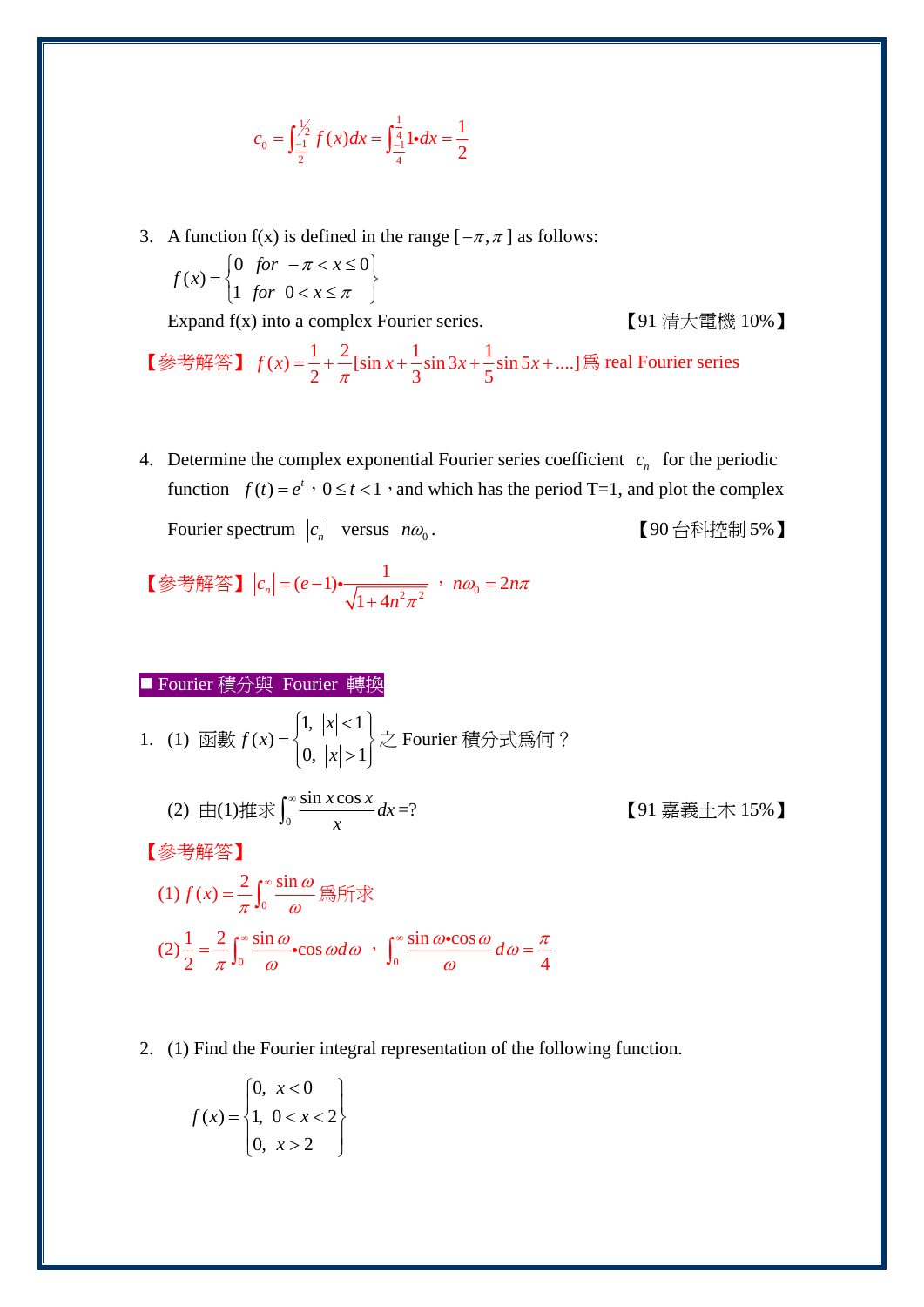(2) Use the result of (1) to show that  $\int_0^\infty \frac{\sin 2}{x}$ 2 *x dx x*  $\int_0^\infty \frac{\sin 2x}{x} dx = \frac{\pi}{2}$ . [91 嘉義機電 30%] 【參考解答】

(1)  $f(x) = \frac{1}{\pi} \int_0^{\infty} \frac{1}{\omega} [\cos \omega x \sin 2\omega + \sin \omega x - \sin \omega x \cos 2\omega] d\omega$  $=\frac{1}{\pi}\int_0^\infty\frac{1}{\omega}[\cos\omega x\sin 2\omega + \sin\omega x -$ (2) at x = 0 Fourier 積分値爲 $\frac{1}{5}$ 2  $\frac{1}{2} = \frac{1}{\pi} \int_0^{\infty} \frac{1}{\omega} \sin 2$ 2  $\frac{1}{\pi}$ <sub>0</sub>  $\frac{1}{\omega}$ sin 2*ωd* ω  $=\frac{1}{\pi}\int_0^\infty\frac{1}{\omega}\sin 2\omega d\omega$   $\therefore \int_0^\infty\frac{1}{x}\sin 2\omega d\omega$ 2 *xdx x*  $\therefore \int_0^\infty \frac{1}{r} \sin 2x dx = \frac{\pi}{2}$ 

3. Let x(t) be a rectangular pluse defined by x(t),  $|t| < \frac{1}{2}$ 2  $|t| < \frac{1}{2}$  and x(t)=0, otherwise. The corresponding Fourier transform is denoted as  $X(j\omega)$ , *i.e.*,  $x(j\omega) = \int_0^\infty x(t) \exp(-j\omega t) dt$ (1)  $X(j\omega)$  (2)  $\int_{-\infty}^{\infty} \frac{\sin \omega}{\omega} d\omega$ ω ∞ ∫−∞ (3)  $\int_{-\infty}^{\infty} \frac{\sin \omega \cos(2\omega)}{\omega} d\omega$ ω  $\int_{-\infty}^{\infty} \frac{\sin \omega \cos(2\omega)}{\omega} d\omega$  (4)  $\int_{-\infty}^{\infty} [x(j\omega)]^2 d\omega$ ∫−∞ 【<sup>91</sup> 中山電機 20%】

【參考解答】

(1)  $X(j\omega) = \frac{2}{\omega} \sin \frac{\omega}{2}$  $\dot{w}$  =  $\frac{2}{\omega}$ (2)  $x(t) = \frac{1}{2\pi} \int_{-\infty}^{\infty} \frac{2}{\omega} \sin \frac{\omega}{2} e^{j\omega t} d\omega$  $=\frac{1}{2\pi}\int_{-\infty}^{\infty}$ (3)  $x(t) = \frac{1}{2\pi} \int_{-\infty}^{\infty} \frac{2}{\omega} \sin \frac{\omega}{2} \cos x \omega t d\omega$  $\pi$   $\rightarrow$   $\infty$   $\omega$  $=\frac{1}{2\pi}\int_{-\infty}^{\infty}$ ∞

$$
(4) \t x(t) = \frac{1}{2\pi} \int_{-\infty}^{\infty} X(j\omega) e^{i\omega t} d\omega
$$

 $\pi^{\bullet 0}$   $\omega$ 

4. Find the Fourier integral, k>0. (1)  $f(x) = e^{-kx}$  when  $x > 0$  and  $f(-x) = f(x)$ (2)  $f(x) = e^{-kx}$  when  $x > 0$  and  $f(-x) = -f(x)$  (91 中山材料 20%) 【參考解答】 (1)  $f(x) = \frac{2}{\pi} \int_0^{\infty} \frac{k}{\omega^2 + k^2} \cos \omega x dx$  $\overline{k^2}$  cos  $\omega$  $=\frac{2}{\pi}\int_0^\infty\!\frac{k}{\omega^2+k^2}\!\cos\omega x dx$  爲所求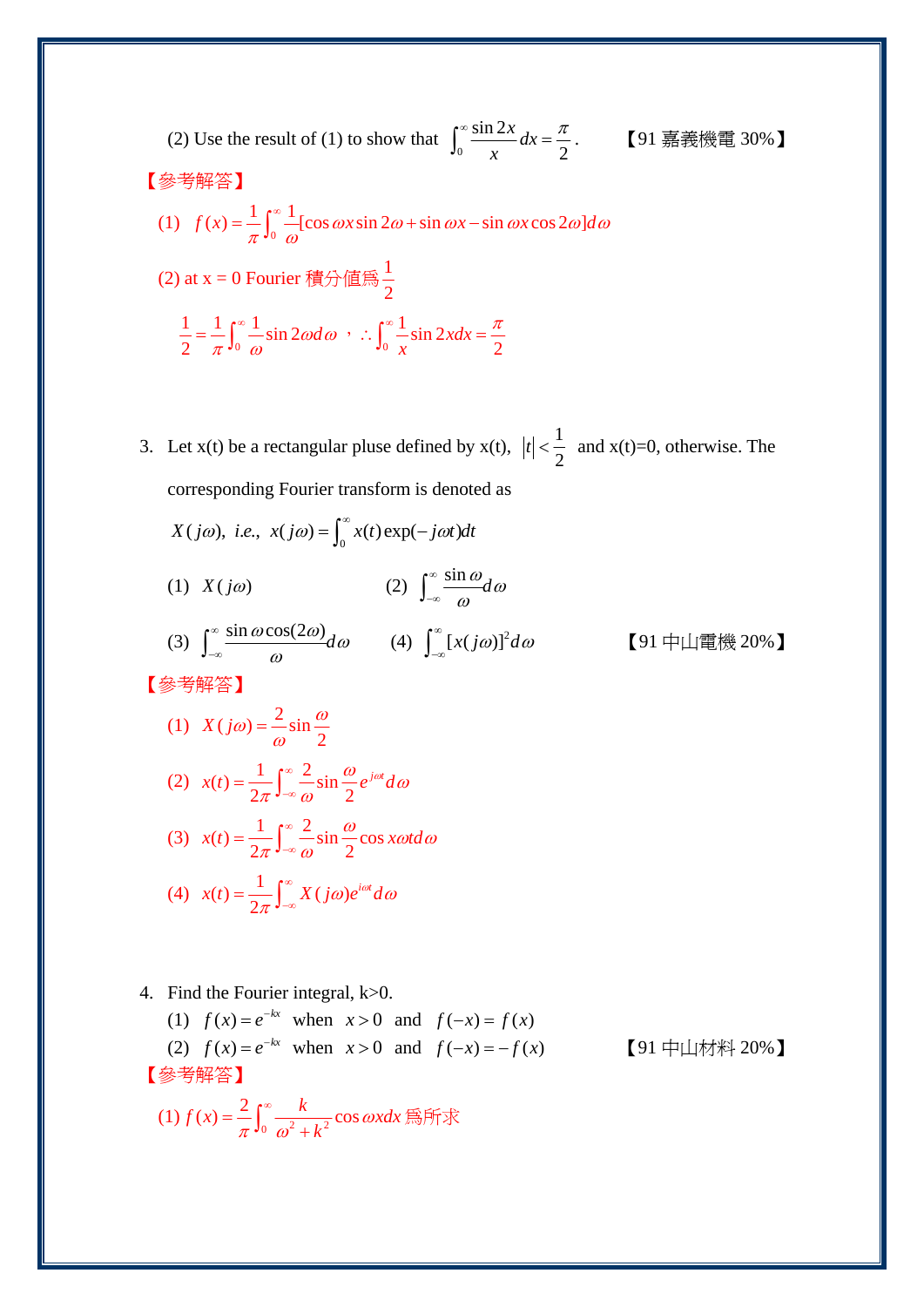5. Given the function shown as follows: 
$$
f(x) = \begin{cases} 1+x, & -1 < x \le 0 \\ -(x-1), & 0 < x \le 1 \\ 0, & \text{otherwise} \end{cases}
$$

 $\overline{k^2}$  sin  $\omega$ 

 $=\frac{2}{\pi}\int_0^\infty\!\frac{k}{\omega^2+k^2}\sin\omega x dx$  爲所求

#### (1) Calculate the Fourier integral representation of the above function.

(2) Find 
$$
\int_0^\infty \frac{(1-\cos \omega)^2}{\omega^2} d\omega.
$$

\n(3) Compute 
$$
\int_0^\infty \frac{(1-\cos \omega)^2}{\omega^4} d\omega.
$$
 [90  $\overrightarrow{m}$ ]\n

\n(4)  $f(x) = \frac{2}{\pi} \int_0^\infty \frac{(1-\cos \omega)}{\omega^2} \cdot \cos \omega \cdot d\omega.$  [90  $\overrightarrow{m}$ ]\n

\n(5)  $\frac{\pi}{2} = \int_0^\infty \frac{1-\cos \omega}{\omega^2} d\omega.$ 

$$
(3) \frac{\pi}{6} = \int_0^\infty \frac{(1-\cos\omega)^2}{\omega^4} d\omega
$$

(2)  $f(x) = \frac{2}{\pi} \int_0^{\infty} \frac{k}{\omega^2 + k^2} \sin \omega x dx$ 

 $\pi \sim \omega$ 

6. 
$$
\stackrel{\text{def}}{=} f(x) = \begin{cases} 1, & \text{for } |x| \leq \frac{a}{2}, & a > 0 \\ 0, & \text{elsewhere} \end{cases}
$$

(1)  $\overrightarrow{\mathcal{R}} f(x)$  if Fourier Transform  $F(u)$ ,  $F(u) = \int_{-\infty}^{\infty} f(x) \exp(-2\pi iux) dx$ .

(2) Sketch <sup>2</sup> *I*() () *u Fu* = versus frequency u. 【91 淡江物理 20%】 【參考解答】

(1) 
$$
F(u) = 2 \int_0^{\frac{a}{2}} \cos 2\pi u x dx = \frac{1}{\pi u} \sin a \pi u
$$
  
\n(2)  $I(u) = |F(u)|^2 = \frac{1}{\pi^2} \cdot \frac{1}{u^2} \sin^2 a \pi u = \frac{1}{2\pi^2} \frac{1}{u^2} [1 - \cos 2\pi a u] \cdot I(-u) = I(u)$ 

7. 利用傳立葉積分語明
$$
\int_0^\infty \frac{\cos x\omega}{1+\omega^2} d\omega = \frac{\pi}{2} e^{-x} \cdot x > 0
$$
 [91 師大機電 15%]  
 [ $\frac{\mathscr{F}}{2}$   $\frac{\pi}{2} e^{-x} = \int_0^\infty \frac{\cos \omega x}{1+\omega^2} d\omega$ 得語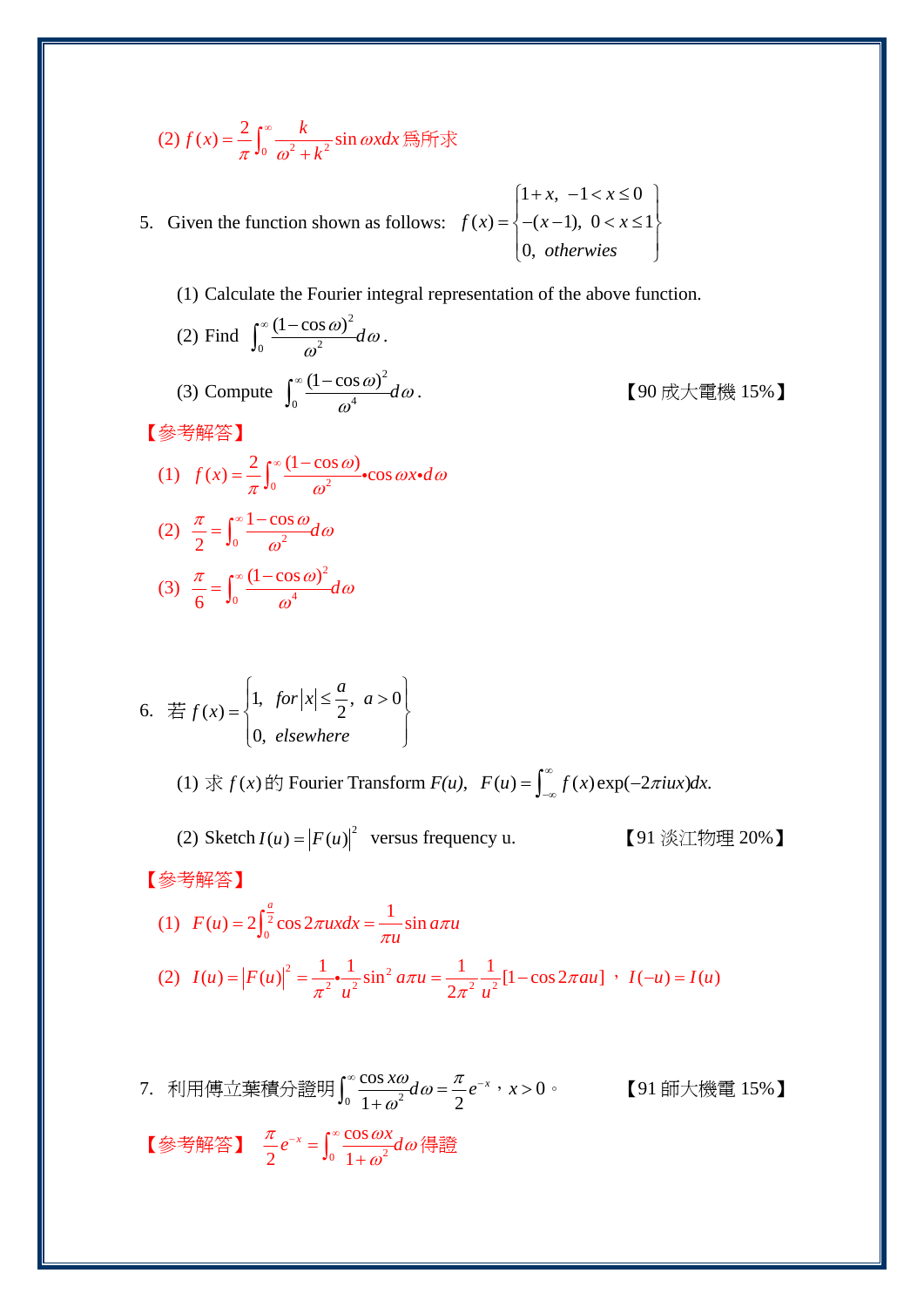8. Use Fourier integral to demonstrate the following results and show the details of your work.

$$
\int_0^\infty \frac{\cos x\omega + \omega \sin x \omega d\omega}{1 + \omega^2} = \begin{cases} 0, & x < 0 \\ \frac{\pi}{2}, & x = 0 \\ \pi e^{-x}, & x > 0 \end{cases}
$$

【91 彰師機械 15%】【90 中興化工 15%】

【參考解答】

依據 Dirichlet theorem 得知 $\int_0^\infty \frac{\cos x\omega + \omega \sin x \omega d\omega}{1 + \omega^2} = \left\{ \frac{\pi}{2}, x = 0 \right\}$  $\begin{bmatrix} 0, & x < 0 \\ 0, & x \end{bmatrix}$  $x, x > 0$  $\frac{x\omega + \omega \sin x \omega d\omega}{2} = \frac{\pi}{2}, x$  $e^{-x}$ , x  $\alpha \omega + \omega \sin x \omega \omega \omega \omega \omega \pi$ ω π ∞ −  $+\omega \sin x \omega d\omega = \frac{\pi}{2}, \ x =$  $+\omega^2$  |  $\left\lfloor \pi e^{-x},\right\rfloor$  x> ∫

9. Prove 
$$
\int_0^\infty \frac{\omega^3 \sin x \omega}{4 + \omega^4} d\omega = \frac{\pi}{2} e^{-x} \cos x
$$
 if  $x > 0$ . [91中興化工 10%]  
[ $\frac{2}{3}$  $\frac{1}{3}$ 

10. 
$$
\exists \text{ln } F \left\{ e^{-at^2} \right\} = \sqrt{\frac{\pi}{a}} e^{-\omega^2/4a}
$$
,  $F \left\{ \frac{1}{a^2 + t^2} \right\} = \frac{\pi}{a} e^{-a|\omega|}$ ,  $\not\equiv \pm \pi$  a =  $\not\equiv \frac{\pi}{a}$ ,  $\exists \vec{x}$ 

$$
(64t^2-8)e^{-4t^2} \n\mathcal{Z} \n\oplus \n\mathcal{I} \n\oplus \n\mathfrak{F} \n\oplus \n\mathfrak{B} \n\oplus
$$

【88 台科營建 17%】

【參考解答】  $F[(64t^2-8)e^{-4t^2}] = -\frac{1}{2}\sqrt{\pi}\omega^2 \cdot e^{-\frac{\omega^2}{16t}}$ 

11. Find the Fourier transform of the following function  $f(x)$ .

$$
f(x) = \begin{cases} e^x, & x < 0 \\ e^{-x}, & x > 0 \end{cases}
$$

【91暨南電機10%】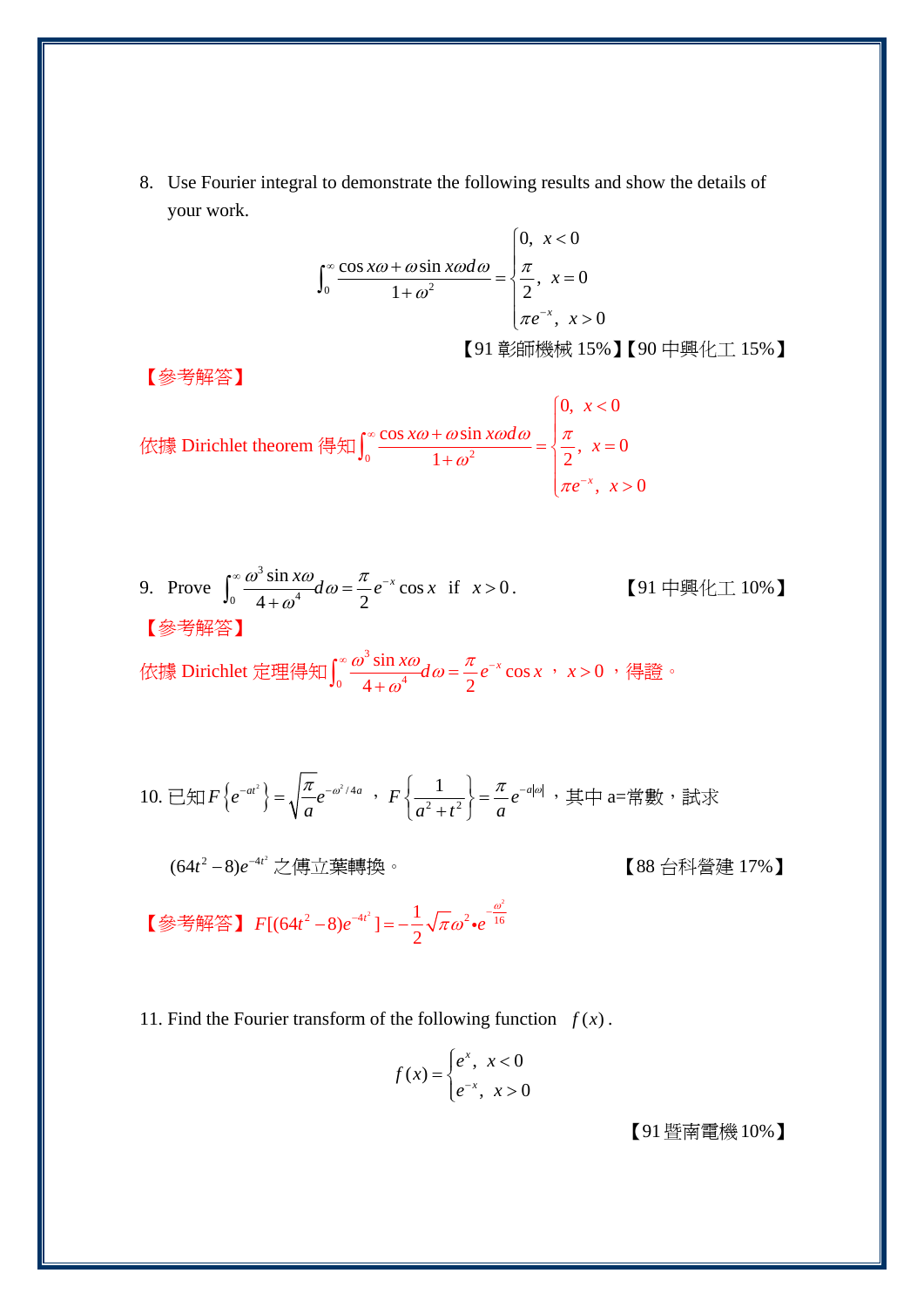$$
\left[\frac{2}{3}\frac{1}{3}\frac{1}{3}\frac{1}{3}f(-x) = f(x) + F[f(x)] = 2\int_0^\infty e^{-x} \cos \omega x dx = \frac{2}{\omega^2 + 1}
$$

- 12. Obtain the integration and the Fourier transform of a Gaussian function as expressed below.
	- (1)  $\int_{-\infty}^{\infty} \exp[-ax^2]dx$  (10%) (2)  $\int_{-\infty}^{\infty} \exp[-ax^2] \exp(-ikx)dx$  (10%) 【91 北科高分子】【89 高大應化】
- 【參考解答】 (1)  $I = \int_{0}^{\infty} e^{-ax^2} dx$  $=\int_{-\infty}^{\infty}e^{-ax^2}dx=\sqrt{\frac{\pi}{a}}$  (2) 2  $\int_{a}^{2} e^{-jkx} dx = \left[ \frac{\pi}{2} \right]_{a}^{a}$ *k*  $J = \int_{0}^{\infty} e^{-ax^2} e^{-jkx} dx = \sqrt{\frac{\mu}{2}} e^{-4a}$  $\infty$   $\overline{\pi}$   $\overline{z}$   $\overline{\pi}$   $\overline{z}$  $=\int_{-\infty}^{\infty}e^{-ax^2}e^{-jkx}dx=$
- 13. Find the Fourier transform of the following function.  $f(t) = 4e^{-3t^2} \sin(2t)$

【90台科電機10%】

*a*

$$
\left[\frac{2}{3} \frac{1}{3} \frac{1}{3} \frac{1}{3} F[4e^{-3t^2} \sin(2t)]\right] = \frac{2}{i} \left[\sqrt{\frac{\pi}{3}} e^{-\frac{1}{12}(\omega-2)^2} - \sqrt{\frac{\pi}{3}} e^{-\frac{1}{12}(\omega+2)^2}\right]
$$

*a*

\n- 14. (1) Prove 
$$
F[f(x)e^{ax}] = F(\omega - ai)
$$
, where  $f(\omega) = F[f(x)]$ .
\n- (2) If  $g(x)$  is absolutely integrable over  $-\infty < x < \infty$ , then  $F[g(x)]$  exist.
\n- **[86**  $\Box$   $\Box$   $20\%$  ]
\n

【參考解答】

(1)  $F[f(x) e^{ax}] = \int_{-\infty}^{\infty} f(x) e^{i(\omega - ai)x} dx = F(\omega - ai)$ 

(2) <sup>當</sup> *g x dx* ( ) <sup>∞</sup> ∫−∞ *Fgx* [ ( )] 存在,即絕對可積分,則 存在,此為 Fourier transform 存在之充分條件。

 $F[1] = \int_{-\infty}^{\infty} 1 \cdot e^{-i\omega t} dt = 2\pi \delta(\omega) \cdot F[\sin mt] = \frac{1}{2i} [2\pi \delta(\omega - m) - 2\pi \delta(\omega + m)]$ 15. Find *F*[1], *F*[sin *mt*], *F*[cos *mt*]. (88 台科電子 10%) 【參考解答】 *i*  $=\frac{1}{\sqrt{2\pi\delta(\omega-m)}}-2\pi\delta(\omega+m)]$ ,同理可證:  $F[\cos mt] = \frac{1}{2i} [2\pi \delta(\omega - m) + 2\pi \delta(\omega + m)]$ *i*  $=\frac{1}{\pi}\left[2\pi\delta(\omega-m)+2\pi\delta(\omega+m)\right]$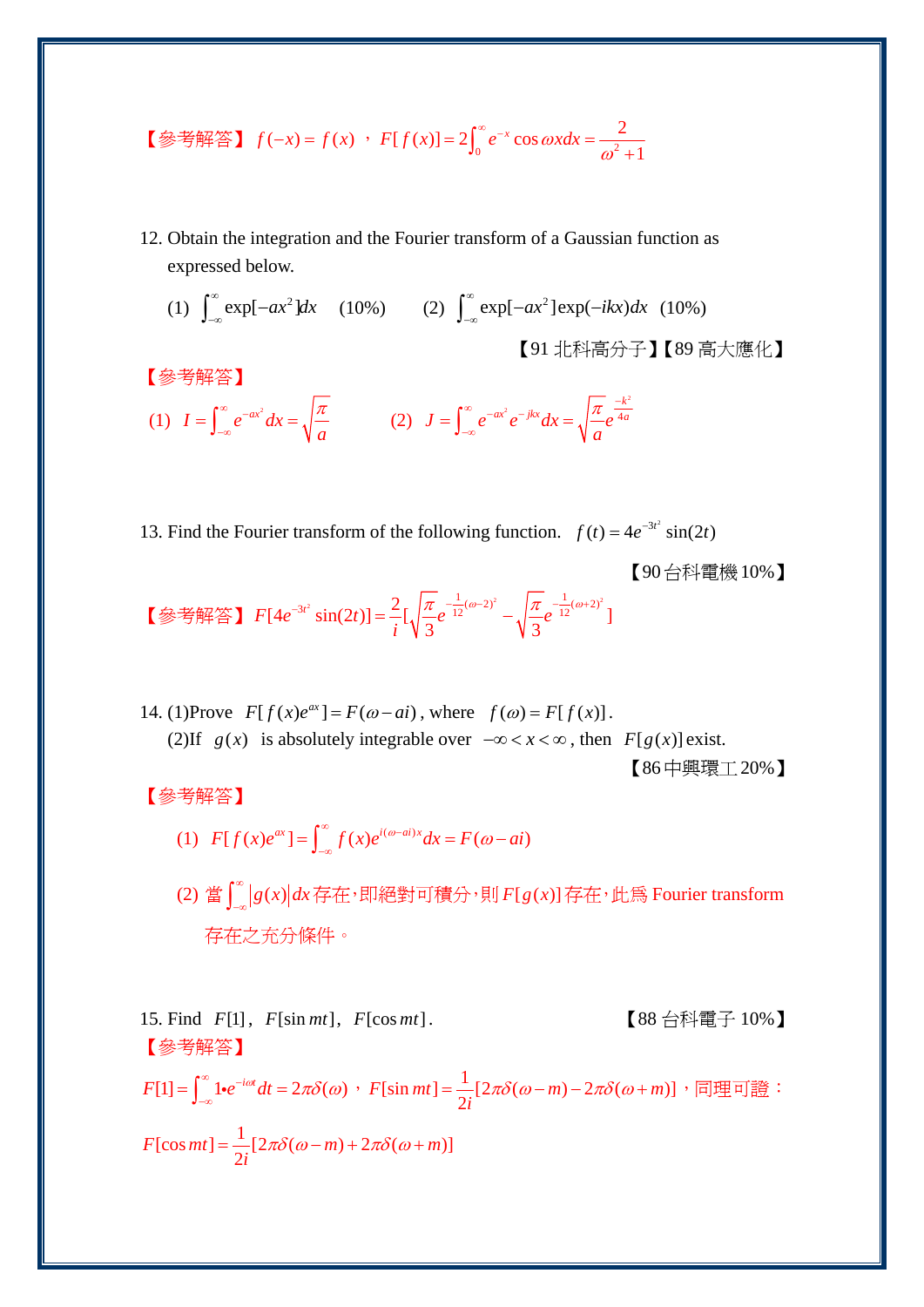16. Find the Fourier transform of the periodic function  $f(t)$ , of period *T*, and sketch  $f(t)$ and the amplitude spectrum.  $f(t) = \frac{3}{t}t$ ,  $0 < t < T$ *T*

【90 高雄科大電控 12%】

【參考解答】取 Fourier sine series 展開,  $f(t) = \frac{5}{2} + \sum_{k=1}^{\infty} \cos(n\omega_0)$  $f(t) = \frac{3}{2} + \sum_{n=1}^{\infty} \frac{3}{n\pi} \cos(n\omega_0 t + \pi)$  $\frac{1}{n\pi}$  cos( $n\omega_0 t + \pi$ π ∞  $=\frac{3}{2}+\sum_{n=1}^{\infty}\frac{3}{n\pi}\cos(n\omega_0 t +$ 

$$
C_n
$$
\n3\n0.95\n0.48\n0.24\n0.24\n0.2 $\omega_0$ \n $\omega_0$ \n $\frac{2\pi}{T}$ ,  $C_n = \frac{3}{n\pi}$ 

17. Find the "Fourier transform" of the following periodic function whose definition in one period is  $f(t) = \begin{cases} 0, & -\pi \le t < 0 \\ \sin(t), & 0 \le t < 0 \end{cases}$ *f t*  $(t)$ ,  $0 \leq t$ π  $= \begin{cases} 0, & -\pi \leq t < 0 \\ \sin(t), & 0 \leq t < \pi \end{cases}$  $\begin{cases} \sin(t), & 0 \leq t < \pi \end{cases}$  [90 交大機械 25%] 【參考解答】

$$
F[f(t)] = 2\delta(\omega) + \frac{\pi}{2i} [\delta(\omega - 1) - \delta(\omega + 1)] + \sum_{n=2,4,6}^{\infty} \frac{-2}{(n^2 - 1)} [\delta(\omega - n) + \delta(\omega + n)]
$$

18. A periodic function whose definition in one period is

$$
f(t) = 3\sin\frac{\pi}{2}t + 5\sin 3\pi t, -2 < t < 2
$$

(1) Find the Fourier series of  $f(t)$ .

(2) Find the Fourier transform of  $f(t)$ .  $\left[90 \div \text{+} \frac{1}{2} \cdot \text{+} \frac{1}{2} \cdot \text{+} \frac{1}{2} \cdot \text{+} \frac{1}{2} \cdot \text{+} \frac{1}{2} \cdot \text{+} \frac{1}{2} \cdot \text{+} \frac{1}{2} \cdot \text{+} \frac{1}{2} \cdot \text{+} \frac{1}{2} \cdot \text{+} \frac{1}{2} \cdot \text{+} \frac{1}{2} \cdot \text{+} \frac{1}{2} \cdot \text{$ 【參考解答】

(1) 
$$
f(t) = 3\sin\frac{\pi t}{2} + 5\sin 3\pi t
$$

(2) 
$$
F[f(t)] = \frac{3\pi}{i} [\delta(\omega - \frac{\pi}{2}) - \delta(\omega + \frac{\pi}{2})] + \frac{5\pi}{i} [\delta(\omega - 3\pi) - \delta(\omega + 3\pi)]
$$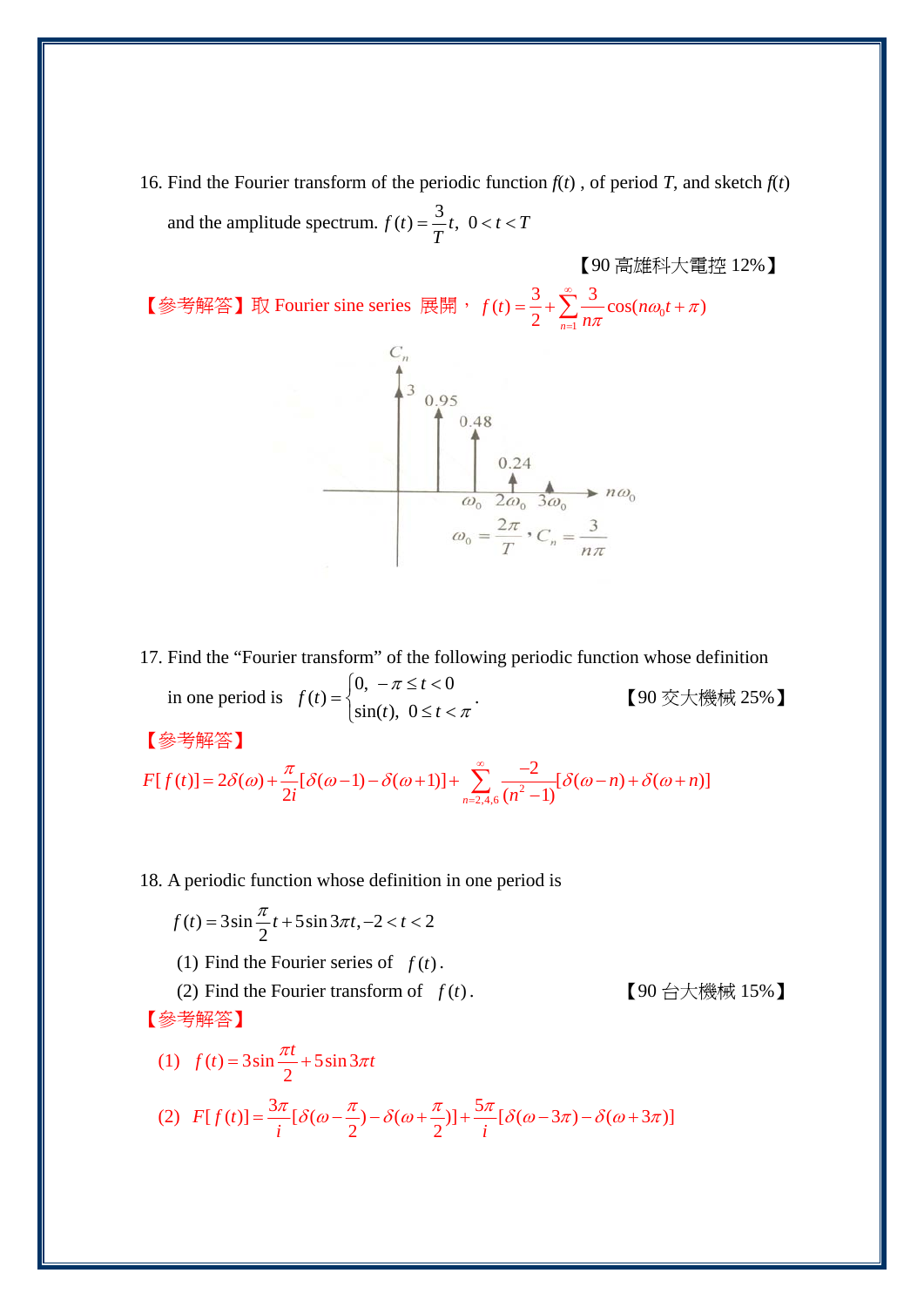19. (1) Find the Fourier integral representation of the function 1,  $|x| \le 1$  $f(x) = \begin{cases} 0, & |x| > 1 \\ 0, & |x| > 1 \end{cases}$ *x f x x*  $=\begin{cases} 1, & |x| \le \\ 0, & |x| \le \end{cases}$  $\left|0, \left| x \right| \right| >$ .

(2) By using result in (1) to evaluate  $\int_0^\infty \frac{\sin \omega}{\omega} d\omega$ ω  $\int_0^\infty \frac{\sin \omega}{\omega} d\omega$ .

(3) Verify your answer in (2) by integrating  $e^{iz}$ *z* around the contour as shown in following figure and let  $r \rightarrow 0$ ,  $R \rightarrow 0$ . 【91 逢甲電機 20%】 【參考解答】

(1) 
$$
f(x) = \frac{1}{2\pi} \int_{-\infty}^{\infty} \frac{\sin \omega}{\omega} e^{i\omega x} d\omega
$$
  $\stackrel{\text{(a)}}{\implies}$  Fourier integral.

$$
(2) \int_{-\infty}^{\infty} \frac{\sin \omega}{\omega} d\omega = \frac{\pi}{2}
$$

$$
(3) \int_0^\infty \frac{\sin x}{x} dx = \frac{\pi}{2}
$$

20. Find the Fourier transforms of the following functions:

(1)  $f(t) \cos \omega_0 t$  (2)  $f(t) \cos \omega_0 t \cos \omega_0 t$  [90高雄科大電控16%] 【參考解答】 (1)  $F[f(t)\cos\omega_0 t] = \frac{1}{2}F(\omega + \omega_0) + \frac{1}{2}F(\omega - \omega_0)$ 

(2) 
$$
F[f(t)\cos^2 \omega_0 t] = \frac{1}{2}F(\omega) + \frac{1}{4}F(\omega + 2\omega_0) + \frac{1}{4}F(\omega - 2\omega_0)
$$

21. Show the following Fourier transform theorems:

- (1) convolution theorem  $F\{f * g\} = \sqrt{2\pi}F\{f\}F\{g\}$
- (2) shifting theorem:  $F\{f(x-a)\} = e^{-j\omega a} F\{f(x)\}$

(3) autocorrelation theorem:  $F\left[\int_{-\infty}^{\infty} f(\tau) f(\tau - x) d\tau\right] = \sqrt{2\pi} |F\{f\}|^2$ 

【88清大電機12%】

【參考解答】

$$
(1) \ \hat{\Leftrightarrow} t = x - \tau = \sqrt{2\pi} F[f] \cdot F[g]
$$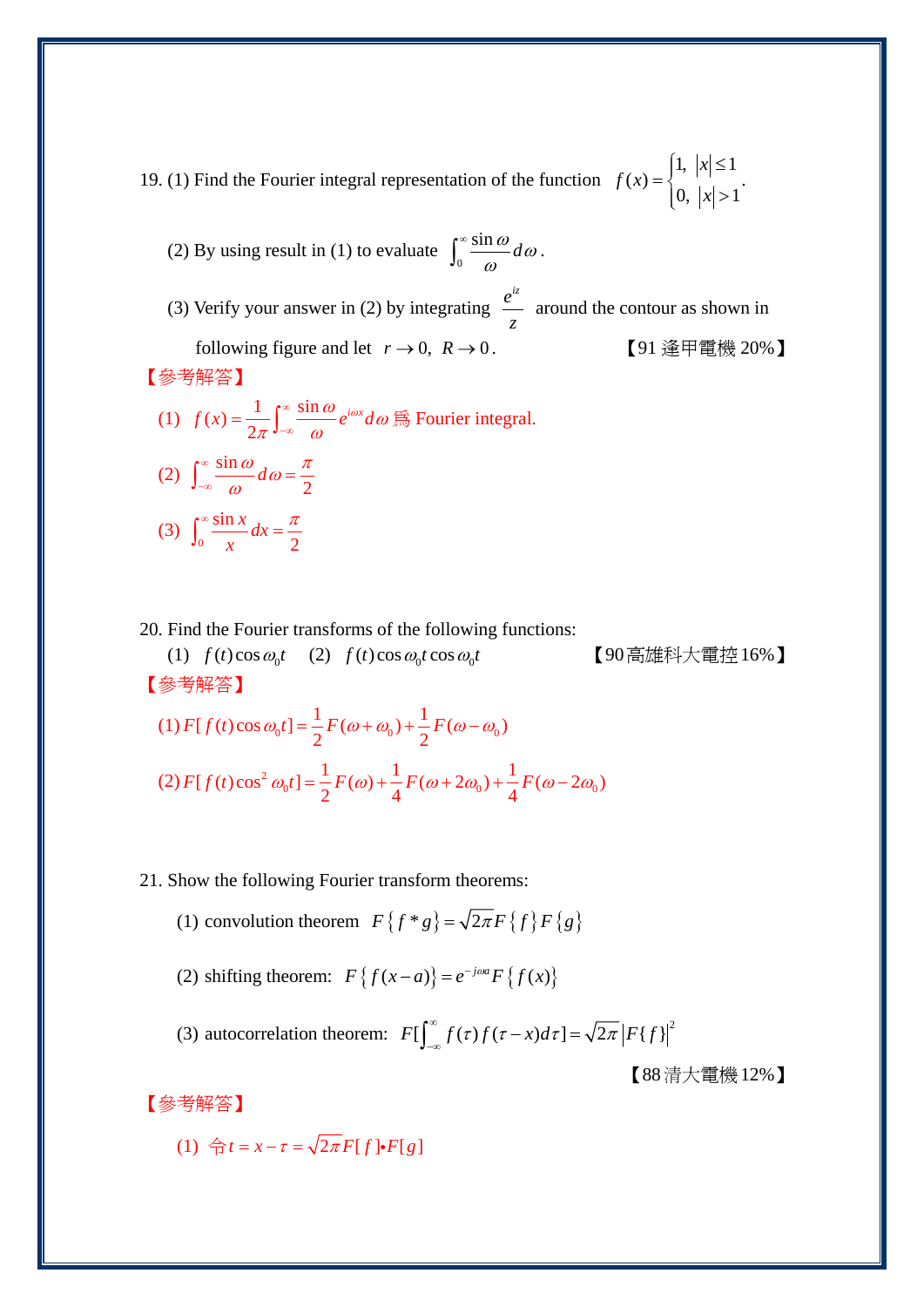$$
(2) \quad \hat{\bigoplus} \ t = x - a = e^{-j\omega a} \cdot \frac{1}{\sqrt{2\pi}} \int_{-\infty}^{\infty} f(t) \cdot e^{-j\omega t} \cdot dt = e^{-j\omega a} \cdot F[f(x)]
$$
\n
$$
(3) \quad \hat{\bigoplus} \ \tau - x = t = \sqrt{2\pi} \left| F[f]^2 \right| \left\{ \frac{1}{2} \right\} \left\{ \frac{1}{2} \right\}
$$

22. Find the convolution of a rectangular pulse  $f(t)$  and triangular pulse  $h(t)$ 

where 
$$
\begin{cases} f(t) = 1, |t| \le 1 \\ f(t) = 2, |t| > 1 \end{cases}
$$
  $\begin{cases} h(t) = t, 0 \le |t| \le 3 \\ h(t) = 0, \text{ otherwise} \end{cases}$   $\begin{bmatrix} 87 \text{ fK} \text{ mK} \\ 10 \text{ mK} \text{ mK} \end{bmatrix}$ 

# $f(t)*h(t) = \frac{1}{2}H(t+1)*(t+1)^2 - \frac{1}{2}H(t-1)*(t-1)^2 + \frac{1}{2}H(t-2)*(8-t^2-2t) - \frac{1}{2}H(t-4)*(8-t^2+2t)$

- 23. Determine the Fourier transform of the following functions.
	- (1)  $e^{-3|t|}$  (2)  $\frac{5e^{-3}}{1}$ 3 5  $4t + 13$  $e^{-3|t}$  $t^3 - 4t$ − − + 【<sup>90</sup> 雲科電機 10%】

【參考解答】

【參考解答】

(1)  $F[e^{-3|t|}] = \int_0^\infty e^{-3t} \cdot 2\cos \omega t dt = \frac{6}{9+\omega^2}$ (2) 當3-ω≥0,  $3t_{-2} - i\omega t$   $\zeta_a(i(3-\omega)(-2+3i))$  $\frac{5e^{3t} \cdot e^{-i\omega t}}{a^2 - 4t + 12} dt = 2\pi i \frac{5}{2}$  $4t+13$  6  $\frac{e^{i3t} \cdot e^{-i\omega t}}{i\omega t} dt = 2\pi i \frac{5e^{i(3-\omega)(-2+3i)}}{i\omega t}$  $t^2 - 4t + 13$  6*i*  $\omega t$   $\tau$   $115-\omega$  $\int_{-\infty}^{\infty} \frac{5e^{i3t} \cdot e^{-i\omega t}}{t^2 - 4t + 13} dt = 2\pi i \frac{5e^{i(3-\omega)(-2+\omega)}}{6i}$ 當3- $\omega$ < $0$ ,  $3t_{-2} - i\omega t$   $a^{i(3-\omega)(-2-3i)}$  $\frac{5e^{i3t} \cdot e^{-i\omega t}}{t^2 - 4t + 12} dt = -2$  $4t+13$  -6  $e^{i3t} \cdot e^{-i\omega t}$ <br>*i*  $i = -2\pi i \frac{e^{i(3-\omega)(-2-3i)}}{2\pi i}$  $t^2 - 4t + 13$   $-6i$  $\omega t$   $113-\omega$  $\int_{-\infty}^{\infty} \frac{5e^{i3t} \cdot e^{-i\omega t}}{t^2 - 4t + 13} dt = -2\pi i \frac{e^{i(3-\omega)(-2-\omega)}}{-6i}$ 

24. Let  $z(t) = x(t)^* y(t) = \int_{-\infty}^{\infty} x(\tau) y(t - \tau) d\tau$ ,

- (1) Prove the area under  $z(t)$  is the product of the area under  $x(t)$  and  $y(t)$ over the interval  $-\infty < t < \infty$ .
- (2) Given an interpretation.

 $\left[\frac{1}{2}$ 參考解答】取  $\omega = 0$ ,  $\int_{-\infty}^{\infty} z(t) dt = \int_{-\infty}^{\infty} x(t) dt \cdot \int_{-\infty}^{\infty} y(t) dt$ .

25. Let  $x(t) \leftrightarrow X(i\omega)$ ,  $y(t) \leftrightarrow Y(i\omega)$ , and  $z(t) \leftrightarrow Z(i\omega)$  denote Fourier transform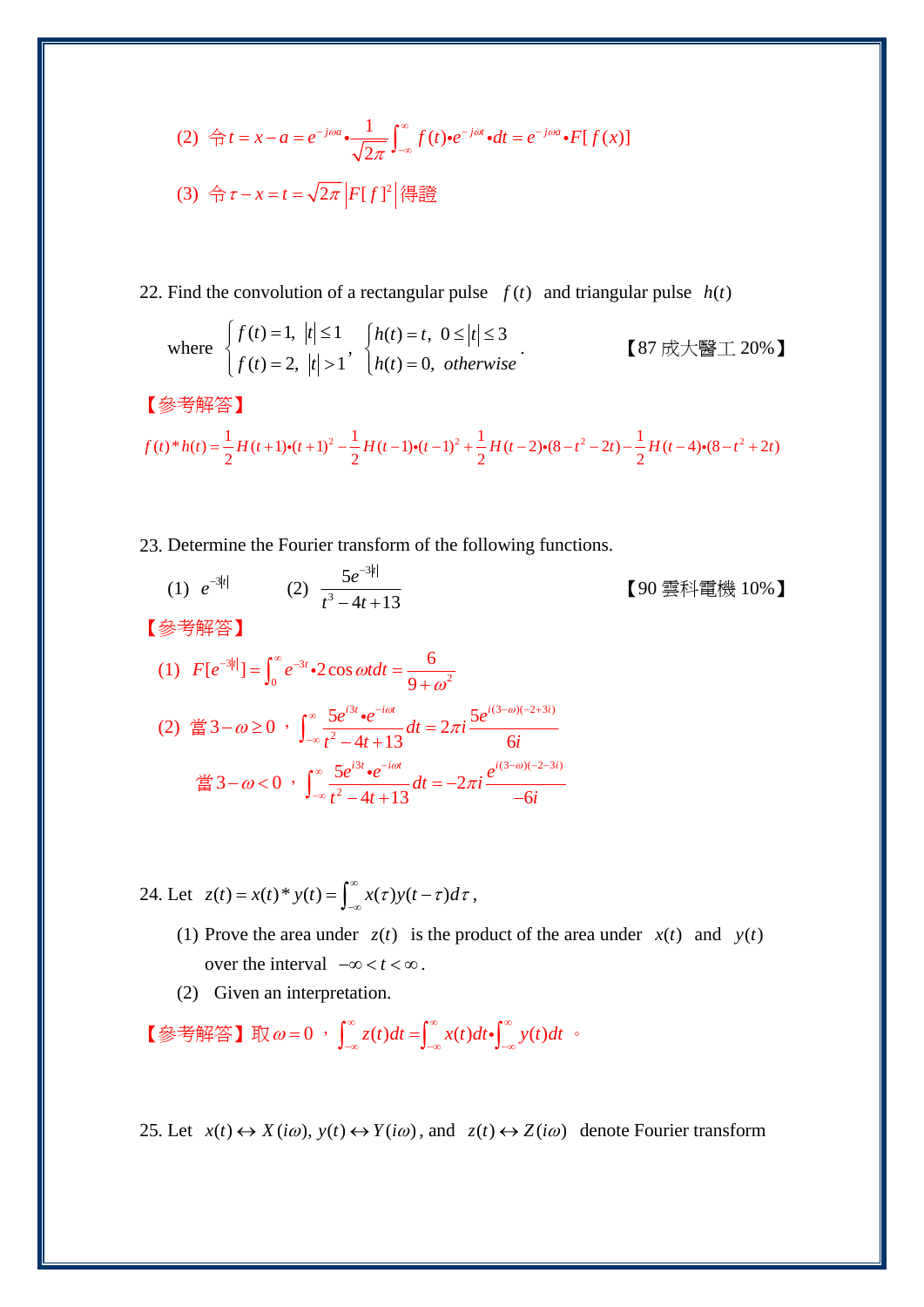pairs, related by  $Z(i\omega) = \int_{-\infty}^{\infty} z(t)e^{j\omega t} dt$ ,  $Z(t) = \frac{1}{2\pi} \int_{-\infty}^{\infty} z(j\omega)e^{j\omega t} d\omega$  $=\frac{1}{2\pi}\int_{-\infty}^{\infty}z(j\omega)e^{+j\omega t}d\omega$  if  $Z(j\omega) = x(j\omega)y(j\omega)$ , express  $z(t)$  in terms of  $x(t)$  and  $y(t)$ . 【89中山電機10%】

$$
\left[\frac{1}{2} \frac{1}{2} \frac{1}{2} \frac{1}{2} \frac{1}{2} \frac{1}{2} \frac{1}{2} \frac{1}{2} \frac{1}{2} \frac{1}{2} \frac{1}{2} \frac{1}{2} \frac{1}{2} \frac{1}{2} \frac{1}{2} \frac{1}{2} \frac{1}{2} \frac{1}{2} \frac{1}{2} \frac{1}{2} \frac{1}{2} \frac{1}{2} \frac{1}{2} \frac{1}{2} \frac{1}{2} \frac{1}{2} \frac{1}{2} \frac{1}{2} \frac{1}{2} \frac{1}{2} \frac{1}{2} \frac{1}{2} \frac{1}{2} \frac{1}{2} \frac{1}{2} \frac{1}{2} \frac{1}{2} \frac{1}{2} \frac{1}{2} \frac{1}{2} \frac{1}{2} \frac{1}{2} \frac{1}{2} \frac{1}{2} \frac{1}{2} \frac{1}{2} \frac{1}{2} \frac{1}{2} \frac{1}{2} \frac{1}{2} \frac{1}{2} \frac{1}{2} \frac{1}{2} \frac{1}{2} \frac{1}{2} \frac{1}{2} \frac{1}{2} \frac{1}{2} \frac{1}{2} \frac{1}{2} \frac{1}{2} \frac{1}{2} \frac{1}{2} \frac{1}{2} \frac{1}{2} \frac{1}{2} \frac{1}{2} \frac{1}{2} \frac{1}{2} \frac{1}{2} \frac{1}{2} \frac{1}{2} \frac{1}{2} \frac{1}{2} \frac{1}{2} \frac{1}{2} \frac{1}{2} \frac{1}{2} \frac{1}{2} \frac{1}{2} \frac{1}{2} \frac{1}{2} \frac{1}{2} \frac{1}{2} \frac{1}{2} \frac{1}{2} \frac{1}{2} \frac{1}{2} \frac{1}{2} \frac{1}{2} \frac{1}{2} \frac{1}{2} \frac{1}{2} \frac{1}{2} \frac{1}{2} \frac{1}{2} \frac{1}{2} \frac{1}{2} \frac{1}{2} \frac{1}{2} \frac{1}{2} \frac{1}{2} \frac{1}{2} \frac{1}{2} \frac{1}{2} \frac{1}{2} \frac{1}{2} \frac{1}{2} \frac
$$

#### ■ Fourier transform 解 O.D.E

1. Find the particular solution of the differential equation  $y'' + cy' + y = r(t)$ , with *c* > 0 and *r*(*t*) given as  $r(t) = \frac{t}{12} (\pi^2 - t^2)$  if  $-\pi < t < \pi$  and  $r(t + 2\pi) = r(t)$ .

【91成大土木20%】

【參考解答】  $1 \t1^{-1}$  $\int_1^2 n^3$   $(1-n^2)^2 + c^2n^2$  $(-1)^{n+1}$   $(1-n^2)\sin nt - nc \cos$  $(1 - n^2)$ *n p n*  $y_n = \sum_{n=3}^{\infty} \frac{(-1)^{n+1}}{n^2} \frac{(1-n^2)\sin nt - nc\cos nt}{(1-n^2)\cos nt}$  $n^3$   $(1-n^2)^2 + c^2n$ ∞  $(-1)^{n+}$  $=\sum_{n=1}^{\infty} \frac{(-1)^{n+1}}{n^3} \frac{(1-n^2)\sin nt - (1-n^2)^2 + (1-n^2)^2 + (1-n^2)^2}$ 

2. Find Fourier series solution of 
$$
\frac{d^2T}{dx^2} - T = -\delta(x - a), \quad 0 < x < 1,
$$

$$
\frac{dT(0)}{dx} = \frac{dT(1)}{dx} = 0
$$

where  $\delta$  is the Dirac delta function, *a* is a constant and  $0 < a < 1$ .

【90交大機械20%】

【參考解答】 $T = 1 + \sum_{n=1}^{\infty} \frac{2 \cos n}{n^2 \pi^2}$  $1+\sum_{n=2}^{\infty} \frac{2\cos ant}{n^2} \cos$  $\sum_{n=1}$   $n^2 \pi^2 + 1$  $T = 1 + \sum_{n=2}^{\infty} \frac{2\cos ant}{n^2} \cos n\pi x$  $\sqrt{n^2 \pi^2 + 1}$  cos  $n\pi$ π ∞ =  $= 1 + \sum_{n=1}^{\infty} \frac{2 \cos n}{n^2 \pi^2 + 1}$ 

3. Find the steady-state solution  $y(t)$  of  $y'' + 0.02y' + 25y = r(t)$ , where

$$
r(t) = \begin{cases} t + \frac{\pi}{2}, & \text{if } -\pi < t < 0 \\ -t + \frac{\pi}{2}, & \text{if } 0 < t < \pi \end{cases}
$$
, and 
$$
r(t + 2\pi) = r(t)
$$
. [91:10%]

【參考解答】 2  $\frac{2}{1,3,5}n^2$   $(25-n^2)^2 + (0.02n)^2$  $4 \sum_{n=1}^{\infty} 1 (25 - n^2) \cos nt + 0.02 n \sin$  $\int_{p}^{p}$   $\frac{1}{\pi} \sum_{n=1,3,5}^{n} n^2$   $(25-n^2)^2 + (0.02n)^2$  $y_n = \frac{4}{\sum_{n=1}^{\infty} \frac{1}{n^2} \frac{(25-n^2)\cos nt + 0.02n\sin nt}{(25-n^2)^2}$  $\pi n$ <sub>n=1.3.5</sub>  $n^2$   $(25-n^2)^2 + (0.02n)$ ∞  $=\frac{4}{\pi} \sum_{n=1,3,5}^{\infty} \frac{1}{n^2} \frac{(25-n^2)\cos nt + 0.02n\sin nt}{(25-n^2)^2 + (0.02n)^2}$  as  $t \to \infty$ ,  $y = y_p$  如上所示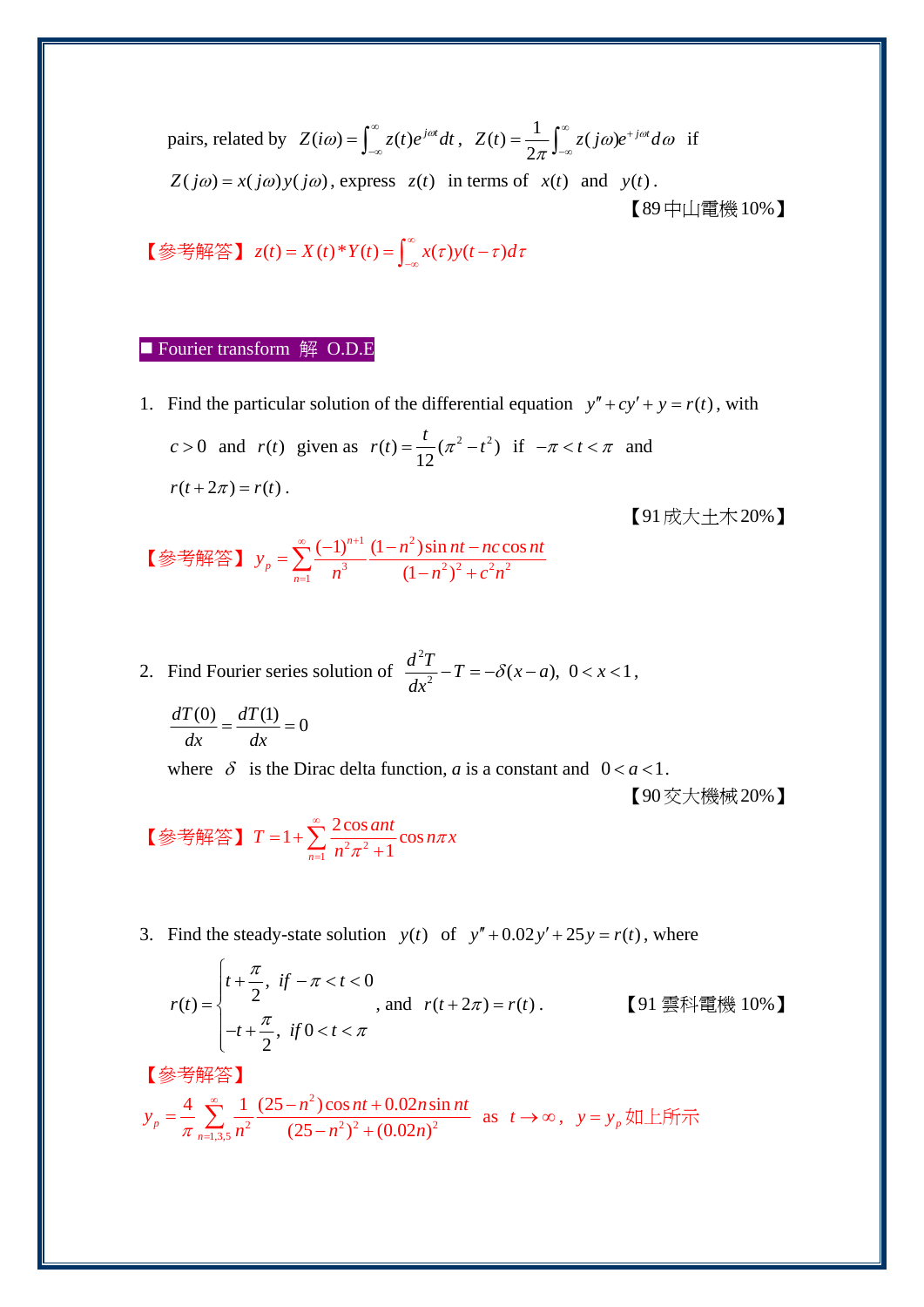- 4. Find the general solution of the differential equation  $y'' + \omega^2 y = r(t)$ ,  $r(t) = \begin{cases} t + \pi, & \text{if } -\pi < t < 0 \\ -t + \pi, & \text{if } 0 < t < \pi \end{cases}$  $t + \pi$ , if  $0 < t$  $\pi$ ,  $\pi$   $-\pi$  $=\begin{cases} t+\pi, & \text{if } -\pi < t < 0 \\ -t+\pi, & \text{if } 0 < t < \pi \end{cases}$  $\left\vert -t+\pi,\text{ if }\;0\!<\!t<\right.$  $\lt$ *r*(*t* + 2π) = *r*(*t*),  $ω ≠ 1, 2, 3$  【91 中央化工 20%】 【參考解答】通解 y = c<sub>1</sub> cos  $\omega t$  + c<sub>2</sub> sin  $\omega t$  +  $\frac{\lambda}{2\omega^2}$  +  $\sum_{n=1,3,5} \frac{1}{n^2 \pi} \frac{1}{\omega^2 - n^2}$  $\cos \omega t + c_2 \sin \omega t + \frac{\pi}{2} + \sum_{n=1}^{\infty} \frac{4}{n^2} - \frac{1}{2} \cos \omega t$  $2\omega^2$   $\frac{1}{n}$  $y = c_1 \cos \omega t + c_2 \sin \omega t + \frac{\pi}{2} + \sum_{n=1}^{\infty} \frac{1}{n^2} \frac{1}{n^2} \cos nt$  $n^2\pi \omega^2 - n$  $\omega t + c_2 \sin \omega t + \frac{\pi}{2}$  $\omega$   $\sqrt{u^2 + 4} \sin \pi \omega$ ∞  $= c_1 \cos \omega t + c_2 \sin \omega t + \frac{\pi}{2\omega^2} + \sum_{n=1,3,5} \frac{4}{n^2 \pi} \frac{1}{\omega^2 - n^2} \cos nt$ .
- 5. Find a formal Fourier series solution of the endpoint value problem.

 $x'' + 4x = 4t$ ;  $x(0) = 1$ ,  $x(1) = 0$ 

【89 交大電子 10%】

【參考解答】 1  $2\sum_{n=1}^{\infty}\frac{1}{4-n^2\pi^2}\left[\frac{4(-1)^{n+1}}{n\pi}-n\pi\right]\cdot\sin$ *n*  $x = 2\sum_{n=0}^{\infty} \frac{1}{n^2} \left[ \frac{f(1)}{n} - n\pi \right] \cdot \sin n\pi t$  $\sqrt{n^2 \pi^2}$   $\sqrt{n \pi}$  –  $n \pi$   $\sqrt{s}$  in  $n \pi$  $\pi$   $n\pi$  $\infty$  +  $\leq$   $\mathcal{A}(-1)^{n+1}$  $=2\sum_{n=1}^{\infty}\frac{1}{4-n^2\pi^2}\left[\frac{4(-1)^{n+1}}{n\pi}-n\pi\right]$ 

- 6. 已知一微分方程式  $y'' + 5y' + 6y = f(x)$ , 其中  $f(x) = \begin{cases} b, & -a \le x \le a \\ 0, & x < -a \text{ and } b \end{cases}$ *f x*  $=\begin{cases} b, & -a \leq x \leq a \\ 0, & x < -a \text{ and } x > a \end{cases}$  $\begin{cases} 0, & x < -a \text{ and } x > \end{cases}$ (1) 試以傅立葉積分(Fourier Integral)展開 *f*(*x*)。 (2) 試求解此微分方程式。 【91 雲科營建 20%】 【參考解答】 (1)  $f(x) = F^{-1}[F(w)] = \frac{1}{2\pi} \int_{-\infty}^{\infty} \frac{2b}{\omega} \sin \omega a \cdot e^{i\omega x} d\omega$  $= F^{-1}[F(w)] = \frac{1}{2\pi} \int_{-\infty}^{\infty} \frac{2b}{\omega} \sin \omega a$ (2)  $f[y''] = -\omega^2 \overline{y}$ ,  $F[y'] = i\omega \overline{y}$ ,  $\overline{y} = F[y]$ y =  $u(x+a){b \over 6} + {b \over 2}[2e^{-2(x+a)}] + {b \over 3}[e^{-3(x+a)} - 2e^{-3(3-a)}]\}- {b \over 6}u(x-a) + bu(x-a)\cdot [-{1 \over 2}e^{-2(x-a)} + {1 \over 3}e^{-3(x-a)}]$
- 7. (1) What are the conditions under which a Fourier series representation for a given function  $f(t)$  is possible?

 (2) Solve 2 <sup>2</sup> 2 ( ) *d y dy <sup>y</sup> f t dt dt* + += 2 2 3, 1 ( ) 0, 1 *t f t t* ⎧ , if <sup>⎪</sup> <sup>&</sup>lt; <sup>=</sup> <sup>⎨</sup> ⎪⎩ <sup>&</sup>gt; . 【<sup>90</sup> 中原醫工 15%】

#### 【參考解答】

(1)當 *f*(*t*)為週期函數,Fourier series 存在。

(2)利用留數積分,得 
$$
y(t) =\n \begin{cases}\n 0, \ t \le 1 \\
 3 - 3(t + 2)e^{-(t+1)}, \ -1 < t \le 1 \\
 -3(t + 2)e^{-(t-1)} + 3te^{-(t-1)}, \ 1 < t\n \end{cases}
$$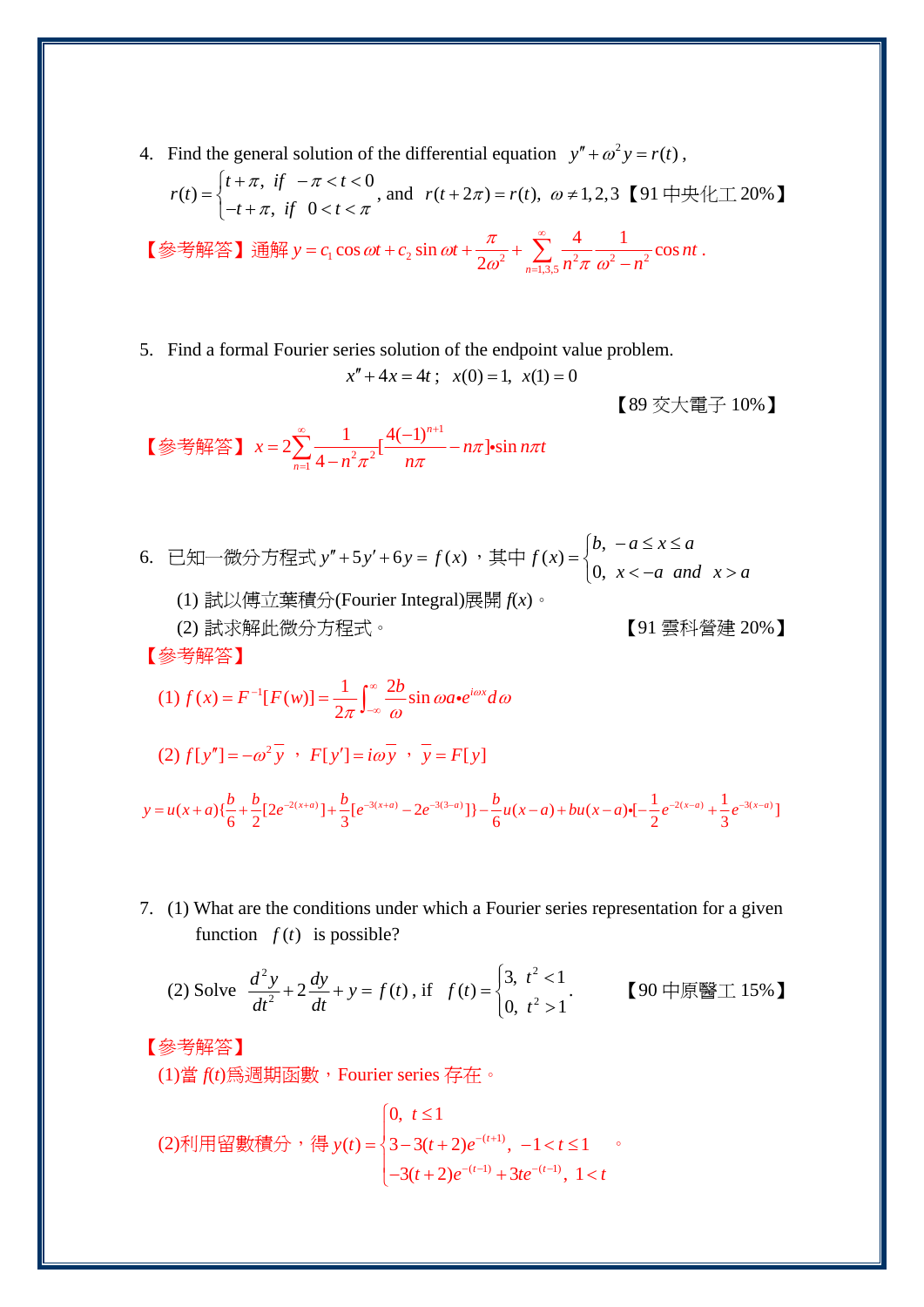8. Solve the following first order differential equation by applying the Fourier transform.

$$
y'-2y = H(t)e^{-2t}, -\infty < t < \infty
$$

where  $H(t)$  is the unit step function (Heaviside function). 【89 台科電機 10%】

\n
$$
\text{③} \times \text{②} \times \text{②} \times \text{⑤} \times \text{⑤} = -\frac{1}{\omega^2 + 4} \, \text{?} \, \text{⑤} = -\frac{1}{4} e^{-2|t|}
$$
\n

#### ■ Fourier transform 解 P.D.E.

1. Find the solution of the wave equation corresponding to the triangular initial defection and initial velocity zero.

$$
\frac{\partial^2 u}{\partial t^2} = c^2 \cdot \frac{\partial^2 u}{\partial x^2}, \quad u_t(x,0) = 0, \quad u(0,t) = 0, \quad u(\ell,t) = 0
$$
\n
$$
u(x,0) = \begin{cases}\n\frac{2k}{\ell}x, & 0 < x < \frac{1}{2}\ell \\
\frac{2k}{\ell}(\ell-x), & \frac{1}{2}\ell < x < \ell\n\end{cases}
$$
\n
$$
\text{[91 }\overrightarrow{7} \text{[1] } \text{[1] } \text{[1] } \text{[1] } \text{[1] } \text{[1] } \text{[1] } \text{[1] } \text{[1] } \text{[1] } \text{[1] } \text{[1] } \text{[1] } \text{[1] } \text{[1] } \text{[1] } \text{[1] } \text{[1] } \text{[1] } \text{[1] } \text{[1] } \text{[1] } \text{[1] } \text{[1] } \text{[1] } \text{[1] } \text{[1] } \text{[1] } \text{[1] } \text{[1] } \text{[1] } \text{[1] } \text{[1] } \text{[1] } \text{[1] } \text{[1] } \text{[1] } \text{[1] } \text{[1] } \text{[1] } \text{[1] } \text{[1] } \text{[1] } \text{[1] } \text{[1] } \text{[1] } \text{[1] } \text{[1] } \text{[1] } \text{[1] } \text{[1] } \text{[1] } \text{[1] } \text{[1] } \text{[1] } \text{[1] } \text{[1] } \text{[1] } \text{[1] } \text{[1] } \text{[1] } \text{[1] } \text{[1] } \text{[1] } \text{[1] } \text{[1] } \text{[1] } \text{[1] } \text{[1] } \text{[1] } \text{[1] } \text{[1] } \text{[1] } \text{[1] } \text{[1] } \text{[1] } \text{[1] } \text{[1] } \text{[1] } \text{[1] } \text{[1] } \text{[1] } \text{[1]
$$

2. Solve 2.  $2^2$  $\frac{u}{2} = \frac{\partial^2 u}{\partial x^2}$ , with  $u(x=0,t) = u(x=3,t) = 0$  $t^2$   $\partial x$ ∂  $\partial t^2$   $\partial$  $u(x = 0, t) = u(x = 3, t) = 0$  for all *t*, and  $u(x,t=0) = \sin(14\pi x)$ ,  $u_i(x,0) = f(x)$ . Derive a complete solution.

【91清大電機15%】

$$
\left[\frac{1}{2} \frac{1}{2} \frac{1}{2} \frac{1}{\sqrt{2}} \sum_{n=1}^{\infty} \frac{1}{n} \int_0^3 f(x) \sin \frac{n \pi x}{3} dx \sin \frac{n \pi t}{3} \sin \frac{n \pi x}{3} + \cos 14 \pi t \sin 14 \pi x \right]
$$

3. Slove  $\frac{u}{x} = 3 \frac{\partial^2 u}{\partial x^2}$ , 0 < x < L, t > 0 *t x*  $\frac{\partial u}{\partial t} = 3 \frac{\partial^2 u}{\partial x^2}$ , 0 < x <  $\partial t$   $\partial$  $u(0, t) = u(L, t) = 0, u(x, 0) = L[1 - \cos \frac{2\pi x}{t}]$ *L*  $= u(L,t) = 0$ ,  $u(x,0) = L[1-\cos\frac{2\pi x}{t}]$ . 【91清大微機電25%】

\n
$$
u = \sum_{n=1,3,5}^{\infty} \frac{L}{\pi} \cdot \frac{-16}{n(n^2 - 4)} e^{-3(\frac{n\pi}{L})^2 t} \cdot \sin \frac{n\pi x}{L}
$$
\n

π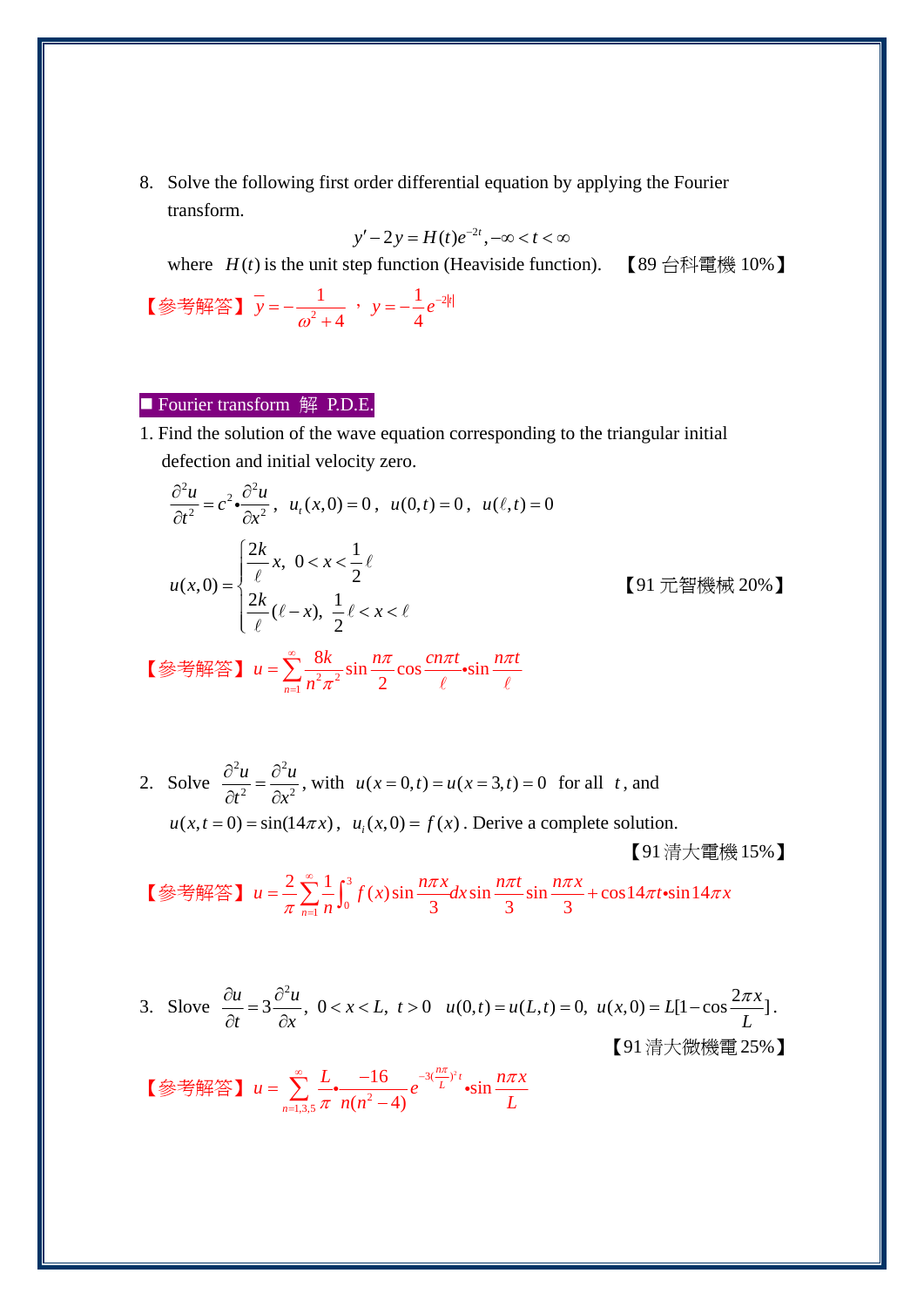4. Solve the nonhomogeneous heat equation shown below:  $\frac{\partial u}{\partial t} = \frac{\partial^2 u}{\partial x^2} + \sin(\pi x)$  $\frac{\partial u}{\partial t} = \frac{\partial^2 u}{\partial x^2} + \sin(\pi x)$ . Boundary conditions:  $u(0,t) = u(1,t) = 0$   $0 < t < \infty$ Initial condition:  $u(x,0) = \sin(2\pi x)$  [89 中正機械 15%]

**【参考解答】**  $u = \frac{1}{\pi^2} [1 - e^{-\pi^2 t}] \sin \pi x + e^{-4\pi^2 t} \cdot \sin 2\pi x$ 

5. Consider the Laplace's equation in polar coordinates  $\frac{v^2}{r^2} + \frac{1}{r} \frac{\partial u}{\partial r} + \frac{1}{r^2} \frac{\partial^2 u}{\partial \theta^2} = 0$ *u* 1 ∂*u* 1 ∂  $\partial r^2$  *r*  $\partial r$  *r*  $\frac{\partial^2 u}{\partial r^2} + \frac{1}{r} \frac{\partial u}{\partial r} + \frac{1}{r^2} \frac{\partial^2 u}{\partial \theta^2} = 0.$ Find a solution  $u(r, \theta)$  of Laplace's equation inside a region  $r \le a$ ,  $0 \le \theta \le a$ that satisfies the boundary conditions  $u(r, 0) = u(r, a) = 0, u(a, \theta) = k$ .

【91 交大電子 15%】

$$
\left[\frac{2\pi}{3} \frac{1}{2} \frac{\pi}{4} \frac{d\theta}{dt} \right] u(r,\theta) = \sum_{n=1,3,5}^{\infty} \frac{4k}{n\pi} \left(\frac{r}{a}\right)^{\frac{n\pi}{a}} \sin \frac{n\pi\theta}{\alpha}
$$

6. Solve the partial differential equation  $\frac{f^2 f}{(x^2)^2} + \frac{\partial^2 f}{\partial y^2} = 0$  (0 < x < a, 0 < y < b)  $\frac{\partial^2 f}{\partial x^2} + \frac{\partial^2 f}{\partial y^2} = 0$  (0 < x <  $\partial x^2$  ∂  $\langle y \langle b \rangle$ . With the corresponding boundary conditions  $f(x, 0) = f(x, b) = 0 \ (0 < x < a)$ *f* (0, y) = 0, *f* (*a*, y) = A constant  $(0 < y < b)$ . <br> 【91 台科化工 15%】

\n
$$
f = \sum_{n=1,3,5}^{\infty} \frac{4A}{n\pi} \frac{1}{\sin \frac{n\pi a}{b}} \sinh \frac{n\pi x}{b} \cdot \sin \frac{n\pi y}{b}
$$
\n

7. Solve the partial differential equations:  $C\frac{\partial^4 v}{\partial x^4} + E\frac{\partial^2 v}{\partial t^2} = 0$ , for  $t \ge 0$ ;  $0 \le x \le L$  $\frac{\partial^4 v}{\partial x^4} + E \frac{\partial^2 v}{\partial y^2} = 0$ , for  $t \ge$  $\partial x^4$   $\bar{c}$  $\leq$   $x \leq L$ . In which  $v = v(x, t)$ , C and E are constants, given that the initial and boundary conditions are

At 
$$
t = 0
$$
:  $v(x, 0) = v_0$ ,  $\frac{\partial v(x, 0)}{\partial t} = v_0$   
\nAt  $x = 0$ :  $v(0, t) = 0$ ,  $\frac{\partial^2 v(0, t)}{\partial x^2} = 0$   
\nAt  $x = L$ :  $v(L, t) = 0$ ,  $\frac{\partial^2 v(L, t)}{\partial x^2} = 0$  [91  $\overline{\otimes} \overline{\times} \text{H}_0^2$  25%]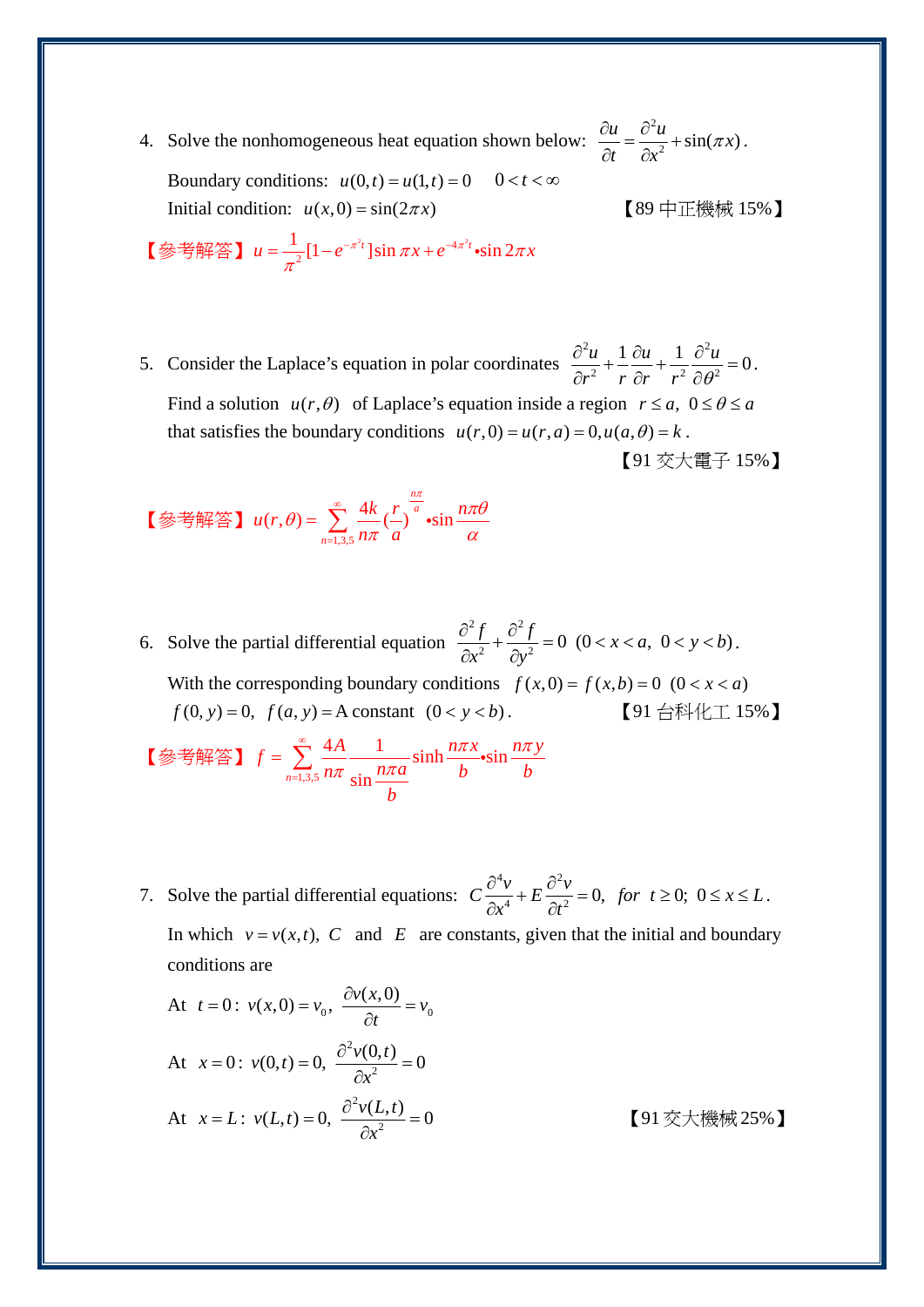$$
\left[\frac{1}{2} \frac{1}{2} \frac{1}{2} \frac{1}{2} \frac{1}{2} \frac{1}{2} \frac{1}{2} \frac{1}{2} \frac{1}{2} \frac{1}{2} \frac{1}{2} \frac{1}{2} \frac{1}{2} \frac{1}{2} \frac{1}{2} \frac{1}{2} \frac{1}{2} \frac{1}{2} \frac{1}{2} \frac{1}{2} \frac{1}{2} \frac{1}{2} \frac{1}{2} \frac{1}{2} \frac{1}{2} \frac{1}{2} \frac{1}{2} \frac{1}{2} \frac{1}{2} \frac{1}{2} \frac{1}{2} \frac{1}{2} \frac{1}{2} \frac{1}{2} \frac{1}{2} \frac{1}{2} \frac{1}{2} \frac{1}{2} \frac{1}{2} \frac{1}{2} \frac{1}{2} \frac{1}{2} \frac{1}{2} \frac{1}{2} \frac{1}{2} \frac{1}{2} \frac{1}{2} \frac{1}{2} \frac{1}{2} \frac{1}{2} \frac{1}{2} \frac{1}{2} \frac{1}{2} \frac{1}{2} \frac{1}{2} \frac{1}{2} \frac{1}{2} \frac{1}{2} \frac{1}{2} \frac{1}{2} \frac{1}{2} \frac{1}{2} \frac{1}{2} \frac{1}{2} \frac{1}{2} \frac{1}{2} \frac{1}{2} \frac{1}{2} \frac{1}{2} \frac{1}{2} \frac{1}{2} \frac{1}{2} \frac{1}{2} \frac{1}{2} \frac{1}{2} \frac{1}{2} \frac{1}{2} \frac{1}{2} \frac{1}{2} \frac{1}{2} \frac{1}{2} \frac{1}{2} \frac{1}{2} \frac{1}{2} \frac{1}{2} \frac{1}{2} \frac{1}{2} \frac{1}{2} \frac{1}{2} \frac{1}{2} \frac{1}{2} \frac{1}{2} \frac{1}{2} \frac{1}{2} \frac{1}{2} \frac{1}{2} \frac{1}{2} \frac{1}{2} \frac{1}{2} \frac{1}{2} \frac{1}{2} \frac{1}{2} \frac{1}{2} \frac{1}{2} \frac{1}{2} \frac{1}{2} \frac{1}{2} \frac{1}{2} \
$$

8. Consider the following boundary/initial value problem: Equation  $U_{xx} = U_{tt} + U_t$ B.C.  $U = 0$  at  $x = 0$   $U = 0$  at  $x = 2$ I.C.  $U = f(x)$  when  $t = 0$  $U_t = g(x)$  when  $t = 0$ 

Here  $U_x$ ,  $U_t$ , and  $U_n$  are partial derivatives of  $U$ . If the solution is expressed as  $U = \sum F_n(x)G_n(t)$  please find out the expression of  $G_n(t)$ . 1  $C_n(x) G_n(t)$ *n*  $U = \sum F_n(x)G$ ∞  $=\sum_{n=1} F_n(x)G_n(t)$  please find out the expression of  $G_n(t)$ 

$$
[90 + \text{#+x } 25\%]
$$

$$
\left[ \frac{2}{3} \frac{1}{\sqrt{3}} \frac{1}{\sqrt{3}} \frac{1}{\sqrt{3}} G_n - b_n - c_1 e^{-\frac{t}{2}} \cos \frac{\sqrt{n^2 \pi^2 - 1}}{2} t + c_2 e^{-\frac{t}{2}} \sin \frac{\sqrt{n^2 \pi^2 - 1}}{2} t \right]
$$

- 9. Suppose a laterally insulated long thin bar with length *L* and of constant cross section and homogeneous material is oriented along x-axis. The temperature
	- $u(x,t)$  of the bar satisfies the following 1-D heat equation:  $u(x,t) = c^2 u_{xx}(x,t)$

Find the temperature of the bar for any time  $t > 0$  if the ends of the bar are kept at different constant temperatures  $u(x, 0) = U_t$  and  $u(L,t) = U_2$  and initially  $u(x,0) = f(x)$ . <br>  $[90 \frac{1}{10} \times 1000 + 1000]$  [90 淡江化工 25% ]  $\sqrt{8}$ 考解答】 $T = \omega + (100 - x)$ 

10. 試求解下列的偏微分方程: 2  $k\frac{\partial^2 u}{\partial x^2} + r = \frac{\partial u}{\partial t}$  $x^2$   $\partial t$  $\frac{\partial^2 u}{\partial x^2} + r = \frac{\partial u}{\partial t}$ , 0 < x < 1, t > 0 邊界條件:  $u(0,t) = 0$ ,  $u(1,t) = u_0$ ,  $t > 0$ 初值條件: $u(x,0) = f(x)$ ,  $0 < x < 1$ ,其中 $k$ ,  $r$ 和  $u_0$  均為常數 【91台大生機10%】

$$
\left[\frac{1}{2} \frac{1}{2} \frac{1}{2} \frac{1}{2} \frac{1}{2} u = \omega - \frac{r}{2k} (x^2 - x) + u_0 x \right]
$$

11. Solve the following nonhomogeneous heat equation  $\frac{\partial u}{\partial t} - \frac{\partial^2 u}{\partial x^2} = e^{-ax}, \ 0 < x < L,$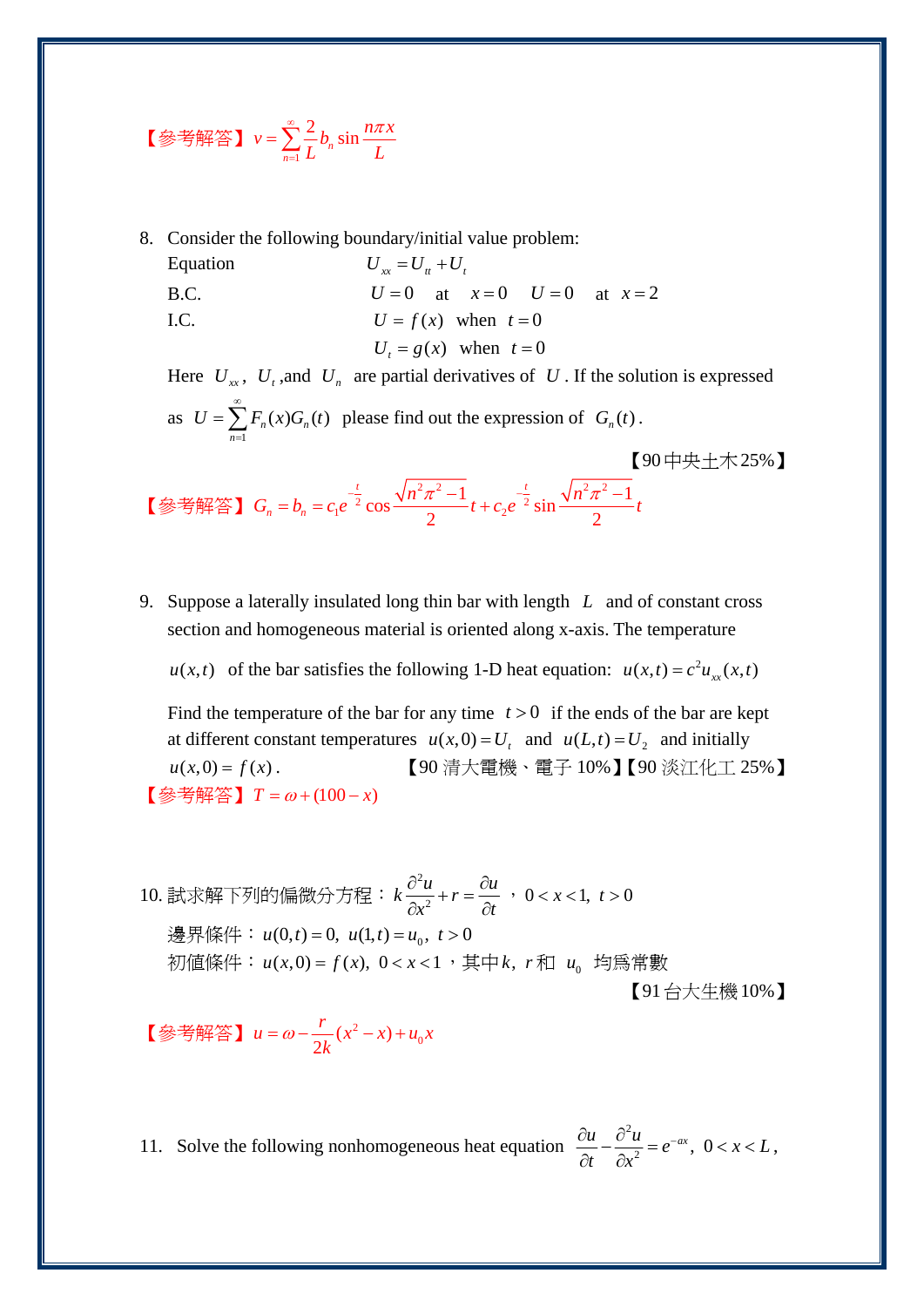$$
u(0,t) = u(L,t) = 0, \ u(x.0) = f(x)
$$
  
[91  $\forall$   $\forall$   $\forall$   $\forall$   $20\%$  ]  
[ $\#\#\mathbb{Z}$   $u = \omega(x,t) + v(x)$ 

12. 
$$
\frac{1}{2} \cdot \frac{1}{2} \cdot \frac{1}{2} \cdot \frac{1}{2} \cdot \frac{1}{2} \cdot \frac{1}{2} \cdot \frac{1}{2} \cdot \frac{1}{2} \cdot \frac{1}{2} \cdot \frac{1}{2} \cdot \frac{1}{2} \cdot \frac{1}{2} \cdot \frac{1}{2} \cdot \frac{1}{2} \cdot \frac{1}{2} \cdot \frac{1}{2} \cdot \frac{1}{2} \cdot \frac{1}{2} \cdot \frac{1}{2} \cdot \frac{1}{2} \cdot \frac{1}{2} \cdot \frac{1}{2} \cdot \frac{1}{2} \cdot \frac{1}{2} \cdot \frac{1}{2} \cdot \frac{1}{2} \cdot \frac{1}{2} \cdot \frac{1}{2} \cdot \frac{1}{2} \cdot \frac{1}{2} \cdot \frac{1}{2} \cdot \frac{1}{2} \cdot \frac{1}{2} \cdot \frac{1}{2} \cdot \frac{1}{2} \cdot \frac{1}{2} \cdot \frac{1}{2} \cdot \frac{1}{2} \cdot \frac{1}{2} \cdot \frac{1}{2} \cdot \frac{1}{2} \cdot \frac{1}{2} \cdot \frac{1}{2} \cdot \frac{1}{2} \cdot \frac{1}{2} \cdot \frac{1}{2} \cdot \frac{1}{2} \cdot \frac{1}{2} \cdot \frac{1}{2} \cdot \frac{1}{2} \cdot \frac{1}{2} \cdot \frac{1}{2} \cdot \frac{1}{2} \cdot \frac{1}{2} \cdot \frac{1}{2} \cdot \frac{1}{2} \cdot \frac{1}{2} \cdot \frac{1}{2} \cdot \frac{1}{2} \cdot \frac{1}{2} \cdot \frac{1}{2} \cdot \frac{1}{2} \cdot \frac{1}{2} \cdot \frac{1}{2} \cdot \frac{1}{2} \cdot \frac{1}{2} \cdot \frac{1}{2} \cdot \frac{1}{2} \cdot \frac{1}{2} \cdot \frac{1}{2} \cdot \frac{1}{2} \cdot \frac{1}{2} \cdot \frac{1}{2} \cdot \frac{1}{2} \cdot \frac{1}{2} \cdot \frac{1}{2} \cdot \frac{1}{2} \cdot \frac{1}{2} \cdot \frac{1}{2} \cdot \frac{1}{2} \cdot \frac{1}{2} \cdot \frac{1}{2} \cdot \frac{1}{2} \cdot \frac{1}{2} \
$$

13. Solve 
$$
\frac{\partial^2 u}{\partial x^2} + \frac{\partial^2 u}{\partial y^2} = 0, \ 0 < x < a, \ 0 < y < b.
$$
\n
$$
u_x(0, y) = 0, \ u_x(a, y) = 0, \ u(x, 0) = 0, \ u(x, b) = 1
$$
\n[90 雪科機被 25% ]\n\n[
$$
\frac{25}{3} \frac{25}{3} \frac{25}{3} \frac{25}{3} \frac{25}{3} \frac{25}{3} \frac{25}{3} \frac{25}{3} \frac{25}{3} \frac{25}{3} \frac{25}{3} \frac{25}{3} \frac{25}{3} \frac{25}{3} \frac{25}{3} \frac{25}{3} \frac{25}{3} \frac{25}{3} \frac{25}{3} \frac{25}{3} \frac{25}{3} \frac{25}{3} \frac{25}{3} \frac{25}{3} \frac{25}{3} \frac{25}{3} \frac{25}{3} \frac{25}{3} \frac{25}{3} \frac{25}{3} \frac{25}{3} \frac{25}{3} \frac{25}{3} \frac{25}{3} \frac{25}{3} \frac{25}{3} \frac{25}{3} \frac{25}{3} \frac{25}{3} \frac{25}{3} \frac{25}{3} \frac{25}{3} \frac{25}{3} \frac{25}{3} \frac{25}{3} \frac{25}{3} \frac{25}{3} \frac{25}{3} \frac{25}{3} \frac{25}{3} \frac{25}{3} \frac{25}{3} \frac{25}{3} \frac{25}{3} \frac{25}{3} \frac{25}{3} \frac{25}{3} \frac{25}{3} \frac{25}{3} \frac{25}{3} \frac{25}{3} \frac{25}{3} \frac{25}{3} \frac{25}{3} \frac{25}{3} \frac{25}{3} \frac{25}{3} \frac{25}{3} \frac{25}{3} \frac{25}{3} \frac{25}{3} \frac{25}{3} \frac{25}{3} \frac{25}{3} \frac{25}{3} \frac{25}{3} \frac{25}{3} \frac{2
$$

\n- 14. Slove the partial differential equation 
$$
\frac{\partial u}{\partial t} = \frac{\partial^2 u}{\partial x^2}
$$
,  $0 < x < \pi$ ,  $t > 0$ , I.C.
\n- $u(x, 0) = x$ , and B.C.  $\frac{\partial u}{\partial x}(0, t) = \frac{\partial u}{\partial x}(\pi, t) = 0$ .
\n- [91  $\Box$   $\Box$   $\Box$   $\Box$   $\Box$   $\Box$   $\Box$   $\Box$   $\Box$   $\Box$   $\Box$   $\Box$   $\Box$   $\Box$   $\Box$   $\Box$   $\Box$   $\Box$   $\Box$   $\Box$   $\Box$   $\Box$   $\Box$   $\Box$   $\Box$   $\Box$   $\Box$   $\Box$   $\Box$   $\Box$   $\Box$   $\Box$   $\Box$   $\Box$   $\Box$   $\Box$   $\Box$   $\Box$   $\Box$   $\Box$   $\Box$   $\Box$   $\Box$   $\Box$   $\Box$   $\Box$   $\Box$   $\Box$   $\Box$   $\Box$   $\Box$   $\Box$   $\Box$   $\Box$   $\Box$   $\Box$   $\Box$   $\Box$   $\Box$   $\Box$   $\Box$

15. 
$$
\frac{\partial^2 u}{\partial x^2} + \frac{\partial^2 u}{\partial y^2} = 0 \ \ (x > 0, y > 0), \ \ u(0, y) = 0, \ \ (y > 0), \ \ u(x, 0) = \begin{cases} 4, & 0 \leq x \leq 2 \\ 0, & x > 2 \end{cases}.
$$

【89淡江電機20%】

$$
\int \mathcal{L} \hat{\mathcal{L}} = \frac{8}{\pi} \int_0^\infty \frac{1 - \cos 2\omega}{\omega} e^{-\omega y} \cdot \sin \omega x d\omega
$$

16. Slove the boundary value problem using Fourier Transform in *x* .

$$
\frac{\partial u}{\partial t} = \frac{\partial^2 u}{\partial x^2} (-\infty < x < \infty, t > 0) \qquad u(x,0) = f(x), (-\infty < x < \infty)
$$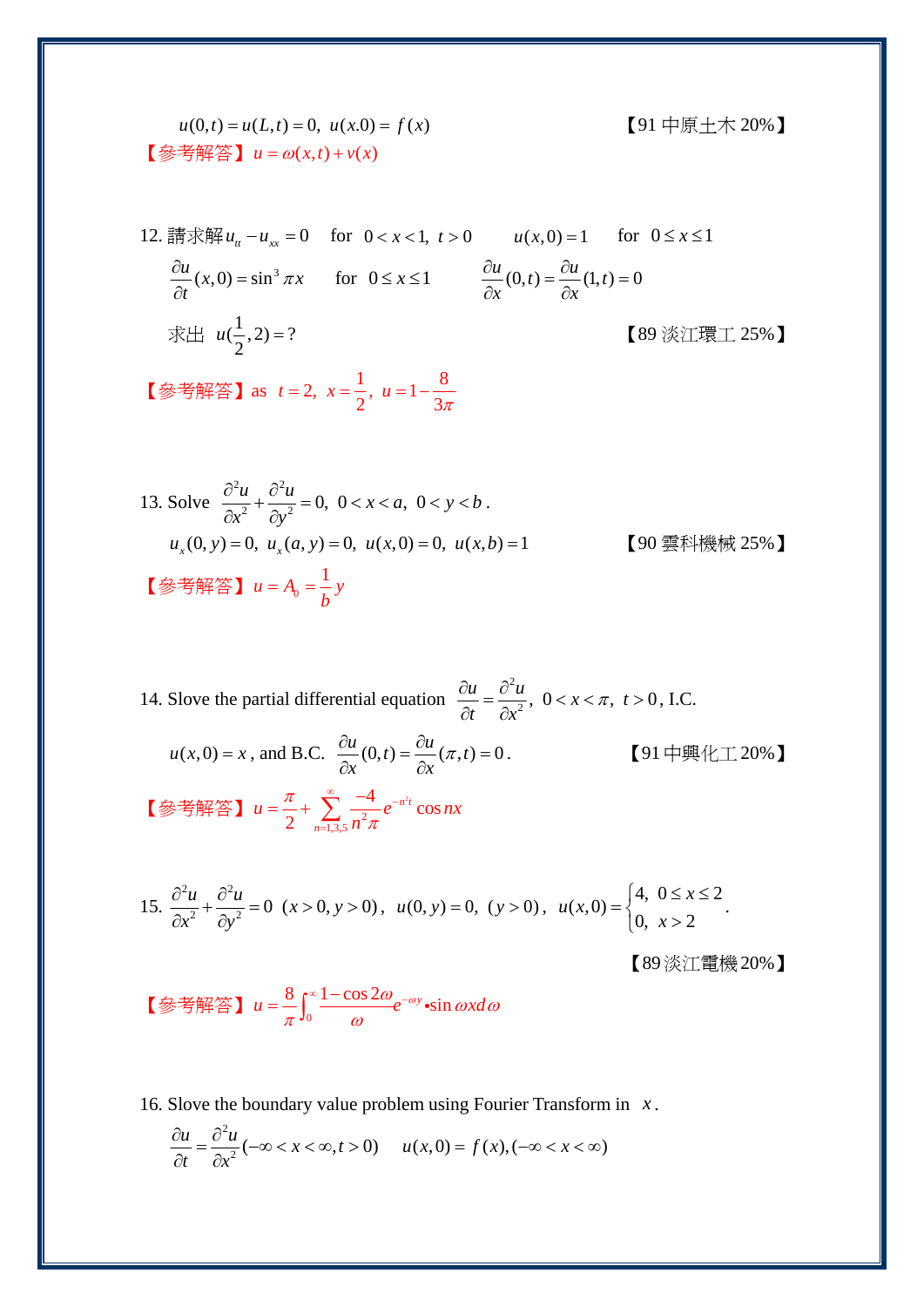【91 暨南土木 15%】【90 台大電機 7%】

$$
\int \mathcal{L} \hat{\mathcal{L}} \hat{\mathcal{L}} \hat{\mathcal{L}} \hat{f} \left( \hat{z} \right) \, du = \frac{1}{\sqrt{2\pi t}} \int_{-\infty}^{\infty} f(z) e^{-\frac{(z-x)^2}{4t}} dz
$$

17. Slove 
$$
\frac{\partial U}{\partial t} = \frac{\partial^2 U}{\partial^2 x}
$$
,  $U_x(0,t) = 0$ ,  $U(x,0) = x$  if  $0 < x < 1$  and if  $x > 1$ ,  $U(x,t)$  is  
bounded where  $x > 0$ ,  $t > 0$ .  
  

$$
\left[\frac{1}{2} \oint_C \frac{\partial \sin \omega - 1 + \cos \omega}{\omega^2} e^{-\omega^2 t} \cdot \cos \omega x \, d\omega \right]
$$

18. By using Fourier transform, slove  $\frac{\partial u}{\partial t} = \frac{\partial^2 u}{\partial t^2} + \delta(x)\delta(t)$ *t*  $\partial^2 x$  $\frac{\partial u}{\partial t} = \frac{\partial^2 u}{\partial^2 x} + \delta(x)\delta(t)$ ,

$$
u(x,0)=\delta(x), \ \lim_{x\to\pm\infty}u(x,t)=0.
$$

= = . 【91 海洋機械 20%】

【參考解答】  $\frac{1}{2\pi}\sqrt{\frac{\pi}{t}}e^{-\frac{x^2}{4t}} + \frac{1}{2\pi}\sqrt{\frac{\pi}{t}}e^{-\frac{x^2}{4t}}\bullet H(t)$  $u = \frac{1}{2} \left| \frac{h}{f} e^{-4t} + \frac{1}{2} \right| \left| \frac{h}{f} e^{-4t} \right| H(t)$  $t = 2\pi V t$  $\pi$  -  $\pi$  1  $\pi$  $\pi$  v t  $2\pi$  $=\frac{1}{2\pi}\sqrt{\frac{\pi}{e^{-4t}}}+\frac{1}{2\pi}\sqrt{\frac{\pi}{e^{-4t}}}$ 

19. Slove following partial differential equation by Fourier Transform.

$$
\frac{\partial^2 u(x,t)}{\partial t^2} = 9 \frac{\partial^2 u(x,t)}{\partial x^2}, \quad (-\infty < x < \infty, \ t > 0)
$$
\n
$$
u(x,0) = 4e^{-5|x|}, \quad \frac{\partial u(x,0)}{\partial t} = 0 \quad (-\infty < x < \infty) \quad \text{[90 \t\t\mathbb{F} = \t\mathbb{F} \t\t\mathbb{F} \t\t\mathbb{F} \t\t\mathbb{F} \t\t\mathbb{F} \t\t\mathbb{F} \t\t\mathbb{F} \t\t\mathbb{F} \t\t\mathbb{F} \t\t\mathbb{F} \t\t\mathbb{F} \t\t\mathbb{F} \t\t\mathbb{F} \t\t\mathbb{F} \t\t\mathbb{F} \t\t\mathbb{F} \t\t\mathbb{F} \t\t\mathbb{F} \t\t\mathbb{F} \t\t\mathbb{F} \t\t\mathbb{F} \t\t\mathbb{F} \t\t\mathbb{F} \t\t\mathbb{F} \t\t\mathbb{F} \t\t\mathbb{F} \t\t\mathbb{F} \t\t\mathbb{F} \t\t\mathbb{F} \t\t\mathbb{F} \t\t\mathbb{F} \t\t\mathbb{F} \t\t\mathbb{F} \t\t\mathbb{F} \t\t\mathbb{F} \t\t\mathbb{F} \t\t\mathbb{F} \t\t\mathbb{F} \t\t\mathbb{F} \t\t\mathbb{F} \t\t\mathbb{F} \t\t\mathbb{F} \t\t\mathbb{F} \t\t\mathbb{F} \t\t\mathbb{F} \t\t\mathbb{F} \t\t\mathbb{F} \t\t\mathbb{F} \t\t\mathbb{F} \t\t\mathbb{F} \t\t\mathbb{F} \t\t\mathbb{F} \t\t\mathbb{F} \t\t\mathbb{F} \t\t\mathbb{F} \t\t\mathbb{F} \t\t\mathbb{F} \t\t\mathbb{F} \t\t\mathbb{F} \t\t\mathbb{F} \t\t\mathbb{F} \t\t\mathbb{F} \t\t\mathbb{F} \t\t\mathbb{F} \t\t\mathbb{F} \t\t\mathbb{F} \t\t\mathbb{F} \t\t\mathbb{F} \t\t\mathbb{F} \t\t\
$$

【參考解答】  $u = 2e^{-5|x-3t|} + 2e^{-5|x+3t|}$ 

20. Slove PDE by Fourier transform  $\frac{\partial u}{\partial t} - \frac{\partial^2 u}{\partial x^2} + tu = 0 \quad (x > 0, t > 0)$ *t*  $\partial x$  $\frac{\partial u}{\partial t} - \frac{\partial^2 u}{\partial x^2} + tu = 0 \quad (x > 0, t > 0),$  $u(x,0) = xe^{-x}$ ,  $u(x,0,t) = 0$ *<sup>x</sup>* = 【90 海洋光電 15%】 【參考解答】  $_2$ ,  $1$ ,  $_2$  $\frac{2}{\pi}\int_0^{\infty} \left[\frac{2}{(\omega^2+1)^2}-\frac{1}{\omega^2+1}\right]e^{-\omega^2t-\frac{1}{2}t^2}\cdot\cos$  $(\omega^2+1)^2 \quad \omega^2+1$  $u = \frac{2}{\pi} \int_{0}^{\infty} \left[ \frac{2}{(1-x)^2} - \frac{1}{2} e^{-\omega^2 t - \frac{1}{2} t^2} \right] e^{-\omega^2 t}$  **c**os  $\omega x d \omega$ = $\frac{2}{\pi} \int_0^{\infty} \left[ \frac{2}{(\omega^2+1)^2} - \frac{1}{\omega^2+1} e^{-\omega^2 t - \frac{1}{2}t^2} \right] \cdot \cos \omega x d\omega$ 爲所求。

#### 21. Consider the problem of determining the temperature distribution in a bar

 $\pi^{0}$  ( $\omega$  + 1)  $\omega$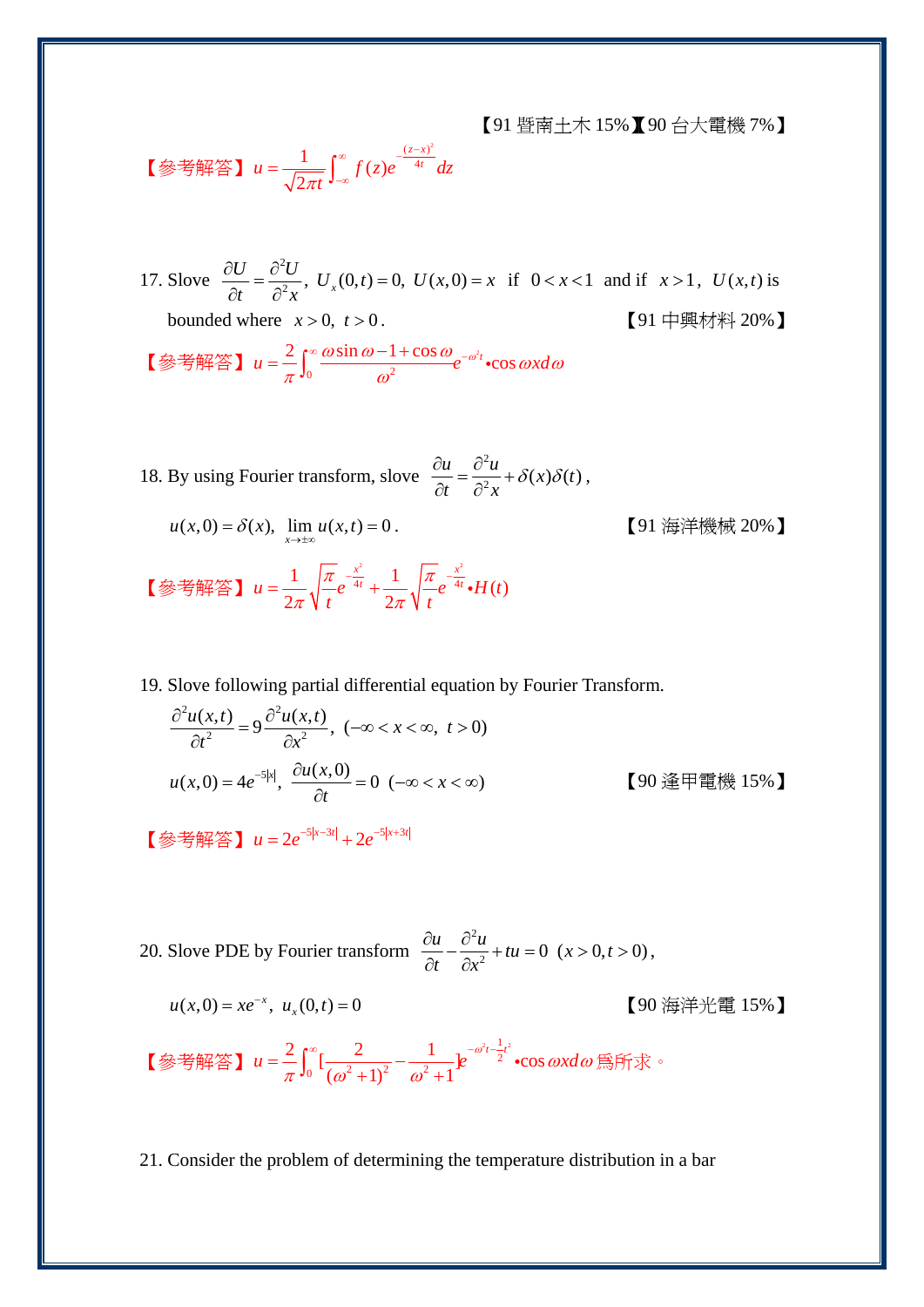extending from zero to infinity if the left end is kept at zero temperature and the initial temperature in the cross-section at *x* is  $f(x)$ , where

$$
f(x) = \begin{cases} \pi - x, & 0 \le x \le \pi \\ 0, & x \ge \pi \end{cases}
$$
. \nSlove the problem as the mathematical model is

\n
$$
\frac{\partial u}{\partial t} = a^2 \frac{\partial^2 u}{\partial x^2} \quad (x > 0, t > 0), \quad a \text{ is constant, } t \text{ is the time.} \qquad \text{[89, 4)}$\n[\text{$\frac{26}{10}$$\frac{2}{10}$$\frac{2}{10}$$\frac{2}{10}$$\frac{2}{10}$$\frac{2}{10}$$\frac{2}{10}$$\frac{2}{10}$$\frac{2}{10}$$\frac{2}{10}$$\frac{2}{10}$$\frac{2}{10}$$\frac{2}{10}$$\frac{2}{10}$$\frac{2}{10}$$\frac{2}{10}$$\frac{2}{10}$$\frac{2}{10}$$\frac{2}{10}$$\frac{2}{10}$$\frac{2}{10}$$\frac{2}{10}$$\frac{2}{10}$$\frac{2}{10}$$\frac{2}{10}$$\frac{2}{10}$$\frac{2}{10}$$\frac{2}{10}$$\frac{2}{10}$$\frac{2}{10}$$\frac{2}{10}$$\frac{2}{10}$$\frac{2}{10}$$\frac{2}{10}$$\frac{2}{10}$$\frac{2}{10}$$\frac{2}{10}$$\frac{2}{10}$$\frac{2}{10}$$\frac{2}{10}$$\frac{2}{10}$$\frac{2}{10}$$\frac{2}{10}$$\frac{2}{10}$$\frac{2}{10}$$\frac{2}{10}$$\frac{2}{10}$$\frac{2}{10}$$\frac{2}{10}$$\frac{2}{10}$$\frac{2}{10}$$\frac{2}{10}$$\frac{2}{10}$$\frac{2}{10}$$\frac{2}{10}$$\frac{2}{10}$$\frac{2}{10}$$\frac{2}{10}$$\frac{2}{10}$$\frac{2}{10}$$\frac{2}{10}$$\frac{2}{10}$$\frac{2}{10}$$\frac{2}{10}$$\frac{2}{10}$$\frac{2}{10}$$\frac{2}{10}$$\frac{2}{10}$$\frac{2}{10}$$\frac{2}{10}$$\frac{2}{10}$$\frac{2}{10}$$\frac{2}{10}$$\frac{2}{10}$$\frac{2}{10}$$\frac{2}{
$$

- 22. A semi-infinite thin bar  $x \ge 0$  whose surface is insulated has an initial temperature equal to  $f(x)$ . A temperature of zero is suddenly applied to the end  $x = 0$  and maintained.
	- (1) Set up the boundary-value problem for the temperature  $u(x,t)$  at any point *x* at time *t*

$$
(2) \text{ Slove } (1).
$$

(2) Slove (1). 【90 中興土木 20%】

【參考解答】  $(z-x)^2$   $(z+x)^2$  $4at - 2$  4  $\frac{1}{2\pi}\int_0^{\infty} f(z) \frac{1}{\sqrt{\alpha t}} \left[e^{-\frac{(z-x)^2}{4\alpha t}} - e^{-\frac{(z+x)^2}{4\alpha t}}\right]$  $u = \frac{1}{2} \int_{a}^{b} f(z) \frac{1}{\sqrt{2}} [e^{-4at} - e^{-4at}] dz$ <sub>*=*</sub>[*e* <sup>4αt</sup> −*e* <sup>4α</sup><br>t  $\pi^{30}$   $\sqrt{\alpha}$ ∞  $-\frac{(z-x)^2}{4} - \frac{(z+x)^2}{4}$  $=\frac{1}{2\pi}\int_{0}^{\infty}f(z)\frac{1}{\sqrt{\alpha t}}[e^{-4\alpha t}$  –

23. Please solve the following partial differential equation 2 2 *y*  $\partial^2 y$  $\frac{c}{t} = \alpha \frac{d}{dx}$  $\frac{\partial y}{\partial t} = \alpha \frac{\partial^2 y}{\partial x^2}$  subject to the initial and boundary conditions  $y(x, 0) = y_0$ ,  $y(0, t) = 0$  and  $y(\infty, t) = y_0$ .

(Note: 
$$
\int_0^\infty e^{-a\lambda^2 t} \cos \lambda x d\lambda = \frac{1}{2} \left( \frac{\pi}{at} \right)^{1/2} e^{-x^2/4at} \big)
$$
\n[91 漡大動機 10% 10% 190 原大環工 20% ]

$$
[
$$
 **d 2 2 3 3 3 4 4 5 4 5 6 2 4 2 3 4 5 2 4 5 3 6 4 2 3 4 5 6 4 6 3 4 5 6 6 6 3 4 5 6 6 3 4 5 6 6 6 3 6 4 6 3 6 4 5 6 6 3 7 6 3 8 4 9 9 10 9 10 10 9 10 10 10 10 10 10 10 10 10 10 10 10 10 10 10 10 10 10 10 10 10 10 10 10 10 10 10 10 10 10 10 10**

24. Solve the partial differential equation by Fourier sin transformation.  $u - u_{xx} = 0$ for  $0 < x < \infty$ ,  $t > 0$ ,  $u(0,t) = g(t)$ ,  $u(x,0) = 0$ , and  $u(x,t)$  is bounded. 【89台科機械20%】

$$
\left[\frac{1}{2}\frac{1}{\sqrt{2\pi}}\right]u=\frac{x}{2\sqrt{\pi}}\int_0^t g(\tau)\cdot\frac{1}{(t-\tau)^{3/2}}e^{-\frac{x^2}{4(t-\tau)}}\cdot d\tau
$$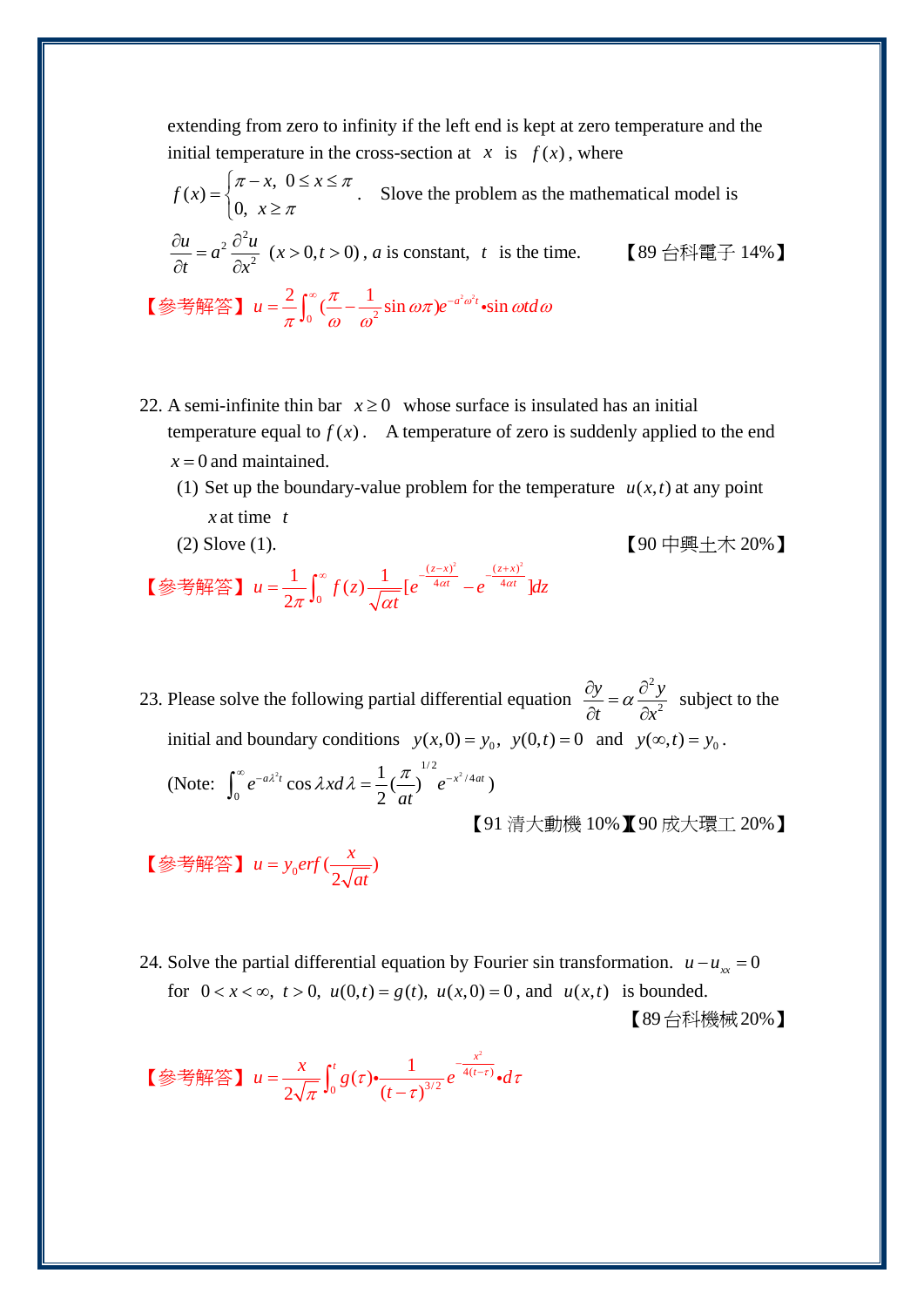25. Please solve the following partial differential equation as  $u_t = u_{xx} + u_{yy}$  where

 $0 \leq t < \infty$ ,  $0 \leq x \leq \pi$ ,  $0 \leq y \leq \infty$  initial condition  $u(x, y, 0) = 0$ ,  $|u(x, y, t)| < M$ 

(bounded) boundary condition  $u(0, y, t) = 0$ ,  $u(\pi, y, t) = 0$ ,  $u(x, 0, t) = 100$ . 【89 北科機電整合 20%】

$$
\left[\frac{1}{2} \frac{1}{2} \frac{1}{2} \frac{1}{n^2} \sum_{n=1}^{\infty} \int_0^{\infty} \frac{1 - (-1)^n}{n^2 + \omega^2} \frac{100 \omega}{n} [1 - e^{-(n^2 + w^2)}] \sin \omega y d\omega \sin nx
$$

#### 分離變數法(separation of variable)

- 1. We wish to slove the Laplace's equation using separation of variables  $\frac{d^2u}{dx^2} + \frac{\partial^2u}{\partial y^2} = 0$  $\frac{\partial^2 u}{\partial x^2} + \frac{\partial^2 u}{\partial y^2} =$  $\partial x^2$  ∂ within  $0 \le x \le b$  and  $0 \le y \le a$  with boundary values given by  $u(x = 0, 0 \le y \le a) = u(x = b, 0 \le y \le a) = u(0 \le x \le b, y = 0) = 0$  and  $u(0 \le x \le b, y = a) = 1$ . Let  $u(x, y) = X(x)Y(y)$ . (1) Show that  $X''/X = \lambda$ , where  $\lambda$  is constant.
	- (2) Derive the boundary conditions for  $X(0)$  and  $X(b)$ .
	- (3) Discuss whether  $\lambda > 0$ ,  $\lambda = 0$  or  $\lambda < 0$ .
	- (4) Impose the boundary conditions for *X* to determine the possible values of λ

【91 中山通訊 20%】

$$
\left[\frac{1}{2} \frac{1}{2} \frac{1}{2} \frac{1}{2} \frac{1}{2} \frac{1}{2} \frac{1}{2} \frac{1}{2} \frac{1}{2} \frac{1}{2} \frac{1}{2} \frac{1}{2} \frac{1}{2} \frac{1}{2} \frac{1}{2} \frac{1}{2} \frac{1}{2} \frac{1}{2} \frac{1}{2} \frac{1}{2} \frac{1}{2} \frac{1}{2} \frac{1}{2} \frac{1}{2} \frac{1}{2} \frac{1}{2} \frac{1}{2} \frac{1}{2} \frac{1}{2} \frac{1}{2} \frac{1}{2} \frac{1}{2} \frac{1}{2} \frac{1}{2} \frac{1}{2} \frac{1}{2} \frac{1}{2} \frac{1}{2} \frac{1}{2} \frac{1}{2} \frac{1}{2} \frac{1}{2} \frac{1}{2} \frac{1}{2} \frac{1}{2} \frac{1}{2} \frac{1}{2} \frac{1}{2} \frac{1}{2} \frac{1}{2} \frac{1}{2} \frac{1}{2} \frac{1}{2} \frac{1}{2} \frac{1}{2} \frac{1}{2} \frac{1}{2} \frac{1}{2} \frac{1}{2} \frac{1}{2} \frac{1}{2} \frac{1}{2} \frac{1}{2} \frac{1}{2} \frac{1}{2} \frac{1}{2} \frac{1}{2} \frac{1}{2} \frac{1}{2} \frac{1}{2} \frac{1}{2} \frac{1}{2} \frac{1}{2} \frac{1}{2} \frac{1}{2} \frac{1}{2} \frac{1}{2} \frac{1}{2} \frac{1}{2} \frac{1}{2} \frac{1}{2} \frac{1}{2} \frac{1}{2} \frac{1}{2} \frac{1}{2} \frac{1}{2} \frac{1}{2} \frac{1}{2} \frac{1}{2} \frac{1}{2} \frac{1}{2} \frac{1}{2} \frac{1}{2} \frac{1}{2} \frac{1}{2} \frac{1}{2} \frac{1}{2} \frac{1}{2} \frac{1}{2} \frac{1}{2} \frac{1}{2} \frac{1}{2} \frac{1}{2} \frac{1}{2} \frac{1}{2} \frac{1}{2} \frac{1}{2} \frac{1}{2} \frac
$$

2. 函數 u(x,t) 滿足一維擴散方程式  $\frac{\partial u}{\partial t} = 4 \frac{\partial^2 u}{\partial x^2}$  依下步驟在0<*x*<4區間內,求 解函數 $u(x,t)$ , 其邊界條件爲 $u(0,t) = u(4,t) = 0$ 。 (1) 說明此方程式是 separable。並寫出變數 x 和 t 的個別方程式

(2) 滿足邊界條件的通解為何?

(3) 若已知時間 t=0 時函數爲  $u(x, 0) = -\sin(\pi t) + \sin(2\pi x)$ , 求 $u(x, t)$ 。

【91中央光電20%】

【參考解答】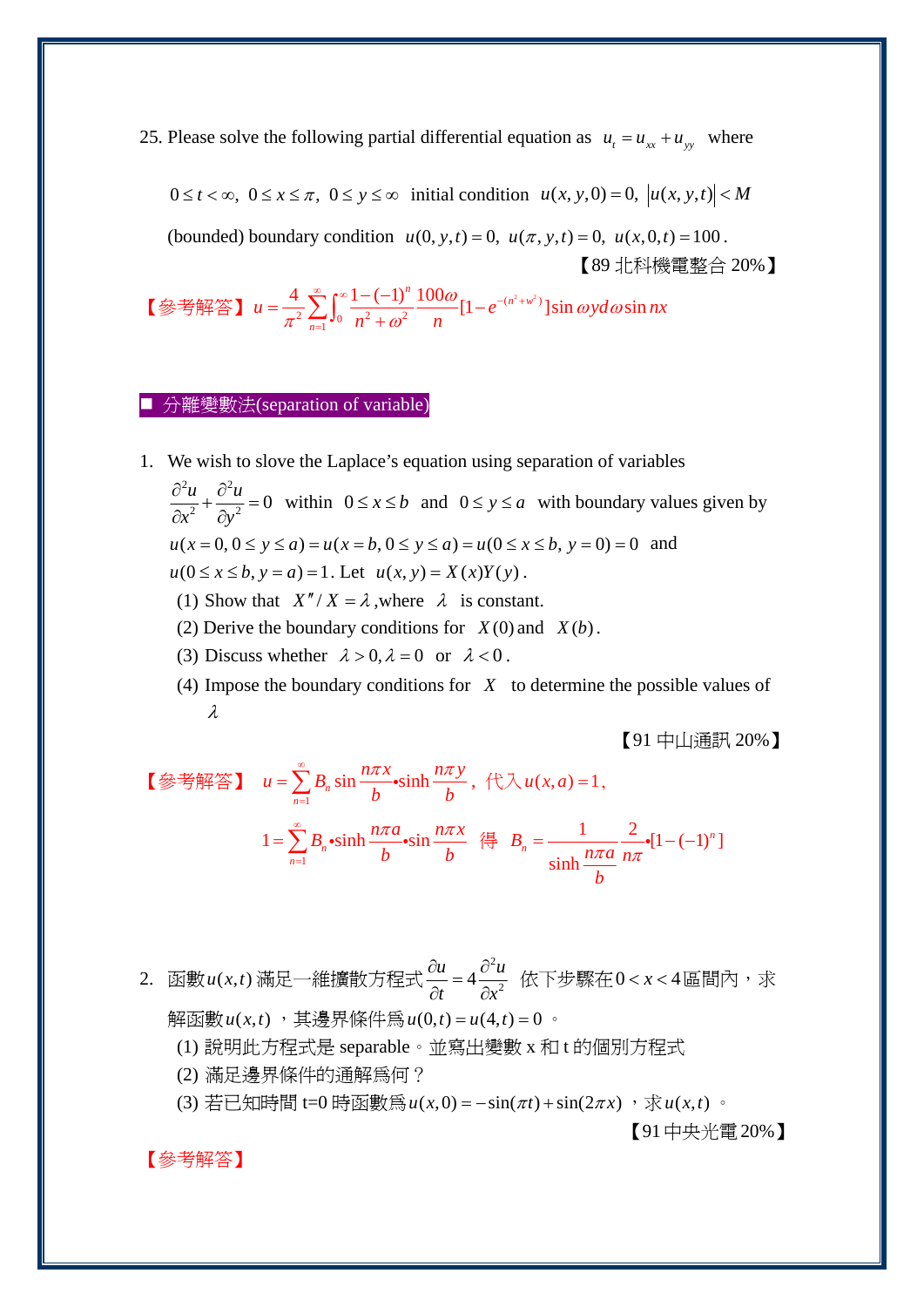$$
(1) \begin{cases} f'' - \lambda f = 0, & f(0) = 0 \\ T' - 4\lambda T = 0, & f(4) = 0 \end{cases}
$$
, P.D.E  $\overline{\text{H}} \overset{\text{def}}{=} \overset{\text{def}}{=} \overset{\text{def}}{=} \frac{1}{2}$   

$$
(2) \text{P.D.E. } \overset{\text{def}}{=} \overset{\text{def}}{=} u = fT = \sum_{n=1}^{\infty} B_n \sin \frac{n\pi x}{4} e^{-(\frac{n\pi}{2})^2 t}
$$
  

$$
(3) u = -1 \sin \pi x e^{-4\pi^2 t} + \sin 2\pi x e^{-16\pi^2 t}
$$

3. Consider the heat-conduction-like partial differential equation (PDE) for

2  $u(x,t): \frac{\partial u(x,t)}{\partial t} = t \frac{\partial^2 u(x,t)}{\partial x^2}$  $\frac{\partial u(x,t)}{\partial t} = t \frac{\partial^2 u(x,t)}{\partial x^2}$  with boundary conditions  $u(0,t) = 0$ ,  $u(L,t) = 0$ , initial condition  $u(x,0) = f(x)$ .

- (1) By assuming that the solution can be written as  $u(x,t) = X(x)T(t)$ , show that  $T(t)$  and  $X(x)$  must satisfy  $T'(t) + \lambda tT = 0$  and  $X''(x) + \lambda X = 0$ , where  $\lambda$  = constant, and  $X(0) = 0$ ,  $X(L) = 0$ .
- (2) Show that to satisfy  $X(0) = 0$ ,  $X(L) = 0$ ,  $\lambda$  must be positive and find the solution  $X(t)$  and the eigenvalue  $\lambda$ .
- (3) Now that  $\lambda$  is known, slove for  $T(t)$ .
- (4) What is the general solution to the P.D.E ?  $[91 \ \text{\&} \times \text{\&} \times \text{\&} \text{\&} 30\%$

【參考解答】

 $(1)T' - \lambda tT = 0$ 

(2)特徴sm数 
$$
X_n(x) = c_n \sin \frac{n\pi}{L} x
$$

$$
(3) T = ke^{-\frac{1}{2}(\frac{n\pi}{L})^2 t^2}
$$
  

$$
(4) u = \frac{2}{L} \sum_{n=1}^{\infty} \int_0^L f(x) \sin \frac{n\pi x}{L} dx e^{-\frac{1}{2}(\frac{n\pi}{L})^2 t^2} \cdot \sin \frac{n\pi x}{L}
$$

4. A vertical cross section of a long high wall 30cm thick has the shape of the semi-infinite strip  $0 < x < 30$ ,  $y < 0$ . The face  $x = 0$  is held at temperature zero, while the face x=30 is insulated. Given temperature  $r(x, 0) = 25$ , find the steady-state temperature within the wall. <br> **[91** 交大電信 15% 】

\n
$$
u = \sum_{n=1}^{\infty} \frac{100}{(2n-1)\pi} e^{-\frac{2n-1}{60}\pi y} \cdot \sin \frac{2n-1}{60} \pi x
$$
\n

5. Using the method of separating variables to solve the boundary-value problem of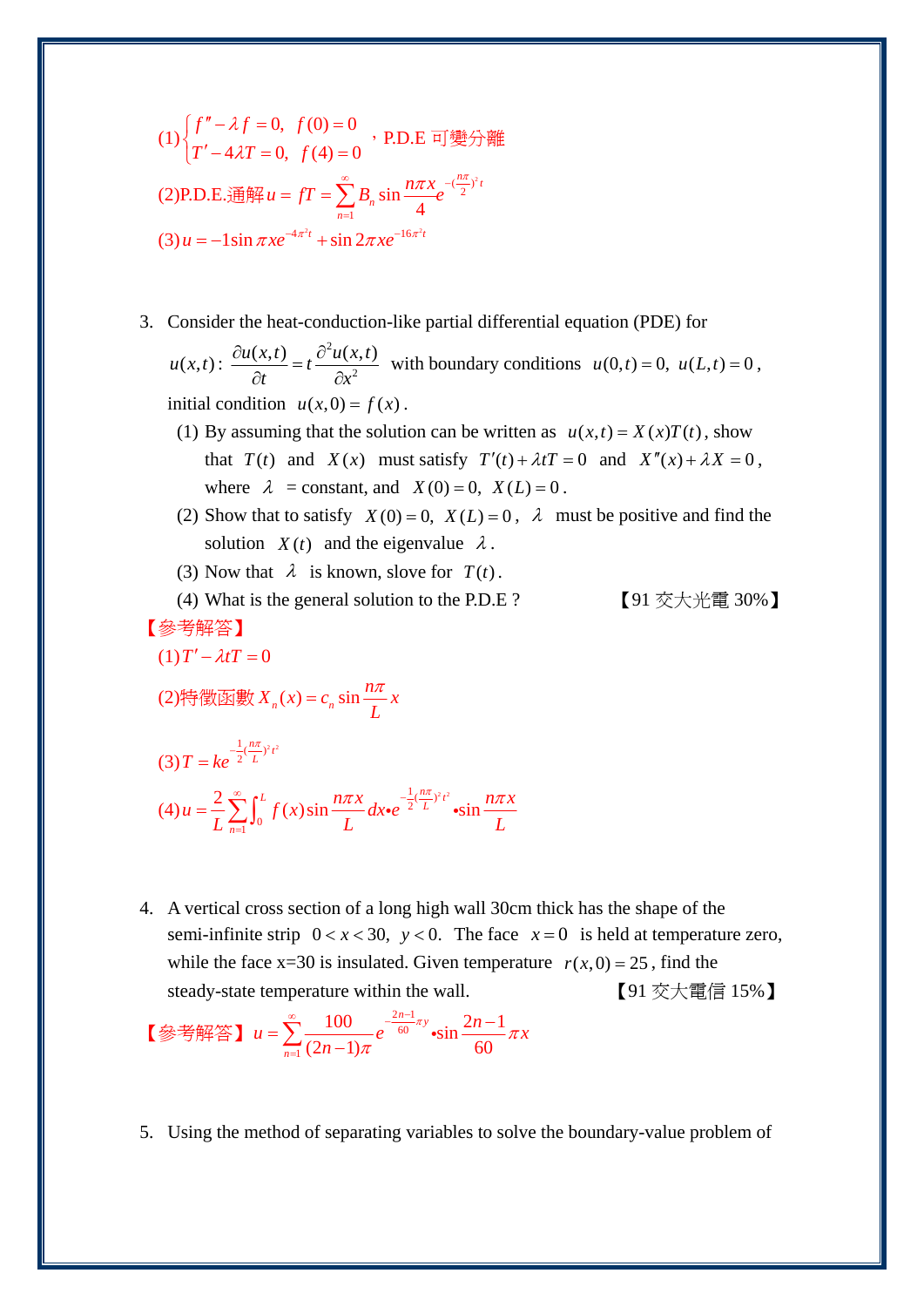the one dimensional wave equation  $^{2}u$   $_{2}$   $^{2}$   $\partial^{2}$ 2  $\sim$  2  $^{2}$  $\frac{u}{2} = c^2 \frac{\partial^2 u}{\partial x^2}$  $\frac{\partial^2 u}{\partial t^2} = c^2 \frac{\partial^2 u}{\partial x^2}$  with boundary conditions  $u(0,t) = 0$  and  $u(L,t) = 0$  for all t, where  $u(x,t)$  is the deflection of string and L is the length of the string.  $\blacksquare$  1 台師大光電 20% 】  $\sum_{m}^{\infty} c n \pi$   $\sum_{m}$ 

$$
\left[\frac{1}{2} \frac{\partial \mathcal{F}}{\partial x} \frac{\partial \mathcal{F}}{\partial y} \frac{\partial \mathcal{F}}{\partial y} \frac{\partial \mathcal{F}}{\partial x} \frac{\partial \mathcal{F}}{\partial y} \frac{\partial \mathcal{F}}{\partial y} \frac{\partial \mathcal{F}}{\partial y} \frac{\partial \mathcal{F}}{\partial y} \frac{\partial \mathcal{F}}{\partial y} \frac{\partial \mathcal{F}}{\partial y} \frac{\partial \mathcal{F}}{\partial y} \frac{\partial \mathcal{F}}{\partial y} \frac{\partial \mathcal{F}}{\partial y} \frac{\partial \mathcal{F}}{\partial y} \frac{\partial \mathcal{F}}{\partial y} \frac{\partial \mathcal{F}}{\partial y} \frac{\partial \mathcal{F}}{\partial y} \frac{\partial \mathcal{F}}{\partial y} \frac{\partial \mathcal{F}}{\partial y} \frac{\partial \mathcal{F}}{\partial y} \frac{\partial \mathcal{F}}{\partial y} \frac{\partial \mathcal{F}}{\partial y} \frac{\partial \mathcal{F}}{\partial y} \frac{\partial \mathcal{F}}{\partial y} \frac{\partial \mathcal{F}}{\partial y} \frac{\partial \mathcal{F}}{\partial y} \frac{\partial \mathcal{F}}{\partial y} \frac{\partial \mathcal{F}}{\partial y} \frac{\partial \mathcal{F}}{\partial y} \frac{\partial \mathcal{F}}{\partial y} \frac{\partial \mathcal{F}}{\partial y} \frac{\partial \mathcal{F}}{\partial y} \frac{\partial \mathcal{F}}{\partial y} \frac{\partial \mathcal{F}}{\partial y} \frac{\partial \mathcal{F}}{\partial y} \frac{\partial \mathcal{F}}{\partial y} \frac{\partial \mathcal{F}}{\partial y} \frac{\partial \mathcal{F}}{\partial y} \frac{\partial \mathcal{F}}{\partial y} \frac{\partial \mathcal{F}}{\partial y} \frac{\partial \mathcal{F}}{\partial y} \frac{\partial \mathcal{F}}{\partial y} \frac{\partial \mathcal{F}}{\partial y} \frac{\partial \mathcal{F}}{\partial y} \frac{\partial \mathcal{F}}{\partial y} \frac{\partial \mathcal{F}}{\partial y} \frac{\partial \mathcal{F}}{\partial y} \frac{\partial \mathcal{F}}{\partial y} \frac{\partial \mathcal{F}}{\partial y} \frac{\partial \mathcal{F}}{\partial y} \frac{\partial \mathcal{F}}{\partial y} \frac{\partial \mathcal{F}}{\partial y} \frac{\partial \mathcal{F}}{\partial y} \frac{\partial \mathcal{F
$$

6. 一細長桿長度l,,表面絕熱,初始溫度 100℃,設左端亦絕緣右端保持恆溫  $u(\ell,t) = 0^{\circ}$  $\mathbb{C}$  , 求溫度 $u(x,t)$  ∘ Hint: heat equation  $_2$   $\partial^2$ 2  $a^2 \frac{\partial^2 u}{\partial x^2} = \frac{\partial u}{\partial x}$  $\frac{\partial^2 u}{\partial x^2} = \frac{\partial u}{\partial t}$ ,  $u(0,t) = 0, u(\ell,t) = 0$  **(b)**  $\Box$  1 **f**  $\Box$  1 **f**  $\Box$  1 **f**  $\Box$  1 **f**  $\Box$  1 **f**  $\Box$  1 **f**  $\Box$  1 **f**  $\Box$  1 **f**  $\Box$  1 **f**  $\Box$  1 **f**  $\Box$  1 **f**  $\Box$  1 **f**  $\Box$  1 **f**  $\Box$  1 **f**  $\Box$  1 **f**  $\Box$  1 **f**  $\Box$  1 **f**  $\Box$  1 【參考解答】代入  $f(x, 0) = 100 = \sum_{n=1}^{\infty} A_n \cdot \cos \frac{2n-1}{2\ell}$  $u = (x, 0) = 100 = \sum_{n=0}^{\infty} A_n \cdot \cos \frac{2n-1}{n} \pi x$  $=(x, 0) = 100 = \sum_{n=1}^{\infty} A_n \cdot \cos \frac{2n-1}{2\ell}$  $A_n = \frac{2}{\ell} \int_0^{\ell} 100 \cdot \cos \frac{2n-1}{2\ell} \pi x dx = \frac{400}{(2n-1)\pi} (-1)^{n+1}$  $A_n = \frac{2}{a} \int_0^b 100 \cdot \cos \frac{2n-1}{2a} \pi x dx$  $-\pi$ *xdx* =  $\frac{1}{2n}$  $=\frac{2}{\ell}\int_0^{\ell}100\cdot\cos\frac{2n-1}{2\ell}\pi x dx=\frac{400}{(2n-1)\pi}(-1)^{n+1}$ 

7. A boundary value problem is shown as follow:  $\frac{\partial u}{\partial t} = a^2 \frac{\partial^2 u}{\partial x^2}$  (0 < *x* < *L*, *t* > 0)  $\frac{\partial u}{\partial t} = a^2 \frac{\partial^2 u}{\partial x^2}$  (0 < x < L, t >  $\partial t$   $\ddot{o}$  $u(0, t) = 0, \frac{\partial u}{\partial t}(L, t) = -Au(L, t)$   $(t \ge 0)$   $(A > 0)$ *x*  $= 0, \frac{\partial u}{\partial x}(L, t) = -Au(L, t) \quad (t \ge 0) \quad (A > 0), \quad u(x, 0) = f(x) \quad (0 < x < L).$ 

【90 台科電子 15%】

【參考解答】取 1  $0, f(x) = \sum B_n \sin \frac{\alpha_n}{I}$  $t = 0$ ,  $f(x) = \sum_{n=1}^{\infty} B_n \sin \frac{\alpha_n}{L} x$  $\frac{\infty}{\sqrt{2}}$   $\alpha$  $= 0, f(x) = \sum_{n=1}^{\infty}$  $B_n = \frac{J_0}{I_0} = \frac{J_0}{I_0} = \frac{J_0}{I_0}$ 2  $\overline{0}$  $\int (x) \sin \frac{\alpha_n x}{x} dx$   $\int f(x) \sin \alpha$  $\sin^2 \frac{\mu_n x}{1} dx$   $\frac{E}{2} - \frac{E}{1} \sin 2$ 2 4  $L_{f(x) \sin} a_n x dx$   $\int_0^L f(x) \sin a_n x dx$  $B_n = \frac{\int_0^L f(x) \sin \frac{\alpha_n x}{L} dx}{\int_0^L \sin^2 \frac{\alpha_n x}{L} dx} = \frac{\int_0^L f(x) \sin \frac{\alpha_n x}{L} dx}{\frac{L}{2} - \frac{L}{4\pi r} \sin 2\alpha_n}$ *n L*  $\alpha x$   $\alpha$  $\frac{\alpha_n x}{\alpha} dx$   $\frac{L}{\alpha} - \frac{L}{\alpha} \sin 2\alpha$ α  $=\frac{30}{1}$   $=\frac{L}{1}$ −  $\int_0^L f(x) \sin \frac{a_n x}{L} dx$ ∫

8. Solve the following problem by the method of separation variables:  $\frac{d^2u}{dx^2} + \frac{\partial^2u}{\partial x^2} = \frac{\partial^2u}{\partial x^2}$ ,  $0 \le x \le a$ ,  $0 \le y \le b$ ,  $t \ge 0$  $x^2$   $\partial y^2$   $\partial t$  $\frac{\partial^2 u}{\partial x^2} + \frac{\partial^2 u}{\partial y^2} = \frac{\partial^2 u}{\partial t^2}$ ,  $0 \le x \le a$ ,  $0 \le y \le b$ ,  $t \ge 0$ ,  $u(0, y, t) = 0$ ,  $u(a, y, t) = 0$ ,  $u(x, 0, t) = 0$ ,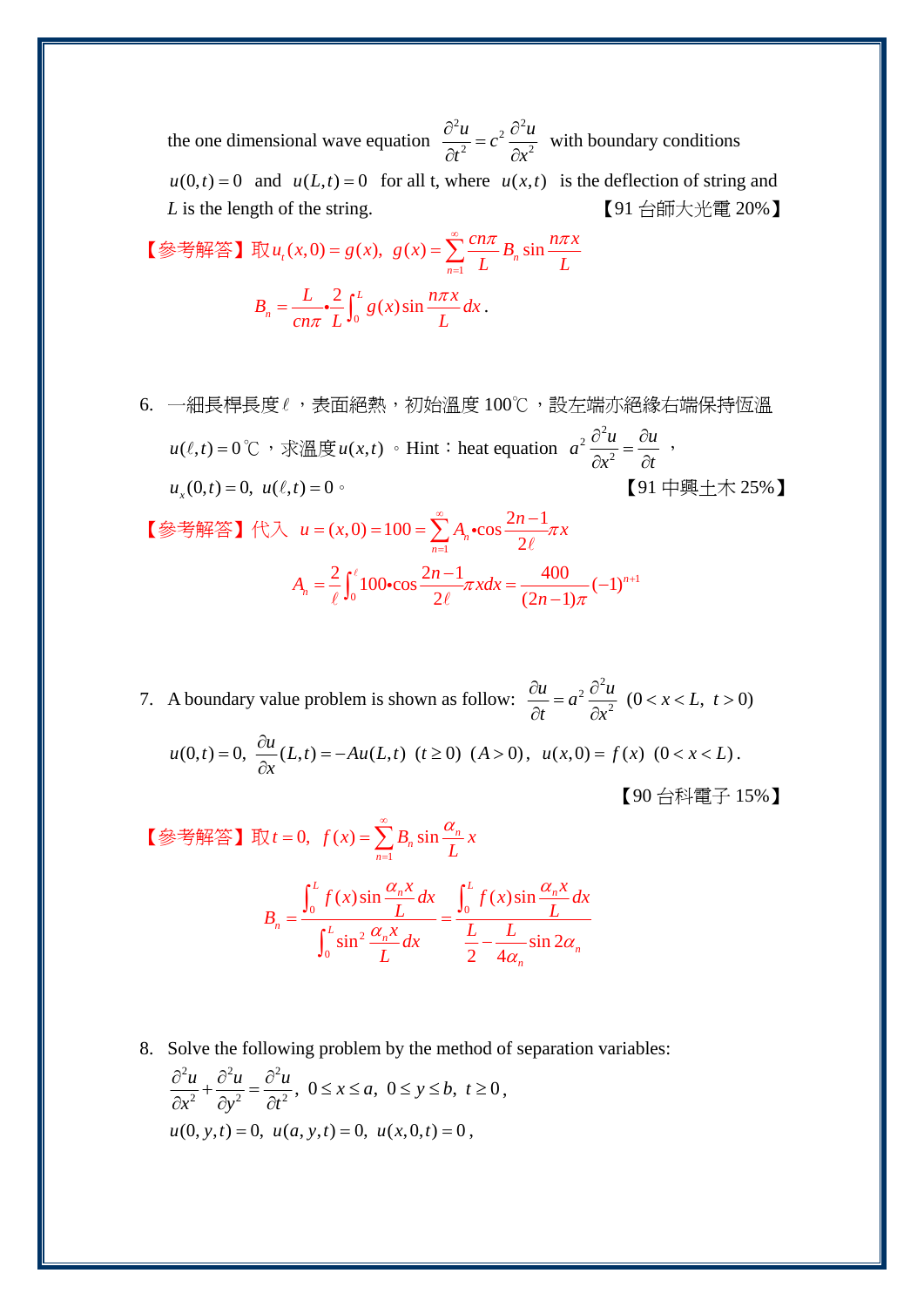$$
u(x, b, t) = 0, \ u(x, y, 0) = 1, \ \frac{\partial u}{\partial t}\Big|_{t=0} = 1.
$$
 [91  $\#\pi$   $\frac{\partial u}{\partial t}$   $\frac{20\%}{\partial t}$ ]  
\n
$$
\frac{\partial u}{\partial t} = 1.
$$
 [91  $\#\pi$   $\frac{\partial u}{\partial t}$   $\frac{20\%}{\partial t}$  ]  
\n
$$
B_{mn} = \frac{1}{\sqrt{\frac{m^2}{a^2} + \frac{n^2}{b^2}}} \frac{4}{mn\pi^2} [1 - (-1)^m][1 - (-1)^n]
$$

#### 以極座標解 P.D.E.

1. Find the steady state temperature for a thin disk of radius R if the temperature on the boundary is  $f(\theta) = \cos^2 \theta$ ,  $-\pi < \theta < \pi$ . 【91 北科冷凍 20%】

【參考解答】  $T = A_0 + A_2 r^2 \cos 2\theta = \frac{1}{2} + \frac{1}{2R^2} r^2 \cos 2\theta$  $2^{\degree}$  2  $T = A_0 + A_2 r^2 \cos 2\theta = \frac{1}{2} + \frac{1}{2} r^2$ *R*  $= A_0 + A_2 r^2 \cos 2\theta = \frac{1}{2} + \frac{1}{2} r^2 \cos 2\theta$ 

2. Find the function  $f(x, y)$  satisfying the Laplace equation  $f^2 f = \frac{\partial^2 f}{\partial^2 x} + \frac{\partial^2 f}{\partial^2 y} = 0$  $\nabla^2 f = \frac{\partial^2 f}{\partial^2} + \frac{\partial^2 f}{\partial^2} =$  $\partial^2 x$   $\partial$ for  $x^2 + y^2 = a$ ,  $a > 0$  and the boundary condition  $f(x, y) = x^3$  for  $x^2 + y^2 = a$ . 【91 中山光電 20%】

**【参考解答】**  $f = A_1 r \cos \theta + A_3 r^3 \cos 3\theta = \frac{3}{4} ar \cos \theta + \frac{1}{4} r^3 \cos 3\theta$ 

3. Let  $u(p,\phi)$  denote the steady temperature in a long solid cylinder  $a \le \rho \le b$ ,  $-\infty < z < \infty$  when the temperature of the inner surface  $\rho = a$  is a given function  $f(\phi) = A + B \sin \phi$  where *A* and *B* are constants; and temperature of the outer surface  $\rho = b$  is zero. Then the governing equation can be written as follows in a cylindrical coordinate.  $2 \partial^2 u(\rho, \phi)$   $\partial u(\rho, \phi)$   $\partial^2$  $\rho^2 \frac{\partial^2 u(\rho,\phi)}{\partial^2 \rho} + \rho \frac{\partial u(\rho,\phi)}{\partial \rho} + \frac{\partial^2 u(\rho,\phi)}{\partial^2 \phi} = 0$  $\rho$   $\partial \rho$   $\partial^2 \phi$  $\frac{\partial^2 u(\rho,\phi)}{\partial \rho^2} + \rho \frac{\partial u(\rho,\phi)}{\partial \rho} + \frac{\partial^2 u(\rho,\phi)}{\partial \rho^2} =$  $\partial^2 \rho$   $\partial \rho$   $\partial$ Please calculate  $u(\rho,\phi)$ . <br> **[91** 北科土木 25% 】

 $\left[$  参考解答  $\right]$   $u = (A_0 + B_0 \ln \rho) + (E_1 \rho + F_1 \rho^{-1}) \sin \phi$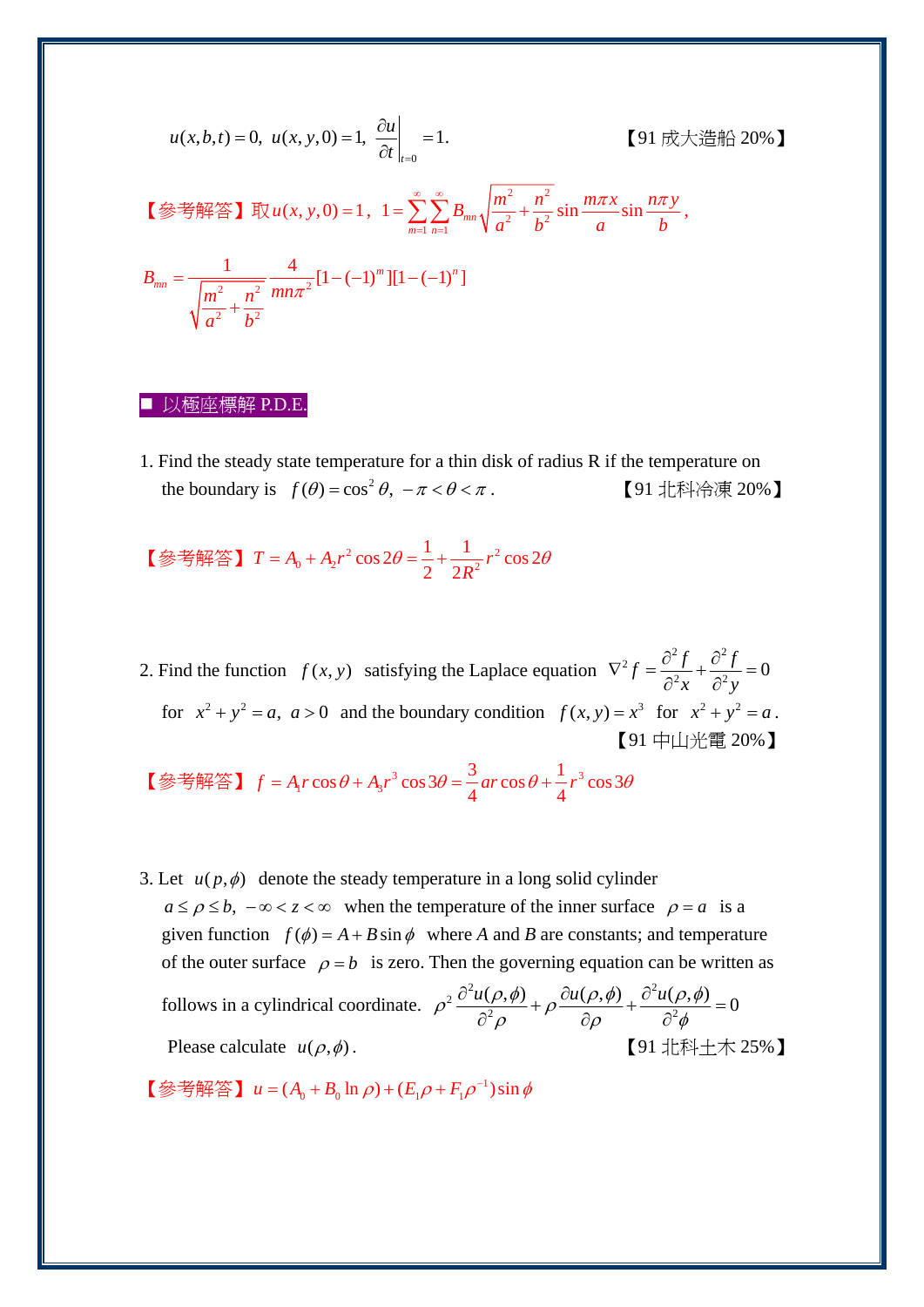4. Consider the problem of vibrations in a circular membrane of radius a. Let  $u(r,t)$ denote the vertical displacement of the membrane, and if the initial conditions are circularly symmetric, then the mathematical formulation of the problem is as

follows; 
$$
\frac{\partial^2 u}{\partial t^2} = \frac{c^2}{r} \frac{\partial}{\partial r} (r \frac{\partial u}{\partial r}), t > 0, r < a, u(a, t) = 0, u(r, 0) = f(r),
$$
  
 $\frac{\partial u}{\partial t} (r, 0) = g(r).$  Solve  $u(r, t)$  in terms of  $f(r), g(r)$ , where c is a constant.

【91 中山海下技術】

$$
\left[\frac{1}{2} \frac{\partial^2 f}{\partial x^2} + \frac{\partial^2 f}{\partial y^2} \right] \left( \frac{\partial^2 f}{\partial x^2} + \frac{\partial^2 f}{\partial y^2} \right) = g(r) = \sum_{n=1}^{\infty} \frac{c \alpha_n}{a} B_n J_0(\frac{\alpha_n r}{a})
$$
\n
$$
B_n = \frac{a}{c \alpha_n} \frac{\int_0^a r g(r) J_0(\frac{a_n r}{a}) dr}{\int_0^a r J_0^2(\frac{a_n r}{a}) dr}
$$

5. Find the solution of the following partial differential equation.

$$
\frac{\partial \phi}{\partial t} = \frac{\partial^2 \phi}{\partial \xi^2} + \infty \frac{1}{\xi} \frac{\alpha \phi}{\partial \xi}, \ 0 \le \xi \le 1, \ t \ge 0, \ \phi = 1 - \xi^2, \ t = 0, \ \phi = \text{finite}, \ \xi = 0,
$$
  

$$
\phi = 0, \ \xi = 1.
$$

\n
$$
\left[ \frac{2}{3} \frac{1}{3} \frac{1}{3} \frac{1}{3} \left( \frac{1}{3} \frac{1}{3} \frac{1}{3} \frac{1}{3} \frac{1}{3} - \frac{1}{3} \frac{1}{3} - \frac{1}{3} \frac{1}{3} \frac{1}{3} \frac{1}{3} \frac{1}{3} \frac{1}{3} \frac{1}{3} \frac{1}{3} \frac{1}{3} \frac{1}{3} \frac{1}{3} \frac{1}{3} \frac{1}{3} \frac{1}{3} \frac{1}{3} \frac{1}{3} \frac{1}{3} \frac{1}{3} \frac{1}{3} \frac{1}{3} \frac{1}{3} \frac{1}{3} \frac{1}{3} \frac{1}{3} \frac{1}{3} \frac{1}{3} \frac{1}{3} \frac{1}{3} \frac{1}{3} \frac{1}{3} \frac{1}{3} \frac{1}{3} \frac{1}{3} \frac{1}{3} \frac{1}{3} \frac{1}{3} \frac{1}{3} \frac{1}{3} \frac{1}{3} \frac{1}{3} \frac{1}{3} \frac{1}{3} \frac{1}{3} \frac{1}{3} \frac{1}{3} \frac{1}{3} \frac{1}{3} \frac{1}{3} \frac{1}{3} \frac{1}{3} \frac{1}{3} \frac{1}{3} \frac{1}{3} \frac{1}{3} \frac{1}{3} \frac{1}{3} \frac{1}{3} \frac{1}{3} \frac{1}{3} \frac{1}{3} \frac{1}{3} \frac{1}{3} \frac{1}{3} \frac{1}{3} \frac{1}{3} \frac{1}{3} \frac{1}{3} \frac{1}{3} \frac{1}{3} \frac{1}{3} \frac{1}{3} \frac{1}{3} \frac{1}{3} \frac{1}{3} \frac{1}{3} \frac{1}{3} \frac{1}{3} \frac{1}{3} \frac{1}{3} \frac{1}{3} \frac{1}{3} \frac{1}{3} \frac{1}{3} \frac{1}{3} \frac{1}{3} \frac{1}{3} \frac{1}{3} \frac{1}{3} \frac{1}{3} \frac{1}{3} \frac{1}{3} \frac{1}{3} \frac{1}{3} \frac{1}{3} \frac{1}{3} \frac{1}{3} \frac{
$$

■ 非齊性 P.D.E. (特徵函數展開法)

1. Slove the problem

$$
\frac{\partial^2 u}{\partial x^2} = \frac{\partial u}{\partial t}, \quad 0 < x < 1, \quad 0 < t
$$
\n
$$
u(0, t) = 1, \quad 0 < t
$$
\n
$$
\frac{\partial u}{\partial x} = 0, x = 1, \quad 0 < t
$$
\n
$$
u(x, 0) = 2, \quad 0 < x < 1
$$
\n[ $\frac{2}{3}, \frac{2}{3}, \frac{2}{3}, \frac{2}{3}, \frac{2}{3}, \frac{2}{3}, \frac{2}{3}, \frac{2}{3}, \frac{2}{3}, \frac{2}{3}, \frac{2}{3}, \frac{2}{3}, \frac{2}{3}, \frac{2}{3}, \frac{2}{3}, \frac{2}{3}, \frac{2}{3}, \frac{2}{3}, \frac{2}{3}, \frac{2}{3}, \frac{2}{3}, \frac{2}{3}, \frac{2}{3}, \frac{2}{3}, \frac{2}{3}, \frac{2}{3}, \frac{2}{3}, \frac{2}{3}, \frac{2}{3}, \frac{2}{3}, \frac{2}{3}, \frac{2}{3}, \frac{2}{3}, \frac{2}{3}, \frac{2}{3}, \frac{2}{3}, \frac{2}{3}, \frac{2}{3}, \frac{2}{3}, \frac{2}{3}, \frac{2}{3}, \frac{2}{3}, \frac{2}{3}, \frac{2}{3}, \frac{2}{3}, \frac{2}{3}, \frac{2}{3}, \frac{2}{3}, \frac{2}{3}, \frac{2}{3}, \frac{2}{3}, \frac{2}{3}, \frac{2}{3}, \frac{2}{3}, \frac{2}{3}, \frac{2}{3}, \frac{2}{3}, \frac{2}{3}, \frac{2}{3}, \frac{2}{3}, \frac{2}{3}, \frac{2}{3}, \frac{2}{3}, \frac{2}{3}, \frac{2}{3}, \frac{2}{3}, \frac{2}{3}, \frac{2}{3}, \frac{2}{3}, \frac{2}{3}, \frac{2}{3}, \frac{2}{3}, \frac{2}{3}, \frac{2}{3}, \frac{2}{3}, \frac{2}{3}, \frac{2}{3}, \frac{2}{3}, \frac{2}{3}, \frac{2}{3}, \frac{2}{3}, \frac{2}{3}, \frac{2}{3}, \frac{2}{3}, \frac{2}{3}, \frac{2}{3}, \frac{2}{3$ 

【91 台大化工 10%】

2. A temperature distribution  $T(x, y)$  at steady state satisfies the Laplace equation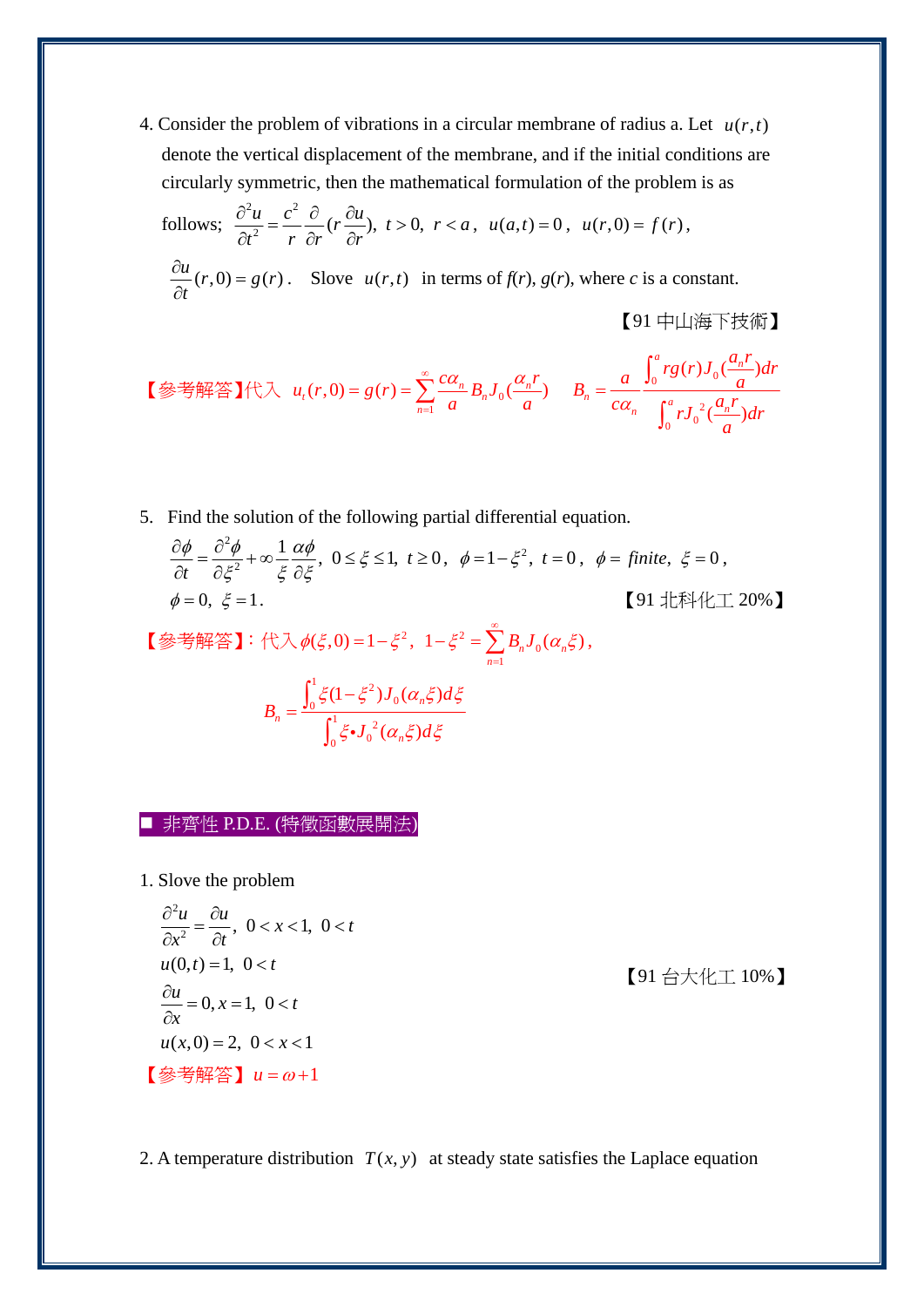$$
\frac{\partial^2 T}{\partial x^2} + \frac{\partial^2 T}{\partial y^2} = 0.
$$
 If the boundary conditions are given as  
\n
$$
T(x,0) = 0, T(x,h) = f(x)
$$
\n
$$
T(0,y) = 0, \frac{\partial T(\omega, y)}{\partial x} = c.
$$
 Solve  $T(x,y)$  for  $\begin{cases} c = 0 \\ c \neq 0 \end{cases}$  [91  $\overline{\otimes} \times$  Kégth (20%)]  
\n[ $\frac{\partial^2 T}{\partial x \partial x} = \frac{\partial T(\omega, y)}{\partial x}$ 

$$
\text{if } c = 0 \quad T = \frac{2}{\omega} \sum_{n=1}^{\infty} \frac{\sinh \frac{2n-1}{2\omega} \pi y}{\sinh \frac{2n-1}{2\omega} \pi h} \int_0^{\infty} f(x) \sin \frac{2n-1}{2\omega} \pi x dx + \sinh \frac{2n-1}{2\omega} \pi x
$$

當 $c ≠ 0$ , 1  $\frac{2}{n} \sum_{n=1}^{\infty} b_n \sin \frac{2n-1}{n}$  $\sum_{n=1}^{n} \frac{\nu_n}{n}$  2  $T = u + cx = \frac{2}{\omega} \sum_{n=1}^{\infty} b_n \sin \frac{2n-1}{2\omega} \pi x + cx$ ∞  $= u + cx = \frac{2}{\omega} \sum_{n=1}^{\infty} b_n \sin \frac{2n-1}{2\omega} \pi x +$ 

3. By the method of separation of variables, find the solution  $u(x, y)$  of the Poisson equation  $u_{xx} + u_{yy} = \cos(\pi y)$ , in the semi-infinite strip

 $0 \le x < \infty$ ,  $0 \le y \le 1$ , such that  $u(0, y) = y$ ,  $u_y(x, 0) = u_y(x, 1) = 0$ .

【91 中央機械 25%】

[
$$
d^*
$$
 $\circ$   $\circ$   $\circ$   $\circ$   $\circ$   $\circ$   $\circ$   $\circ$   $\pi$   $\circ$   $\circ$   $\pi$   $\circ$   $\circ$   $\pi$   $\circ$   $\circ$   $\pi$   $\circ$   $\circ$   $\pi$   $\circ$   $\circ$   $\pi$   $\circ$   $\circ$   $\pi$   $\circ$   $\circ$   $\pi$   $\circ$   $\circ$   $\pi$   $\circ$   $\circ$   $\circ$   $\pi$   $\circ$   $\circ$   $\pi$   $\circ$   $\circ$   $\pi$   $\circ$   $\circ$   $\pi$   $\circ$   $\circ$   $\circ$   $\pi$   $\circ$   $\circ$   $\circ$   $\pi$   $\circ$   $\circ$   $\pi$   $\circ$   $\circ$   $\pi$   $\circ$   $\circ$   $\pi$   $\circ$   $\circ$   $\pi$   $\circ$   $\circ$   $\pi$   $\circ$   $\circ$   $\pi$   $\circ$   $\circ$   $\pi$   $\circ$   $\circ$   $\pi$   $\circ$   $\circ$   $\pi$   $\circ$   $\circ$   $\pi$   $\circ$   $\circ$   $\pi$   $\circ$   $\circ$   $\pi$   $\circ$   $\circ$   $\pi$   $\circ$   $\circ$   $\pi$   $\circ$   $\circ$   $\pi$   $\circ$   $\circ$   $\pi$   $\circ$   $\circ$   $\pi$   $\circ$   $\circ$   $\pi$ 

4. Solve the following initial-boundary0valued problem of  $u(x,t)$ .

$$
\begin{cases}\n\frac{\partial u}{\partial t} = \frac{\partial^2 u}{\partial x^2}, & 0 < x < 1, \ t > 0 \\
u(0, t) = t, \ t > 0 \\
u(1, t) = 1, \ t > 0\n\end{cases}
$$
\n
$$
\begin{bmatrix}\n89 \text{ }\text{if } \text{if } 25\% \text{ }\text{if } \\
u(x, 0) = x, \ 0 < x < 1\n\end{bmatrix}
$$
\n
$$
\begin{cases}\n\frac{\partial u}{\partial t} = \frac{\partial^2 u}{\partial x^2}, & 0 < x < 1 \\
u(x, 0) = x, \ 0 < x < 1\n\end{cases}
$$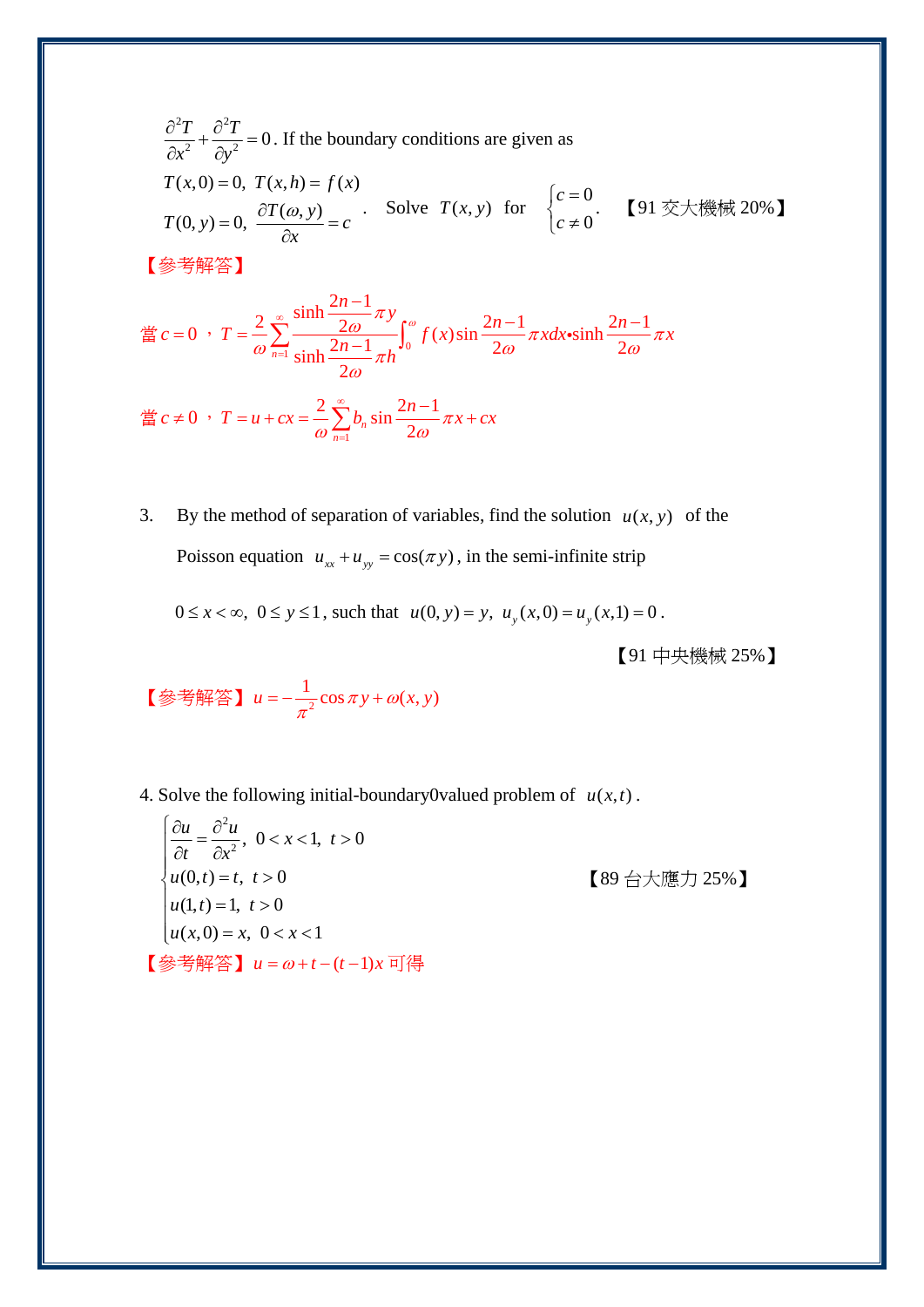- 5. (1) Solve the boundary value problem  $\frac{2y}{(x^2+1)^2} = 9 \frac{\partial^2 y}{\partial x^2} + x^2$  (0 < x < 4, t  $\begin{cases} y(0,t) = y(4,t) = 0 \ (t > 0), \end{cases}$  $y(x,0) = 0 \ (0 < x < 4),$  $\frac{dy}{dx}(x,0) = 0 \quad (0 < x < 4)$  $\frac{\partial^2 y}{\partial t^2} = 9 \frac{\partial^2 y}{\partial x^2} + x^2$  (0 < x < 4, t > 0), *t*  $\vert$ ∂  $\left|\frac{\partial y}{\partial t}(x,0) = 0 \right| (0 < x <$ 
	- (2) Discuss in detail the characteristics of eigen values and eigen functions of the above partial differential equation.  $[91 \text{ }\mathbb{H} \mathbb{H} + \mathcal{K} 25\% ]$

[
$$
d^*
$$
 $3x^*$ ] $y=u+\frac{1}{108}(64x-x^4)$ 

座標轉化與重疊原理

$$
\left[\frac{\partial^2 T}{\partial x^2} + \frac{\partial^2 u}{\partial y^2} \right] = 0
$$

1. Solve  $\begin{cases} 0 \le x \le \ell, & 0 \le y \le \ell \end{cases}$  (90 台大工程科學 15% )  $T(0, y) = 0, T(x, 0) = 0$  $T(x, \ell) = f(x), T(\ell, y) = g(y)$ 

$$
\int \mathcal{L} \otimes \mathcal{L} \otimes \mathcal{L} \otimes \mathcal{L} \otimes \mathcal{L} \otimes \mathcal{L}
$$
\n
$$
\int_{0}^{\infty} \mathcal{L} \otimes \mathcal{L} \otimes \mathcal{L} \otimes \mathcal{L} \otimes \mathcal{L} \otimes \mathcal{L} \otimes \mathcal{L} \otimes \mathcal{L} \otimes \mathcal{L} \otimes \mathcal{L} \otimes \mathcal{L} \otimes \mathcal{L} \otimes \mathcal{L} \otimes \mathcal{L} \otimes \mathcal{L} \otimes \mathcal{L} \otimes \mathcal{L} \otimes \mathcal{L} \otimes \mathcal{L} \otimes \mathcal{L} \otimes \mathcal{L} \otimes \mathcal{L} \otimes \mathcal{L} \otimes \mathcal{L} \otimes \mathcal{L} \otimes \mathcal{L} \otimes \mathcal{L} \otimes \mathcal{L} \otimes \mathcal{L} \otimes \mathcal{L} \otimes \mathcal{L} \otimes \mathcal{L} \otimes \mathcal{L} \otimes \mathcal{L} \otimes \mathcal{L} \otimes \mathcal{L} \otimes \mathcal{L} \otimes \mathcal{L} \otimes \mathcal{L} \otimes \mathcal{L} \otimes \mathcal{L} \otimes \mathcal{L} \otimes \mathcal{L} \otimes \mathcal{L} \otimes \mathcal{L} \otimes \mathcal{L} \otimes \mathcal{L} \otimes \mathcal{L} \otimes \mathcal{L} \otimes \mathcal{L} \otimes \mathcal{L} \otimes \mathcal{L} \otimes \mathcal{L} \otimes \mathcal{L} \otimes \mathcal{L} \otimes \mathcal{L} \otimes \mathcal{L} \otimes \mathcal{L} \otimes \mathcal{L} \otimes \mathcal{L} \otimes \mathcal{L} \otimes \mathcal{L} \otimes \mathcal{L} \otimes \mathcal{L} \otimes \mathcal{L} \otimes \mathcal{L} \otimes \mathcal{L} \otimes \mathcal{L} \otimes \mathcal{L} \otimes \mathcal{L} \otimes \mathcal{L} \otimes \mathcal{L} \otimes \mathcal{L} \otimes \mathcal{L} \otimes \mathcal{L} \otimes \mathcal{L} \otimes \mathcal{L
$$

#### 2. Solve the following partial differential equation.

 $\nabla^2 u(x, y) = 0, \ 0 < x < a, \ 0 < y < b$  $\begin{cases} u(0, y) = 0, \ u(a, y) = y \end{cases}$  $u(x,0) = 0, u(x,b) = x$ 

【89 成大土木 25%】

3. Solve the following boundary-value problem  
\n
$$
\begin{cases}\n\frac{\partial^2 u}{\partial x^2} + \frac{\partial^2 u}{\partial y^2} = 0, & 0 \le x \le 1, \ 0 \le y \le 1 \\
u(x, 0) = 1 \\
u(1, y) = 0 \\
u(x, 1) = 0 \\
u(0, y) = 1\n\end{cases}
$$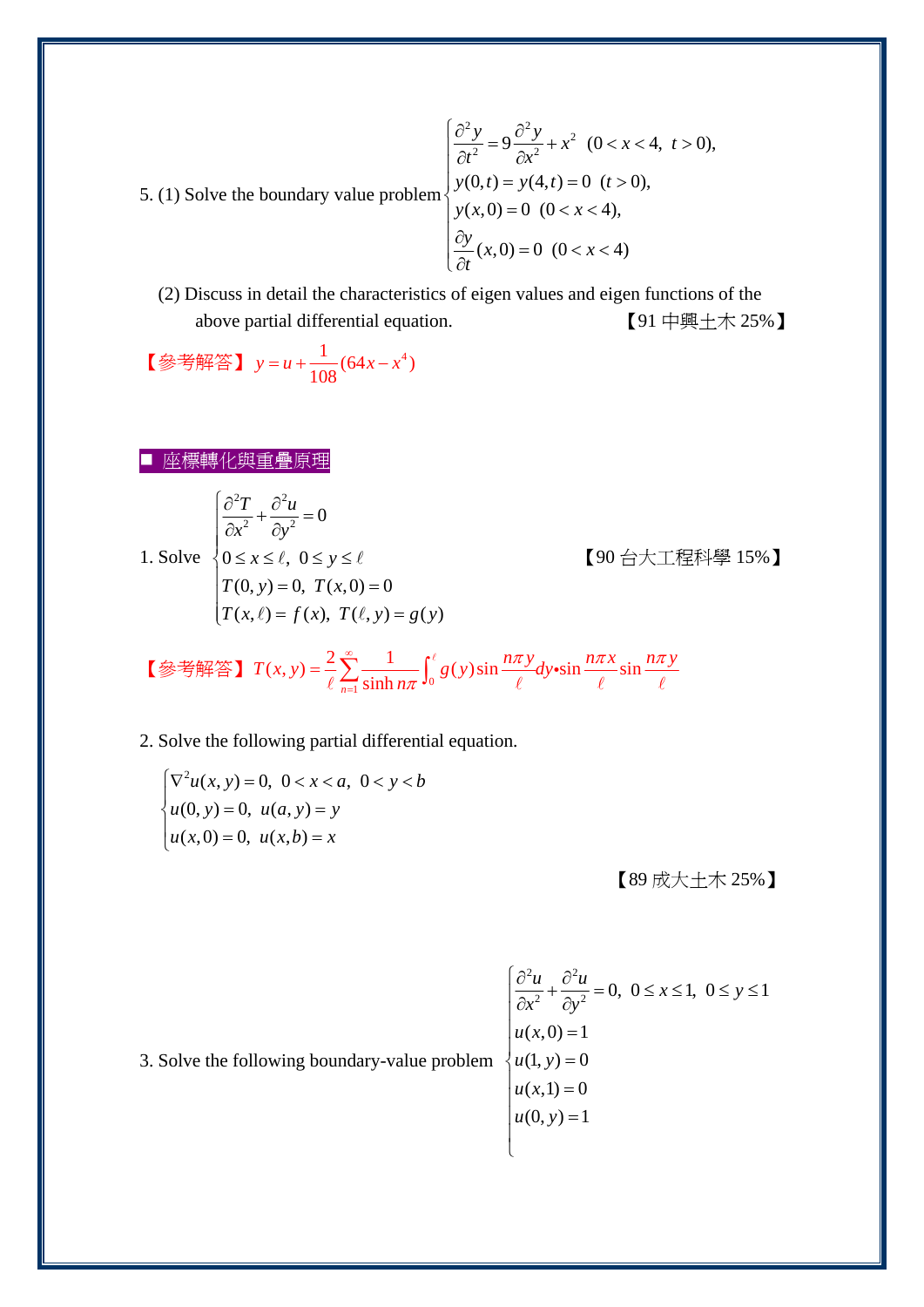【90成大造船20%】

## 一階 P.D.E 與其解間之關係

1. Solve 
$$
\frac{\partial u}{\partial x} = \frac{\partial u}{\partial t}, \quad u(x,0) = \sin x.
$$

\n[91:15%]\n
$$
\text{[91:15%]\n}
$$

2. 請解 Partial Equation  $\frac{\partial u}{\partial y} - y \frac{\partial u}{\partial z} = 0$  $\frac{\partial u}{\partial x} - y \frac{\partial u}{\partial y} =$ 。 【91 中央光電 10%】

$$
[h h h h h h h h h h h h h h h h h h h h h h h h h h h h h h h h h h h h h h h h h h h h h h h h h h h h h h h h h h h h h h h h h h h h h h h h h h h h h h h h h h h h h h h h h h h h h h h h h h h h h h h h h h h h <
$$

3. Solve 
$$
\frac{\partial u}{\partial x} + \frac{\partial u}{\partial y} + 2u = 0
$$
,  $u(x, 0) = \sin x$ . [91  $\pm \pi$ ]  
[91  $\pm \pi$ ]  
[91  $\pm \pi$ ]  
[91  $\pm \pi$ ]  
[91  $\pm \pi$ ]  
[91  $\pm \pi$ ]  
[91  $\pm \pi$ ]  
[91  $\pm \pi$ ]  
[91  $\pm \pi$ ]  
[91  $\pm \pi$ ]  
[91  $\pm \pi$ ]  
[91  $\pm \pi$ ]  
[91  $\pm \pi$ ]  
[91  $\pm \pi$ ]  
[91  $\pm \pi$ ]  
[91  $\pm \pi$ ]  
[91  $\pm \pi$ ]  
[91  $\pm \pi$ ]  
[91  $\pm \pi$ ]  
[91  $\pm \pi$ ]  
[91  $\pm \pi$ ]  
[91  $\pm \pi$ ]  
[91  $\pm \pi$ ]  
[91  $\pm \pi$ ]  
[91  $\pm \pi$ ]  
[91  $\pm \pi$ ]  
[91  $\pm \pi$ ]  
[91  $\pm \pi$ ]  
[91  $\pm \pi$ ]  
[91  $\pm \pi$ ]  
[91  $\pm \pi$ ]  
[91  $\pm \pi$ ]  
[91  $\pm \pi$ ]  
[91  $\pm \pi$ ]  
[91  $\pm \pi$ ]  
[91  $\pm \pi$ ]  
[91  $\pm \pi$ ]  
[91  $\pm \pi$ ]  
[91  $\pm \pi$ ]  
[91  $\pm \pi$ ]  
[91  $\pm \pi$ ]  
[91  $\pm \pi$ ]  
[91  $\pm \pi$ ]  
[91  $\pm \pi$ ]  
[91  $\pm \pi$ ]  
[91  $\pm \pi$ ]  
[91  $\pm \pi$ ]  
[91  $\pm \pi$ ]  
[91  $\pm \pi$ ]  
[91  $\pm \pi$ ]  
[91  $\pm \pi$ ]<

4. Solve following PDE with boundary condition  $A(0, t) = A_0$ ,

$$
(\frac{\partial}{\partial x} + \frac{n}{c} \frac{\partial}{\partial t})A(x,t) = i\beta \sin(\omega t - kx) \cdot A(x,t).
$$
 Here *x* and *t* are variable, *c*, *n*, i, *\beta*,

 $\omega$ ,  $A_0$  are constants  $i = \sqrt{-1}$ . 【90 元智電機微波、光電組 20%】

$$
\text{[}\text{#}\text{#}\text{#}\text{#}\text{ }f(y) = A_0 \cdot \exp[\frac{-i\beta}{k - \frac{n}{c}\omega} \cos(\frac{\omega}{c}y)]
$$

5. Solve the system 
$$
\frac{dx}{x^2 + y^2 - yz} = \frac{dy}{-x^2 - y^2 + xz} = \frac{dz}{(x - y)z}.
$$

【88交大電子7%】

[
$$
\text{③
$$
 等等解显  $\begin{cases} x^2 + y^2 = C_1 z^2 \\ x + y - z = C_2 \end{cases}$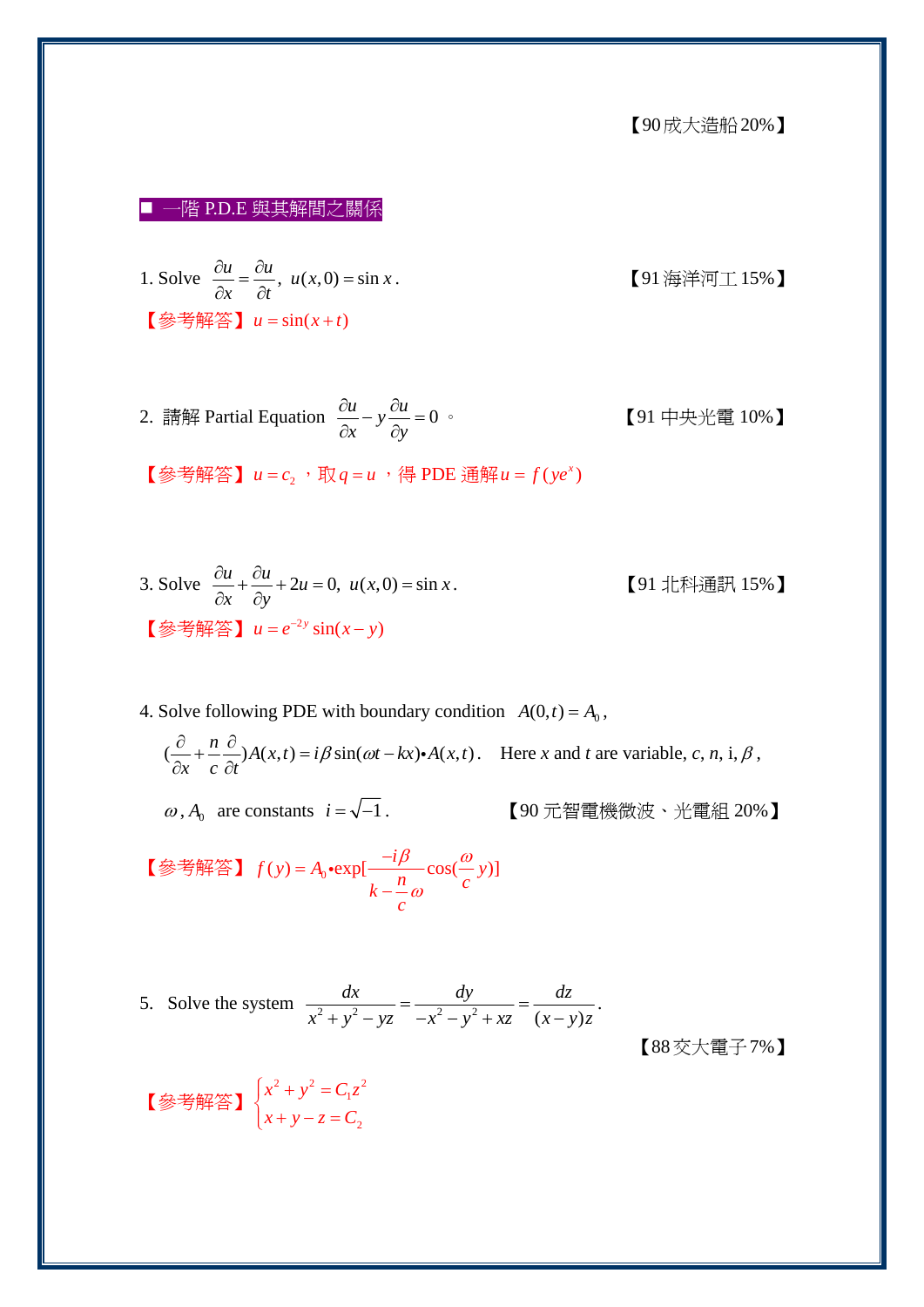6. Solve  $(y+z)\frac{\partial z}{\partial z} + y\frac{\partial z}{\partial z} - (x-y) = 0$  $x \rightarrow \partial y$  $(z+ z) \frac{\partial z}{\partial x} + y \frac{\partial z}{\partial y} - (x - y) = 0$  with condition  $y = 1, z = 1 + x$ .

【92淡江環工20%】

$$
[
$$
 **d 25 25 35 36 27 37 37 47 38 39 39 39 39 39 39 39 39 39 39 39 39 39 39 39 39 39 39 39 39 39 39 39 39 39 39 39 39 39 39 39 39 39 39 39 39 39 39 39 39 39 39 39 39 39 39 39 39 39 39 39 39 39 39 39 39 39 39 39 39 39 39 39 39 39 39 39 39 39 39 39 39 39 39 39 39 39 39 39 39 39 39 39 39 3**

#### 常係數 P.D.E.

- 1. The vertical displacement  $u(x,t)$  of an infinitely long string is determines from the initial-value problem:
- $^{2}u$   $\qquad$   $C^{2}$   $\partial^{2}$  $\frac{u}{2} = C^2 \frac{\partial^2 u}{\partial x^2}$ ,  $-\infty < x < \infty$ ,  $u(x,0) = f(x)$ ,  $\frac{\partial u(x,0)}{\partial x}$  $t^2$   $\partial x^2$ ,  $\cdots$ ,  $\cdots$ ,  $\cdots$ ,  $\cdots$ ,  $\partial t$  $\frac{\partial^2 u}{\partial t^2} = C^2 \frac{\partial^2 u}{\partial x^2}$ ,  $-\infty < x < \infty$ ,  $u(x, 0) = f(x)$ ,  $\frac{\partial u(x, 0)}{\partial t} = g(x)$ . (1) Find the D'Alembert solution of  $u(x,t)$ . (2) If  $f(x) = \sin(x), g(x) = 1$ , find  $u(x,t)$ . 【91 逢甲十木 20% 】91 成大工程科學 20%】 【參考解答】

$$
(1) u = \frac{1}{2} [f(x - Ct) + f(x + Ct)] + \frac{1}{2c} \int_{x - Ct}^{x + Ct} g(x) dx
$$
  

$$
(2) u = t + \frac{1}{2} [son(x - Ct) + sin(x + Ct)]
$$

2. Consider a wave equation of  $u(x,t), \ \frac{\partial^2 u}{\partial t^2} = \frac{\partial^2 u}{\partial x^2} \ \left(-\infty < x < \infty, \ 0 < t\right)$  $\partial t^2$   $\partial x$  $\frac{\partial^2 u}{\partial t^2} = \frac{\partial^2 u}{\partial x^2}$  (- $\infty < x < \infty$ , 0 < t), if the initial conditions are given  $u(x, 0) = \begin{cases} \cos(x), & -\pi < x \\ 0, & \text{otherwise} \end{cases}$ *u x*  $=\begin{cases} \cos(x), & -\pi < x < \pi \\ 0, & otherwise \end{cases}$  $\overline{\mathcal{L}}$  $\frac{\partial u}{\partial x}(x,0) = 0$  $\frac{\partial u}{\partial t}(x,0) = 0.$ Find and graph the waveform of  $u(x,t)$  at  $t = 3.0$ . 【91台大工程科學20%】

$$
\left[\frac{1}{2}\cos(x-1), -\pi \le x-t \le \pi \right]
$$

$$
u = \begin{cases} \frac{1}{2}\cos(x+1), -\pi \le x+t \le \pi \\ \frac{1}{2}\cos(x+1), -\pi \le x+t \le \pi \\ 0, \text{ elsewhere} \end{cases}
$$

3. Using the indicated transformations, solve the following equation.